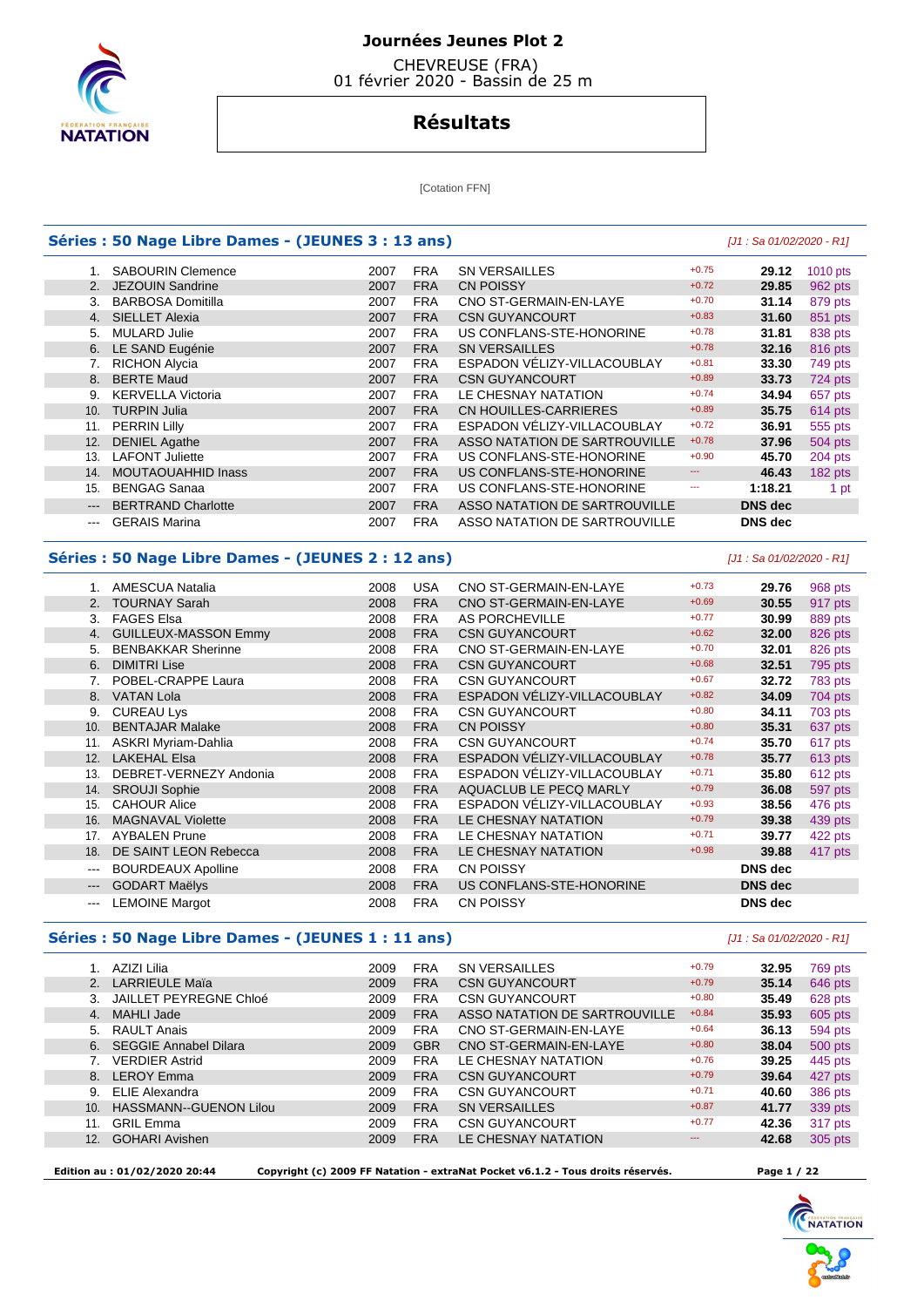

#### **Journées Jeunes Plot 2 CHEVREUSE (FRA) 01 février 2020 - Bassin de 25 m**

# **Résultats**

## **(Suite) Séries : 50 Nage Libre Dames - (JEUNES 1 : 11 ans) [J1 : Sa 01/02/2020 - R1]**

#### 13. ANDRE Lucie 2009 FRA AQUACLUB LE PECQ MARLY +0.69 **42.72** 303 pts 14. COTTEREAU LEVRIER Lou-Anne 2009 FRA SN VERSAILLES +0.75 **43.19** 286 pts 15. MAZIERES LLOPET Mathilde  $2009$  FRA CSN GUYANCOURT  $+0.84$  **43.85** 263 pts 16. ALFONSI Marie 2009 FRA ASSO NATATION DE SARTROUVILLE +0.93 **43.90** 261 pts 17. WIRSEN ROMERO Olivia **2009** SWE CN POISSY **12. 2009** SWE 249 pts 18. OULKADI Kenza 2009 FRA ASSO NATATION DE SARTROUVILLE +0.83 **44.53** 240 pts 19. BOULBEN Charlotte **2009 FRA ASSO NATATION DE SARTROUVILLE** -- **46.07** 193 pts<br>20. DUBOIS-NAYT Violette 2009 FRA NAUTIC CLUB RAMBOUILLET +0.75 **46.36** 184 pts 20. DUBOIS-NAYT Violette **2009 FRA** NAUTIC CLUB RAMBOUILLET +0.75 **46.36 184** pts 21. DAGO Tessa 2009 FRA A.O. TRAPPES NATATION +0.93 **46.74** 173 pts 22. HADDAOUI Camélia 2009 FRA A.O. TRAPPES NATATION +0.96 **47.57** 151 pts 23. TYOUSS Olya 2009 FRA ASSO NATATION DE SARTROUVILLE +0.93 **54.19** 28 pts --- CALMELS Charline 2009 FRA AQUACLUB LE PECQ MARLY **DSQ**  --- MARFOUQ Assia 2009 FRA A.O. TRAPPES NATATION **DNS dec**

#### **Séries : 200 Nage Libre Dames - (JEUNES 3 : 13 ans)** [J1 : Sa 01/02/2020 - R1]

|          | <b>TRICOT Lucie</b>      |                              | 2007    | <b>FRA</b> | CNO ST-GERMAIN-EN-LAYE           |                               | $+0.83$         | 2:32.59    | 807 pts     |
|----------|--------------------------|------------------------------|---------|------------|----------------------------------|-------------------------------|-----------------|------------|-------------|
| 50 m:    | 35.87 (35.87)            | 100 m: 1:15.37               | (39.50) | [1:15.37]  | 150 m : 1:55.07 (39.70)          |                               | 200 m: 2:32.59  | (37.52)    | [1:17.22]   |
|          | 2. RICHON Alycia         |                              | 2007    | <b>FRA</b> |                                  | ESPADON VELIZY-VILLACOUBLAY   | $+0.82$         | 2:40.29    | 709 pts     |
| $50 m$ : | 37.31 (37.31)            | $100 \text{ m}: 1:18.14$     | (40.83) | [1:18.14]  | $150 \text{ m}: 2:00.58$ (42.44) |                               | 200 m: 2:40.29  | (39.71)    | $[1:22.15]$ |
|          | 3. HAUVETTE MINOUX Manon |                              | 2007    | <b>FRA</b> | AQUACLUB LE PECQ MARLY           |                               | $+0.86$         | 2:48.17    | 616 pts     |
| 50 m:    | 38.30 (38.30)            | $100 \text{ m}$ :<br>1:22.07 | (43.77) | [1:22.07]  | $150 \text{ m}: 2:06.16$         | (44.09)                       | 200 m: 2:48.17  | (42.01)    | [1:26.10]   |
|          | 4. ROLOT Maloé           |                              | 2007    | <b>FRA</b> | <b>CN ANDRESY</b>                |                               | $+0.86$         | 2:52.37    | 569 pts     |
| 50 m:    | 39.64 (39.64)            | $100 \text{ m}: 1:24.54$     | (44.90) | [1:24.54]  | 150 m: 2:10.76                   | (46.22)                       | 200 m: 2:52.37  | (41.61)    | $[1:27.83]$ |
| 5.       | <b>VELLERINO Manon</b>   |                              | 2007    | <b>FRA</b> | <b>CN ANDRESY</b>                |                               | $+0.89$         | 2:53.42    | 557 pts     |
| $50 m$ : | 39.65 (39.65)            | $100 \text{ m}: 1:24.20$     | (44.55) | [1:24.20]  | $150 \text{ m}: 2:10.36$         | (46.16)                       | 200 m: 2:53.42  | (43.06)    | [1:29.22]   |
|          | 6. PERRIN Lilly          |                              | 2007    | <b>FRA</b> |                                  | ESPADON VELIZY-VILLACOUBLAY   | $+0.70$         | 2:55.41    | 536 pts     |
| $50 m$ : | 40.10 (40.10)            | 1:25.21<br>$100 \text{ m}$ : | (45.11) | [1:25.21]  | $150 \text{ m}: 2:11.01$         | (45.80)                       | 200 m: 2:55.41  | (44.40)    | [1:30.20]   |
|          | 7. STOREZ Cléa           |                              | 2007    | <b>FRA</b> | <b>CN ANDRESY</b>                |                               | $+0.87$         | 2:58.29    | 506 pts     |
| $50 m$ : | 40.58 (40.58)            | $100 \text{ m}$ : 1:26.81    | (46.23) | [1:26.81]  | 150 m : 2:13.72 (46.91)          |                               | 200 m: 2:58.29  | (44.57)    | [1:31.48]   |
|          | DE VOS Lucie             |                              | 2007    | <b>FRA</b> | A.O. TRAPPES NATATION            |                               | $+0.83$         | 3:00.44    | 484 pts     |
| 50 m:    | 39.39 (39.39)            | 1:26.43<br>100 m:            | (47.04) | [1:26.43]  | 150 m: 2:14.48                   | (48.05)                       | 200 m: 3:00.44  | (45.96)    | [1:34.01]   |
| 9.       | <b>DENIEL Agathe</b>     |                              | 2007    | <b>FRA</b> |                                  | ASSO NATATION DE SARTROUVILLE | $+0.82$         | 3:07.44    | 415 pts     |
| $50 m$ : | 42.21 (42.21)            | $100 \text{ m}: 1:29.24$     | (47.03) | [1:29.24]  | 150 m : 2:17.98 (48.74)          |                               | 200 m : 3:07.44 | (49.46)    | [1:38.20]   |
|          | 10. GEAR Anaelle         |                              | 2007    | <b>FRA</b> | <b>CN ANDRESY</b>                |                               | $+0.82$         | 3:08.84    | 402 pts     |
| $50 m$ : | 42.31 (42.31)            | 100 m: 1:31.71               | (49.40) | [1:31.71]  | $150 \text{ m}: 2:22.12$         | (50.41)                       | 200 m: 3:08.84  | (46.72)    | [1:37.13]   |
|          | DESGRANGES Ambre         |                              | 2007    | <b>FRA</b> | <b>CSN GUYANCOURT</b>            |                               |                 | <b>DNS</b> |             |

## **Séries : 200 Nage Libre Dames - (JEUNES 2 : 12 ans)** [J1 : Sa 01/02/2020 - R1]

 1. BENBAKKAR Sherinne 2008 FRA CNO ST-GERMAIN-EN-LAYE +0.79 **2:34.18** 786 pts 50 m : 36.73 (36.73) 100 m : 1:16.33 (39.60) [1:16.33] 150 m : 1:55.98 (39.65) 200 m : 2:34.18 (38.20) [1:17.85] 2. POBEL-CRAPPE Laura **2008 FRA CSN GUYANCOURT** +0.65 **2:35.43** 770 pts<br>2.36.00 (36.00) 100 m: 1:15.48 (39.48) [1:15.48] 150 m: 1:55.76 (40.28) 200 m: 2:35.43 (39.67) [1:19.95] 50 m : 36.00 (36.00) 100 m : 1:15.48 (39.48) [1:15.48] 150 m : 1:55.76 (40.28) 200 m : 2:35.43 (39.67) [1:19.95] 3. VIAIN Lou-Ann 2008 FRA CN ANDRESY +0.88 **2:39.09** 724 pts 50 m : 35.04 (35.04) 100 m : 1:13.93 (38.89) [1:13.93] 150 m : 1:57.01 (43.08) 200 m : 2:39.09 (42.08) [1:25.16] 4. VATAN Lola 2008 FRA ESPADON VÉLIZY-VILLACOUBLAY +0.84 **2:48.90** 608 pts 50 m : 38.13 (38.13) 100 m : 1:20.89 (42.76) [1:20.89] 150 m : 2:05.83 (44.94) 200 m : 2:48.90 (43.07) [1:28.01] 5. LAKEHAL Elsa 2008 FRA ESPADON VÉLIZY-VILLACOUBLAY +0.77 **2:56.23** 527 pts 50 m: 41.36 (41.36) 100 m : 1:27.67 (46.31) [1:27.67] 150 m : 2:12.82 (45.15) 200 m : 2:56.23 (43.41) [1:28.56]<br>DEBRET-VERNEZY Andonia 2008 FRA ESPADON VÉLIZY-VILLACOUBLAY +0.75 2:59.39 494 pt 6. DEBRET-VERNEZY Andonia 2008 FRA ESPADON VÉLIZY-VILLACOUBLAY +0.75 **2:59.39** 494 pts 50 m : 40.82 (40.82) 100 m : 1:26.69 (45.87) [1:26.69] 150 m : 2:12.97 (46.28) 200 m : 2:59.39 (46.42) [1:32.70] 7. MAGNAVAL Violette 2008 FRA LE CHESNAY NATATION +0.81 **3:17.29** 328 pts 50 m : 42.43 (42.43) 100 m : 1:34.04 (51.61) [1:34.04] 150 m : 2:27.04 (53.00) 200 m : 3:17.29 (50.25) [1:43.25] 8. AYBALEN Prune 2008 FRA LE CHESNAY NATATION  $+0.77$  3:17.45  $327$  pts 50 m : 45.09 (45.09) 100 m : 1:37.74 (52.65) [1:37.74]  $150$  m : 2:28.71 (50.97) 200 m : 3:17.45 (48.74) [1:39.71] 50 m : 45.09 (45.09) 100 m : 1:37.74 (52.65) [1:37.74] 150 m : 2:28.71 (50.97) 200 m : 3:17.45 (48.74) [1:39.71] 9. CAHOUR Alice 2008 FRA ESPADON VÉLIZY-VILLACOUBLAY +0.90 **3:18.28** 320 pts 50 m : 45.44 (45.44) 100 m : 1:36.61 (51.17) [1:36.61] 150 m : 2:29.18 (52.57) 200 m : 3:18.28 (49.10) [1:41.67] 10. DE SAINT LEON Rebecca 2008 FRA LE CHESNAY NATATION --- **3:29.21** 236 pts<br>  $\frac{50 \text{ m}}{200 \text{ m}}$   $\frac{47.22}{47.22}$   $\frac{(47.22)}{47.22}$   $\frac{100 \text{ m}}{100 \text{ m}}$   $\frac{1:43.20}{55.98}$   $\frac{(55.98)}{1:43.20}$   $\frac{150 \text{ m}}{150 \text{ m}}$ 47.22 (47.22) 100 m : 1:43.20 (55.98) [1:43.20] 150 m : 2:38.36 (55.16) 200 m : 3:29.21 (50.85) [1:46.01]

Edition au : 01/02/2020 20:44 Copyright (c) 2009 FF Natation - extraNat Pocket v6.1.2 - Tous droits réservés. Page 2 / 22



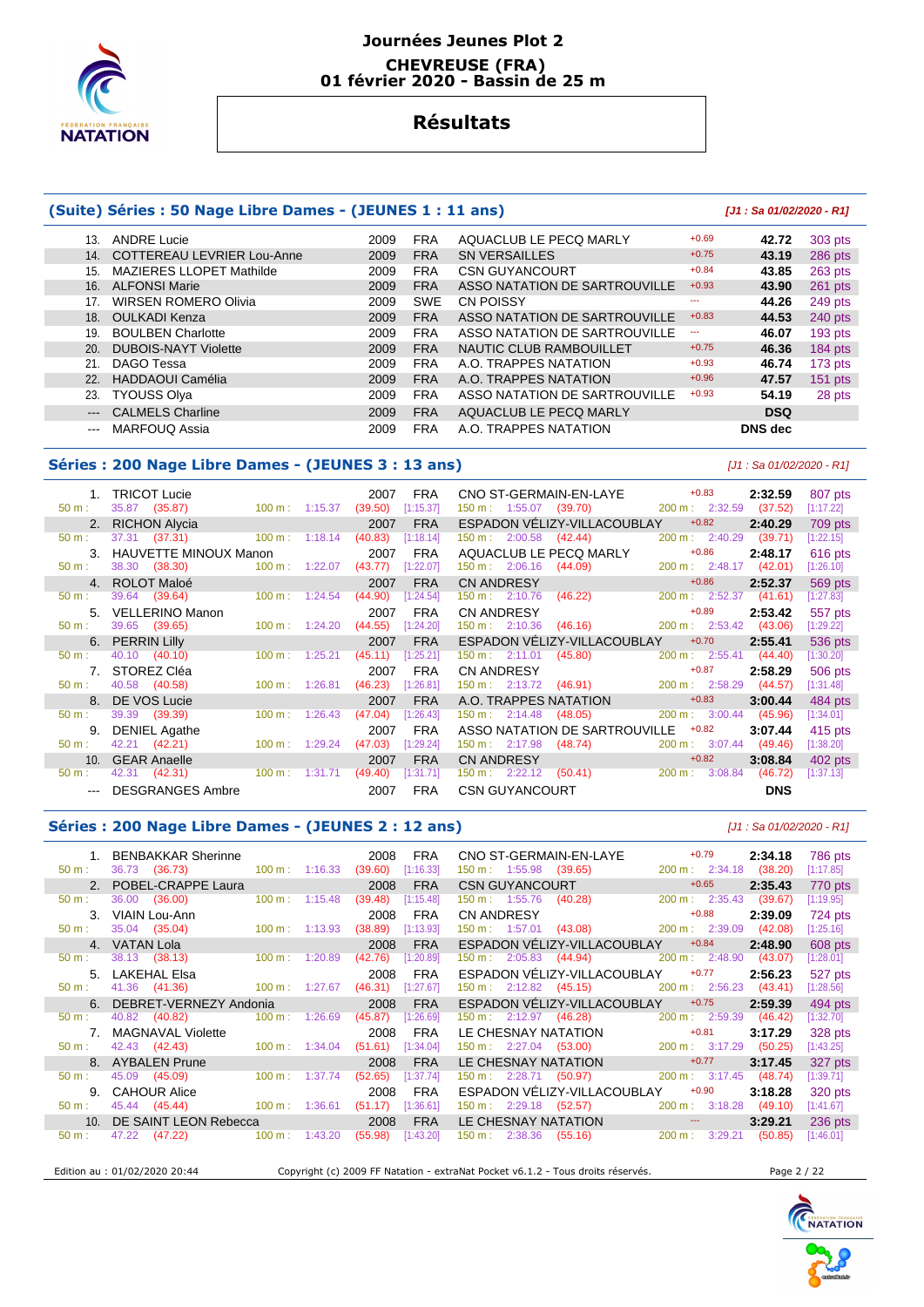

 CHEVREUSE (FRA) 01 février 2020 - Bassin de 25 m

# **Résultats**

|                                                                                                                                                                                                                                                                                                                                                                                                                                                                            | (Suite) Séries : 200 Nage Libre Dames - (JEUNES 2 : 12 ans) |                          |         |                     |                         |                                                                   | $[J1: Sa 01/02/2020 - R1]$                             |                        |
|----------------------------------------------------------------------------------------------------------------------------------------------------------------------------------------------------------------------------------------------------------------------------------------------------------------------------------------------------------------------------------------------------------------------------------------------------------------------------|-------------------------------------------------------------|--------------------------|---------|---------------------|-------------------------|-------------------------------------------------------------------|--------------------------------------------------------|------------------------|
| $\frac{1}{2} \left( \frac{1}{2} \right) \left( \frac{1}{2} \right) \left( \frac{1}{2} \right) \left( \frac{1}{2} \right) \left( \frac{1}{2} \right) \left( \frac{1}{2} \right) \left( \frac{1}{2} \right) \left( \frac{1}{2} \right) \left( \frac{1}{2} \right) \left( \frac{1}{2} \right) \left( \frac{1}{2} \right) \left( \frac{1}{2} \right) \left( \frac{1}{2} \right) \left( \frac{1}{2} \right) \left( \frac{1}{2} \right) \left( \frac{1}{2} \right) \left( \frac$ | <b>MASSON Artemis</b>                                       |                          |         | 2008                | <b>FRA</b>              | NAUTIC CLUB RAMBOUILLET                                           | <b>DNS</b> dec                                         |                        |
|                                                                                                                                                                                                                                                                                                                                                                                                                                                                            | Séries : 200 Nage Libre Dames - (JEUNES 1 : 11 ans)         |                          |         |                     |                         |                                                                   | $[J1: Sa 01/02/2020 - R1]$                             |                        |
|                                                                                                                                                                                                                                                                                                                                                                                                                                                                            | 1. JAFFUEL Ella                                             |                          |         | 2009                | <b>FRA</b>              | CNO ST-GERMAIN-EN-LAYE                                            | $+0.71$<br>2:35.13                                     | 774 pts                |
| 50 m:                                                                                                                                                                                                                                                                                                                                                                                                                                                                      | 34.87 (34.87)                                               | 100 m: 1:14.59           |         | (39.72)             | [1:14.59]               | 150 m: 1:55.50 (40.91)                                            | 200 m: 2:35.13<br>(39.63)<br>$+0.84$                   | [1:20.54]              |
| 50 m:                                                                                                                                                                                                                                                                                                                                                                                                                                                                      | 2. LARRIEULE Maïa<br>36.63 (36.63)                          | 100 m: 1:18.61           |         | 2009<br>(41.98)     | <b>FRA</b><br>[1:18.61] | <b>CSN GUYANCOURT</b><br>$150 \text{ m}: 2:02.44$ (43.83)         | 2:44.58<br>200 m: 2:44.58<br>(42.14)                   | 658 pts<br>[1:25.97]   |
|                                                                                                                                                                                                                                                                                                                                                                                                                                                                            | 3. CALMELS Charline                                         |                          |         | 2009                | <b>FRA</b>              | AQUACLUB LE PECQ MARLY                                            | $+0.82$<br>3:12.35                                     | 371 pts                |
| $50 m$ :                                                                                                                                                                                                                                                                                                                                                                                                                                                                   | 42.83 (42.83)                                               | $100 \text{ m}: 1:31.14$ |         | (48.31)             | [1:31.14]               | 150 m: 2:22.78 (51.64)                                            | 200 m: 3:12.35<br>(49.57)                              | [1:41.21]              |
|                                                                                                                                                                                                                                                                                                                                                                                                                                                                            | 4. VERDIER Astrid                                           |                          |         | 2009                | <b>FRA</b>              | LE CHESNAY NATATION                                               | $+0.83$<br>3:26.87                                     | 253 pts                |
| 50 m:                                                                                                                                                                                                                                                                                                                                                                                                                                                                      | 47.30<br>(47.30)                                            | $100 \text{ m}$ :        | 1:41.30 | (54.00)             | [1:41.30]               | $150 \text{ m}: 2:36.75$<br>(55.45)                               | 200 m:<br>3:26.87<br>(50.12)                           | [1:45.57]              |
|                                                                                                                                                                                                                                                                                                                                                                                                                                                                            | 5. VIATOR Shanel                                            |                          |         | 2009                | <b>FRA</b>              | <b>AS PORCHEVILLE</b>                                             | $+0.87$<br>3:38.72                                     | 174 pts                |
| $50 m$ :                                                                                                                                                                                                                                                                                                                                                                                                                                                                   | 51.83 (51.83)                                               | $100 \text{ m}: 1:47.25$ |         | (55.42)             | [1:47.25]               | 150 m: 2:45.84 (58.59)                                            | 200 m:<br>3:38.72<br>(52.88)                           | [1:51.47]              |
|                                                                                                                                                                                                                                                                                                                                                                                                                                                                            | 6. GOHARI Avishen                                           |                          | 1:54.54 | 2009                | <b>FRA</b>              | LE CHESNAY NATATION                                               | ---<br>3:49.85                                         | 113 $pts$              |
| 50 m:                                                                                                                                                                                                                                                                                                                                                                                                                                                                      | 52.29<br>(52.29)                                            | $100 \text{ m}$ :        |         | (1:02.25)           | [1:54.54]               | $150 \text{ m}: 2:54.47$ (59.93)                                  | 3:49.85<br>200 m:<br>(55.38)                           | [1:55.31]              |
|                                                                                                                                                                                                                                                                                                                                                                                                                                                                            | Séries : 400 Nage Libre Dames - (JEUNES 3 : 13 ans)         |                          |         |                     |                         |                                                                   | $[J1: Sa 01/02/2020 - R1]$                             |                        |
|                                                                                                                                                                                                                                                                                                                                                                                                                                                                            | 1. MORICI Cassandra                                         |                          |         | 2007                | <b>FRA</b>              | <b>AS PORCHEVILLE</b>                                             | $+0.76$<br>5:44.72                                     | 646 pts                |
| $50 m$ :                                                                                                                                                                                                                                                                                                                                                                                                                                                                   | 39.14<br>(39.14)                                            | 100 m:                   | 1:21.59 | (42.45)             | [1:21.59]               | 150 m: 2:05.81<br>(44.22)                                         | 200 m: 2:50.05<br>(44.24)                              | [1:28.46]              |
| 250 m: 3:34.99                                                                                                                                                                                                                                                                                                                                                                                                                                                             | (44.94)                                                     | 300 m:                   | 4:18.30 | (43.31)             | [1:28.25]               | 350 m: 5:00.75<br>(42.45)                                         | 400 m:<br>5:44.72<br>(43.97)                           | [1:26.42]              |
| 2.                                                                                                                                                                                                                                                                                                                                                                                                                                                                         | KOLODZIEJ Maria-Luisa                                       |                          |         | 2007                | <b>FRA</b>              | <b>CN POISSY</b>                                                  | 44<br>5:57.98                                          | 572 pts                |
| 50 m:                                                                                                                                                                                                                                                                                                                                                                                                                                                                      | 39.70<br>(39.70)                                            | 100 m:                   | 1:23.99 | (44.29)             | [1:23.99]               | $150 \text{ m}: 2:09.44$<br>(45.45)                               | 2:55.85<br>200 m:<br>(46.41)                           | [1:31.86]              |
| 250 m: 3:42.89                                                                                                                                                                                                                                                                                                                                                                                                                                                             | (47.04)                                                     | 300 m:                   | 4:29.16 | (46.27)             | [1:33.31]               | 350 m: 5:15.25<br>(46.09)                                         | 400 m:<br>5:57.98<br>(42.73)                           | [1:28.82]              |
|                                                                                                                                                                                                                                                                                                                                                                                                                                                                            | 3. KERVELLA Victoria                                        |                          |         | 2007                | <b>FRA</b>              | LE CHESNAY NATATION                                               | $+0.79$<br>5:58.55                                     | 569 pts                |
| 50 m:<br>250 m: 3:44.08                                                                                                                                                                                                                                                                                                                                                                                                                                                    | 39.61<br>(39.61)<br>(46.19)                                 | 100 m:<br>300 m: 4:29.86 | 1:25.04 | (45.43)<br>(45.78)  | [1:25.04]<br>[1:31.97]  | $150 \text{ m}: 2:11.10$<br>(46.06)<br>350 m : 5:15.29<br>(45.43) | 200 m: 2:57.89<br>(46.79)<br>400 m: 5:58.55<br>(43.26) | [1:32.85]<br>[1:28.69] |
|                                                                                                                                                                                                                                                                                                                                                                                                                                                                            | 4. CLEMENT Anaïs                                            |                          |         | 2007                | <b>FRA</b>              | AQUACLUB LE PECQ MARLY                                            | $+0.93$<br>6:42.72                                     | 354 pts                |
| 50 m:                                                                                                                                                                                                                                                                                                                                                                                                                                                                      | 41.14<br>(41.14)                                            | $100 \text{ m}$ :        | 1:29.24 | (48.10)             | [1:29.24]               | 150 m: 2:20.91<br>(51.67)                                         | 200 m: 3:13.65<br>(52.74)                              | [1:44.41]              |
| 250 m: 4:06.02                                                                                                                                                                                                                                                                                                                                                                                                                                                             | (52.37)                                                     | $300 \text{ m}$ :        | 4:58.72 | (52.70)             | [1:45.07]               | 350 m: 5:52.69<br>(53.97)                                         | 400 m: 6:42.72<br>(50.03)                              | [1:44.00]              |
| $\frac{1}{2} \frac{1}{2} \frac{1}{2} \frac{1}{2} \frac{1}{2} \frac{1}{2} \frac{1}{2} \frac{1}{2} \frac{1}{2} \frac{1}{2} \frac{1}{2} \frac{1}{2} \frac{1}{2} \frac{1}{2} \frac{1}{2} \frac{1}{2} \frac{1}{2} \frac{1}{2} \frac{1}{2} \frac{1}{2} \frac{1}{2} \frac{1}{2} \frac{1}{2} \frac{1}{2} \frac{1}{2} \frac{1}{2} \frac{1}{2} \frac{1}{2} \frac{1}{2} \frac{1}{2} \frac{1}{2} \frac{$                                                                               | PEARCE SMITH Isabella                                       |                          |         | 2007                | <b>GBR</b>              | NAUTIC CLUB RAMBOUILLET                                           | <b>DNS</b> dec                                         |                        |
|                                                                                                                                                                                                                                                                                                                                                                                                                                                                            | Séries : 400 Nage Libre Dames - (JEUNES 2 : 12 ans)         |                          |         |                     |                         |                                                                   | $[J1: Sa 01/02/2020 - R1]$                             |                        |
|                                                                                                                                                                                                                                                                                                                                                                                                                                                                            |                                                             |                          |         |                     |                         |                                                                   | $+0.86$                                                |                        |
| 50 m:                                                                                                                                                                                                                                                                                                                                                                                                                                                                      | 1. SAVIC Alexa<br>43.38<br>(43.38)                          | 100 m:                   | 1:34.26 | 2008<br>(50.88)     | <b>FRA</b><br>[1:34.26] | NAUTIC CLUB RAMBOUILLET<br>150 m: 2:26.22<br>(51.96)              | 6:46.32<br>200 m: 3:19.40<br>(53.18)                   | 339 pts<br>[1:45.14]   |
| 250 m: 4:10.99                                                                                                                                                                                                                                                                                                                                                                                                                                                             | (51.59)                                                     | $300 \text{ m}$ :        | 5:04.41 | (53.42)             | [1:45.01]               | 350 m: 5:54.85<br>(50.44)                                         | (51.47)<br>400 m:<br>6:46.32                           | [1:41.91]              |
|                                                                                                                                                                                                                                                                                                                                                                                                                                                                            | 2. INAJETOVIC Dunja                                         |                          |         | 2008                | <b>FRA</b>              | AQUACLUB LE PECQ MARLY                                            | $+0.94$<br>8:29.84                                     | 44 pts                 |
| 50 m:                                                                                                                                                                                                                                                                                                                                                                                                                                                                      | 46.92<br>(46.92)                                            | 100 m:                   | 1:44.95 | (58.03)             | [1:44.95]               | $150 \text{ m}$ :<br>2:44.86<br>(59.91)                           | 200 m:<br>3:41.34<br>(56.48)                           | [1:56.39]              |
| 250 m: 4:58.03                                                                                                                                                                                                                                                                                                                                                                                                                                                             | (1:16.69)                                                   | 300 m:                   | 6:09.83 | (1:11.80)           | [2:28.49]               | 350 m: 7:20.54<br>(1:10.71)                                       | 400 m: 8:29.84<br>(1:09.30)                            | [2:20.01]              |
|                                                                                                                                                                                                                                                                                                                                                                                                                                                                            | Séries : 400 Nage Libre Dames - (JEUNES 1 : 11 ans)         |                          |         |                     |                         |                                                                   | [J1: Sa 01/02/2020 - R1]                               |                        |
|                                                                                                                                                                                                                                                                                                                                                                                                                                                                            | 1. BARBOSA Antonella                                        |                          |         | 2009                | FRA                     | CNO ST-GERMAIN-EN-LAYE                                            | $+0.87$<br>6:03.58                                     | 542 pts                |
| 50 m:                                                                                                                                                                                                                                                                                                                                                                                                                                                                      | 40.25 (40.25)                                               | 100 m: 1:25.96           |         | $(45.71)$ [1:25.96] |                         | $150 \text{ m}: 2:13.06$ (47.10)                                  | 200 m: 2:59.81<br>(46.75)                              | [1:33.85]              |
|                                                                                                                                                                                                                                                                                                                                                                                                                                                                            | 250 m : 3:46.40 (46.59)                                     | 300 m: 4:33.71           |         | (47.31)             | [1:33.90]               | $350 \text{ m}: 5:20.34 (46.63)$                                  | 400 m: 6:03.58<br>(43.24)                              | [1:29.87]              |
|                                                                                                                                                                                                                                                                                                                                                                                                                                                                            | 2. RAULT Anais                                              |                          |         | 2009                | <b>FRA</b>              | CNO ST-GERMAIN-EN-LAYE                                            | $+0.67$<br>6:10.66                                     | 505 pts                |
| $50 m$ :                                                                                                                                                                                                                                                                                                                                                                                                                                                                   | 39.88<br>(39.88)                                            | 100 m:                   | 1:25.85 | (45.97)             | [1:25.85]               | $150 \text{ m}: 2:12.97$ (47.12)                                  | 200 m: 3:00.87<br>(47.90)                              | [1:35.02]              |
|                                                                                                                                                                                                                                                                                                                                                                                                                                                                            | 250 m: 3:48.15 (47.28)                                      | 300 m:                   | 4:34.85 | (46.70)             | [1:33.98]               | 350 m : 5:23.20<br>(48.35)                                        | 400 m: 6:10.66<br>(47.46)                              | [1:35.81]              |
|                                                                                                                                                                                                                                                                                                                                                                                                                                                                            | 3. MOULIN-LABOUILLE Chloé<br>42.10 (42.10)                  | 100 m: 1:29.02           |         | 2009                | <b>FRA</b>              | AS PORCHEVILLE                                                    | $+0.71$<br>6:11.23<br>200 m: 3:05.33                   | 502 pts                |
| $50 m$ :                                                                                                                                                                                                                                                                                                                                                                                                                                                                   | 250 m: 3:52.84 (47.51)                                      | 300 m: 4:39.54           |         | (46.92)<br>(46.70)  | [1:29.02]<br>[1:34.21]  | 150 m: 2:17.49<br>(48.47)<br>350 m: 5:27.67 (48.13)               | (47.84)<br>400 m : 6:11.23 (43.56)                     | [1:36.31]<br>[1:31.69] |
|                                                                                                                                                                                                                                                                                                                                                                                                                                                                            | 4. ALL TAMBA Roxane                                         |                          |         | 2009                | <b>FRA</b>              | ASSO NATATION DE SARTROUVILLE +0.74                               | 6:18.81                                                | 464 pts                |
| $50 m$ :                                                                                                                                                                                                                                                                                                                                                                                                                                                                   | 39.51<br>(39.51)                                            | $100 \text{ m}: 1:24.60$ |         | (45.09)             | [1:24.60]               | $150 \text{ m}: 2:12.82$ (48.22)                                  | 200 m: 3:01.94<br>(49.12)                              | [1:37.34]              |
|                                                                                                                                                                                                                                                                                                                                                                                                                                                                            | 250 m: 3:50.88 (48.94)                                      | 300 m: 4:39.78           |         | (48.90)             | [1:37.84]               | 350 m: 5:30.40 (50.62)                                            | 400 m: 6:18.81<br>(48.41)                              | [1:39.03]              |



Edition au : 01/02/2020 20:44 Copyright (c) 2009 FF Natation - extraNat Pocket v6.1.2 - Tous droits réservés. Page 3 / 22

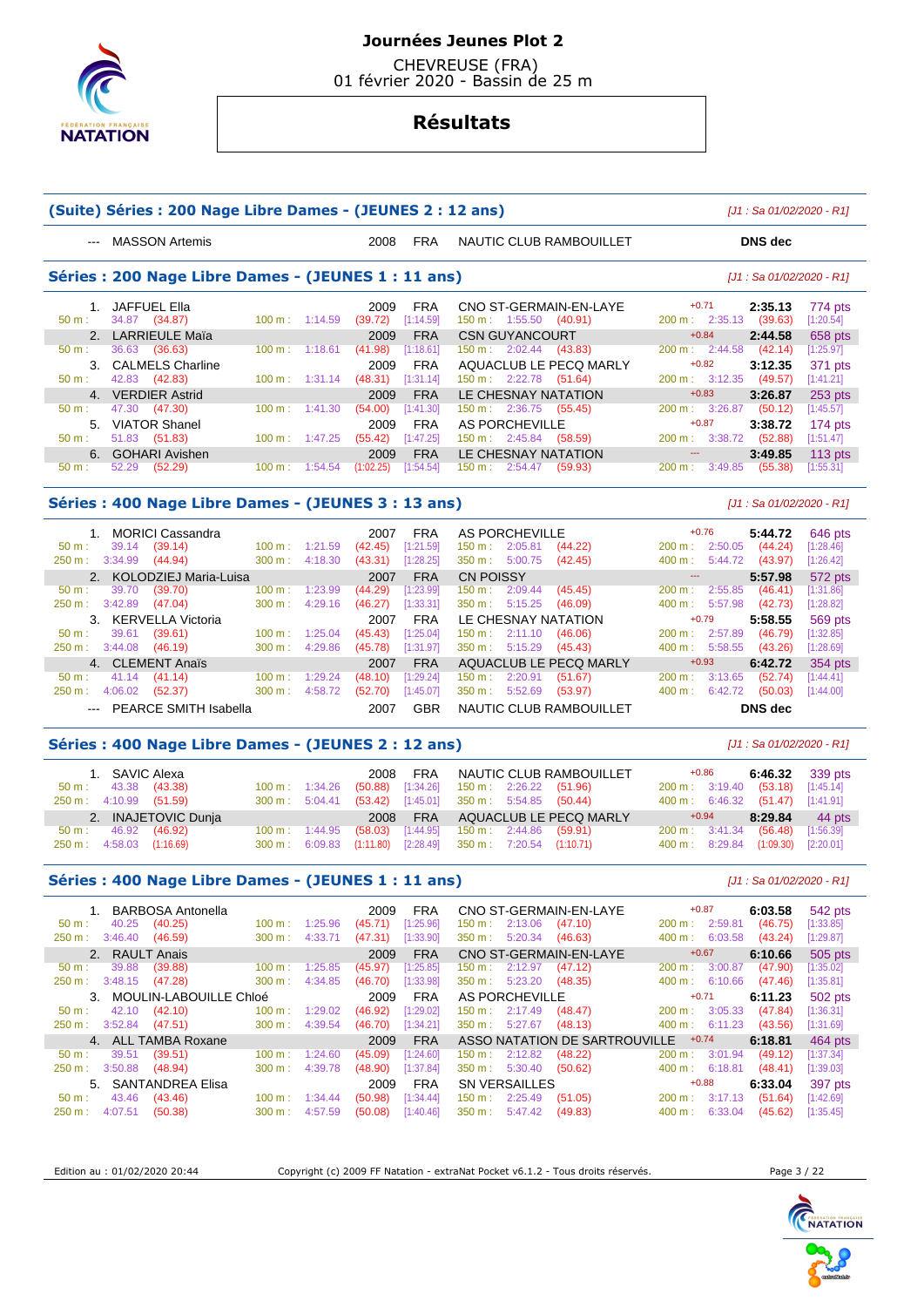

 CHEVREUSE (FRA) 01 février 2020 - Bassin de 25 m

# **Résultats**

#### **(Suite) Séries : 400 Nage Libre Dames - (JEUNES 1 : 11 ans)** [J1 : Sa 01/02/2020 - R1]

|                      | <b>MAHLI Jade</b>            |                   |         | 2009      | <b>FRA</b> |           |                       | ASSO NATATION DE SARTROUVILLE |        | $+0.83$                  | 6:38.81   | 371 pts   |
|----------------------|------------------------------|-------------------|---------|-----------|------------|-----------|-----------------------|-------------------------------|--------|--------------------------|-----------|-----------|
| 41.04<br>$50 m$ :    | (41.04)                      | $100 m$ :         | 1:30.44 | (49.40)   | [1:30.44]  | 150 m:    | 2:21.14               | (50.70)                       |        | 200 m: 3:12.01           | (50.87)   | [1:41.57] |
| 250 m:<br>4:03.69    | (51.68)                      | 300 m:            | 4:55.35 | (51.66)   | [1:43.34]  | 350 m:    | 5:48.58               | (53.23)                       | 400 m: | 6:38.81                  | (50.23)   | [1:43.46] |
| 7.                   | <b>HENNERESSE Capucine</b>   |                   |         | 2009      | <b>FRA</b> |           |                       | ASSO NATATION DE SARTROUVILLE |        | $+0.80$                  | 6:54.73   | 305 pts   |
| 42.98<br>$50 m$ :    | (42.98)                      | 100 m:            | 1:34.50 | (51.52)   | [1:34.50]  | 150 m:    | 2:28.78               | (54.28)                       | 200 m: | 3:23.75                  | (54.97)   | [1:49.25] |
| 4:18.85<br>250 m:    | (55.10)                      | 300 m:            | 5:11.89 | (53.04)   | [1:48.14]  | 350 m:    | 6:04.63               | (52.74)                       | 400 m: | 6:54.73                  | (50.10)   | [1:42.84] |
|                      | <b>TAHON Salomé</b>          |                   |         | 2009      | <b>FRA</b> |           |                       | ESPADON VELIZY-VILLACOUBLAY   |        | $+0.90$                  | 6:57.50   | 294 pts   |
| 45.55<br>$50 m$ :    | (45.55)                      | 100 m:            | 1:39.07 | (53.52)   | [1:39.07]  | 150 m:    | 2:32.76               | (53.69)                       | 200 m: | 3:27.13                  | (54.37)   | [1:48.06] |
| 4:20.67<br>250 m:    | (53.54)                      | 300 m:            | 5:12.89 | (52.22)   | [1:45.76]  | $350 m$ : | 6:05.88               | (52.99)                       |        | 400 m: 6:57.50           | (51.62)   | [1:44.61] |
| 9.                   | STREK-DEPLECHIN Clara        |                   |         | 2009      | <b>FRA</b> |           |                       | CNO ST-GERMAIN-EN-LAYE        |        | $+0.52$                  | 6:57.63   | 293 pts   |
| 45.02<br>$50 m$ :    | (45.02)                      | 100 m:            | 1:36.99 | (51.97)   | [1:36.99]  | 150 m:    | 2:30.11               | (53.12)                       | 200 m: | 3:23.90                  | (53.79)   | [1:46.91] |
| 4:18.36<br>250 m:    | (54.46)                      | 300 m:            | 5:11.85 | (53.49)   | [1:47.95]  | 350 m:    | 6:06.16               | (54.31)                       |        | 400 m: 6:57.63           | (51.47)   | [1:45.78] |
| 10.                  | <b>ELIE Alexandra</b>        |                   |         | 2009      | <b>FRA</b> |           | <b>CSN GUYANCOURT</b> |                               |        | $+0.75$                  | 6:59.63   | 285 pts   |
|                      |                              |                   |         |           |            |           |                       |                               |        |                          |           |           |
| 46.95<br>$50 m$ :    | (46.95)                      | 100 m:            | 1:38.86 | (51.91)   | [1:38.86]  | 150 m:    | 2:31.95               | (53.09)                       | 200 m: | 3:26.76                  | (54.81)   | [1:47.90] |
| 4:21.21<br>250 m:    | (54.45)                      | 300 m:            | 5:15.49 | (54.28)   | [1:48.73]  | 350 m:    | 6:08.68               | (53.19)                       | 400 m: | 6:59.63                  | (50.95)   | [1:44.14] |
| 11.                  | <b>SEGGIE Annabel Dilara</b> |                   |         | 2009      | <b>GBR</b> |           |                       | CNO ST-GERMAIN-EN-LAYE        |        | $+0.82$                  | 7:04.58   | 267 pts   |
| $50 m$ :<br>45.04    | (45.04)                      | $100 \text{ m}$ : | 1:37.08 | (52.04)   | [1:37.08]  | 150 m:    | 2:31.73               | (54.65)                       |        | $200 \text{ m}: 3:25.94$ | (54.21)   | [1:48.86] |
| 4:19.55<br>250 m:    | (53.61)                      | 300 m:            | 5:13.85 | (54.30)   | [1:47.91]  | 350 m:    | 6:09.73               | (55.88)                       | 400 m: | 7:04.58                  | (54.85)   | [1:50.73] |
| 12.                  | <b>SIGROS Nathalie</b>       |                   |         | 2009      | <b>FRA</b> |           |                       | CN HOUILLES-CARRIERES         |        | $+0.81$                  | 7:09.37   | 249 pts   |
| 44.19<br>$50 m$ :    | (44.19)                      | 100 m:            | 1:36.68 | (52.49)   | [1:36.68]  | 150 m:    | 2:34.31               | (57.63)                       | 200 m: | 3:29.50                  | (55.19)   | [1:52.82] |
| 4:25.55<br>250 m:    | (56.05)                      | 300 m:            | 5:21.54 | (55.99)   | [1:52.04]  | 350 m:    | 6:16.71               | (55.17)                       | 400 m: | 7:09.37                  | (52.66)   | [1:47.83] |
| 13.                  | OULKADI Kenza                |                   |         | 2009      | <b>FRA</b> |           |                       | ASSO NATATION DE SARTROUVILLE |        | $+0.78$                  | 7:23.49   | 201 pts   |
| 47.37<br>$50 m$ :    | (47.37)                      | 100 m:            | 1:42.19 | (54.82)   | [1:42.19]  | 150 m:    | 2:38.51               | (56.32)                       | 200 m: | 3:35.90                  | (57.39)   | [1:53.71] |
| 4:35.94<br>$250 m$ : | (1:00.04)                    | 300 m:            | 5:35.14 | (59.20)   | [1:59.24]  | 350 m:    | 6:32.50               | (57.36)                       | 400 m: | 7:23.49                  | (50.99)   | [1:48.35] |
| 14.                  | <b>DUBOIS-NAYT Violette</b>  |                   |         | 2009      | <b>FRA</b> |           |                       | NAUTIC CLUB RAMBOUILLET       |        | $+0.69$                  | 7:56.12   | $109$ pts |
| 52.50<br>$50 m$ :    | (52.50)                      | $100 \text{ m}$ : | 1:51.83 | (59.33)   | [1:51.83]  | $150 m$ : | 2:51.62               | (59.79)                       | 200 m: | 3:52.25                  | (1:00.63) | [2:00.42] |
| 4:55.65<br>250 m:    | (1:03.40)                    | 300 m:            | 5:57.26 | (1:01.61) | [2:05.01]  | 350 m:    | 6:58.30               | (1:01.04)                     | 400 m: | 7:56.12                  | (57.82)   | [1:58.86] |

#### **Série : 1500 Nage Libre Dames - (JEUNES 3 : 13 ans)** [J1 : Sa 01/02/2020 - R1]

 1. VITRAC GARCIA Ines 2007 FRA CNO ST-GERMAIN-EN-LAYE +0.73 **19:02.89** 1010 pts 50 m : 34.10 (34.10) 100 m : 1:11.95 (37.85) [1:11.95] 150 m : 1:50.08 (38.13) 200 m : 2:28.46 (38.38) [1:16.51] 250 m : 3:06.93 (38.47) 300 m : 3:45.09 (38.16) [1:16.63] 350 m : 4:23.44 (38.35) 400 m : 5:01.91 (38.47) [1:16.82] 450 m : 5:40.07 (38.16) 500 m : 6:18.61 (38.54) [1:16.70] 550 m : 6:56.99 (38.38) 600 m : 7:35.53 (38.54) [1:16.92] 650 m : 8:13.66 (38.13) 700 m : 8:52.12 (38.46) [1:16.59] 750 m : 9:30.47 (38.35) 800 m : 10:09.02 (38.55) [1:16.90] 850 m : 10:47.22 (38.20) 900 m : 11:25.38 (38.16) [1:16.36] 950 m : 12:03.66 (38.28) 1000 m : 12:41.97 (38.31) [1:16.59] 1050 m : 13:20.43 (38.46) 1100 m : 13:58.73 (38.30) [1:16.76] 1150 m : 14:36.77 (38.04) 1200 m : 15:15.62 (38.85) [1:16.89] 1250 m : 15:53.73 (38.11) 1300 m : 16:32.26 (38.53) [1:16.64] 1350 m : 17:10.52 (38.26) 1400 m : 17:49.07 (38.55) [1:16.81] 1450 m : 18:27.09 (38.02) 1500 m : 19:02.89 (35.80) [1:13.82] 2. JEZOUIN Sandrine **2007 FRA** CN POISSY +0.91 **21:01.25** 802 pts<br>
50 m : 36.20 (36.20) 100 m : 1:17.64 (41.44) [1:17.64] 150 m : 1:58.82 (41.18) 200 m : 2:39.90 (41.08) [1:22.26] 50 m : 36.20 (36.20) 100 m : 1:17.64 (41.44) [1:17.64] 150 m : 1:58.82 (41.18) 200 m : 2:39.90 (41.08) [1:22.26] 250 m : 3:20.85 (40.95) 300 m : 4:02.80 (41.95) [1:22.90] 350 m : 4:43.08 (40.28) 400 m : 5:25.19 (42.11) [1:22.39] 450 m : 6:06.19 (41.00) 500 m : 6:47.06 (40.87) [1:21.87] 550 m : 7:29.47 (42.41) 600 m : 8:11.64 (42.17) [1:24.58] 650 m : 8:55.09 (43.45) 700 m : 9:38.88 (43.79) [1:27.24] 750 m : 10:22.72 (43.84) 800 m : 11:04.99 (42.27) [1:26.11] 850 m : 11:48.62 (43.63) 900 m : 12:30.94 (42.32) [1:25.95] 950 m : 13:13.93 (42.99) 1000 m : 13:56.84 (42.91) [1:25.90] 1050 m : 14:38.90 (42.06) 1100 m : 15:21.63 (42.73) [1:24.79] 1150 m : 16:04.95 (43.32) 1200 m : 16:48.07 (43.12) [1:26.44] 1250 m : 17:29.64 (41.57) 1300 m : 18:12.17 (42.53) [1:24.10] 1350 m : 18:55.29 (43.12) 1400 m : 19:37.00 (41.71) [1:24.83] 1450 m : 20:19.70 (42.70) 1500 m : 21:01.25 (41.55) [1:24.25]

#### **Série : 1500 Nage Libre Dames - (JEUNES 2 : 12 ans)** [J1 : Sa 01/02/2020 - R1]

1. CUREAU Lys 2008 FRA CSN GUYANCOURT +0.79 **20:26.54 860 pts**<br>2008 FRA CSN GUYANCOURT +0.79 **20:26.54 20:26.54 20:26.54 20:26.54 20:31** (39:92) [1:19.55] 1:14.48 (39.17) [1:14.48] 150 m : 1:54.11 (39.63) 200 m : 2:34.03<br>3:54.06 (40.14) [1:20.03] 350 m : 4:34.73 (40.67) 400 m : 5:15.41 250 m : 3:13.92 (39.89) 300 m : 3:54.06 (40.14) [1:20.03] 350 m : 4:34.73 (40.67) 400 m : 5:15.41 (40.68) [1:21.35] 450 m : 5:56.42 (41.01) 500 m : 6:37.82 (41.40) [1:22.41] 550 m : 7:18.88 (41.06) 600 m : 7:59.25 (40.37) [1:21.43] 650 m : 8:40.80 (41.55) 700 m : 9:22.22 (41.42) [1:22.97] 750 m : 10:03.85 (41.63) 800 m : 10:45.46 (41.61) [1:23.24] 850 m : 11:26.26 (40.80) 900 m : 12:08.07 (41.81) [1:22.61] 950 m : 12:50.11 (42.04) 1000 m : 13:31.86 (41.75) [1:23.79] 1050 m : 14:13.35 (41.49) 1100 m : 14:55.09 (41.74) [1:23.23] 1150 m : 15:36.57 (41.48) 1200 m : 16:18.69 (42.12) [1:23.60] 11:23.60] 1200 m : 17:42.21 (41.48) 1200 m : 17:42.21 (41.48) 1200 m : 17:42.21 (41.67) 11:23.741 1250 m : 17:00.70 (42.01) 1300 m : 17:42.21 (41.51) [1:23.52] 1350 m : 18:24.28 (42.07) 1400 m : 19:05.95 (41.67) [1:23.74] 1450 m : 19:46.79 (40.84) 1500 m : 20:26.54 (39.75) [1:20.59]

Edition au : 01/02/2020 20:44 Copyright (c) 2009 FF Natation - extraNat Pocket v6.1.2 - Tous droits réservés. Page 4 / 22



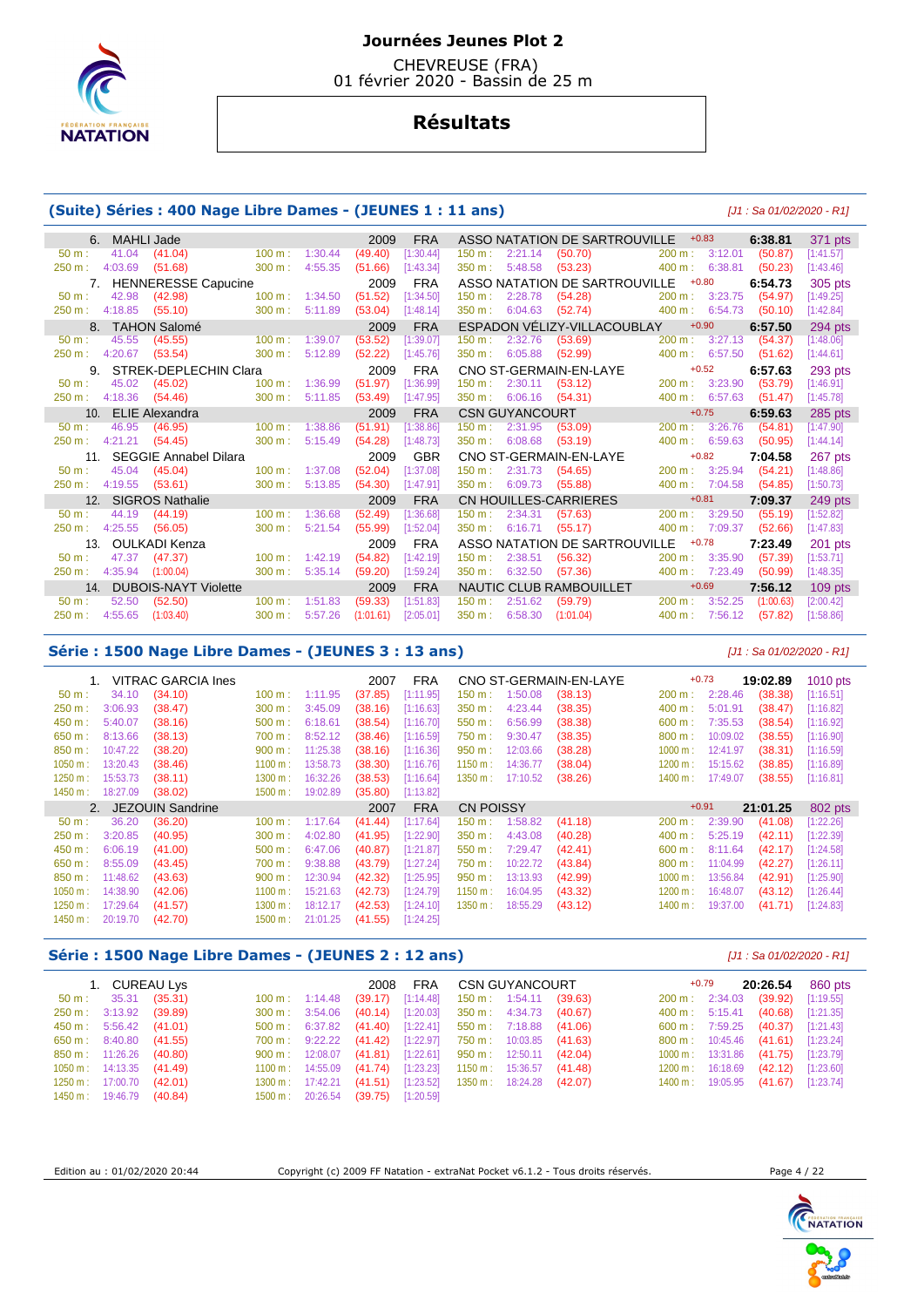

 CHEVREUSE (FRA) 01 février 2020 - Bassin de 25 m

# **Résultats**

#### **(Suite) Série : 1500 Nage Libre Dames - (JEUNES 2 : 12 ans)** [J1 : Sa 01/02/2020 - R1]

|          |          | 2. FREMION Capucine-Latinka |            |          | 2008    | <b>BUL</b> |         |          | AQUA VALLEE-DE-CHEVREUSE |            | $+0.79$  | 21:38.87       | 740 pts   |
|----------|----------|-----------------------------|------------|----------|---------|------------|---------|----------|--------------------------|------------|----------|----------------|-----------|
| 50 m:    | 37.15    | (37.15)                     | 100 m:     | 1:18.68  | (41.53) | [1:18.68]  | 150 m:  | 2:00.83  | (42.15)                  | 200 m:     | 2:43.24  | (42.41)        | [1:24.56] |
| 250 m:   | 3:26.00  | (42.76)                     | 300 m:     | 4:09.30  | (43.30) | [1:26.06]  | 350 m:  | 4:52.84  | (43.54)                  | 400 m:     | 5:36.50  | (43.66)        | [1:27.20] |
| 450 m:   | 6:20.36  | (43.86)                     | 500 m:     | 7:04.33  | (43.97) | [1:27.83]  | 550 m:  | 7:47.88  | (43.55)                  | 600 m:     | 8:32.05  | (44.17)        | [1:27.72] |
| 650 m:   | 9:16.22  | (44.17)                     | 700 m:     | 10:00.34 | (44.12) | [1:28.29]  | 750 m:  | 10:44.03 | (43.69)                  | 800 m:     | 11:27.20 | (43.17)        | [1:26.86] |
| 850 m:   | 12:11.37 | (44.17)                     | 900 m:     | 12:55.79 | (44.42) | [1:28.59]  | 950 m:  | 13:39.74 | (43.95)                  | $1000 m$ : | 14:23.70 | (43.96)        | [1:27.91] |
| 1050 m:  | 15:08.09 | (44.39)                     | 1100 m:    | 15:52.32 | (44.23) | [1:28.62]  | 1150 m: | 16:36.66 | (44.34)                  | 1200 m:    | 17:21.06 | (44.40)        | [1:28.74] |
| 1250 m:  | 18:05.44 | (44.38)                     | $1300 m$ : | 18:49.23 | (43.79) | [1:28.17]  | 1350 m: | 19:32.73 | (43.50)                  | 1400 m:    | 20:16.22 | (43.49)        | [1:26.99] |
| 1450 m : | 20:59.24 | (43.02)                     | 1500 m:    | 21:38.87 | (39.63) | [1:22.65]  |         |          |                          |            |          |                |           |
|          | 3.       | <b>BERTHIER Capucine</b>    |            |          | 2008    | <b>FRA</b> |         |          | AQUA VALLEE-DE-CHEVREUSE |            | $+0.73$  | 22:12.10       | 689 pts   |
| $50 m$ : | 36.61    | (36.61)                     | 100 m:     | 1:18.22  | (41.61) | [1:18.22]  | 150 m:  | 2:01.35  | (43.13)                  | 200 m:     | 2:44.46  | (43.11)        | [1:26.24] |
| 250 m:   | 3:27.97  | (43.51)                     | 300 m:     | 4:11.46  | (43.49) | [1:27.00]  | 350 m:  | 4:55.98  | (44.52)                  | 400 m:     | 5:40.72  | (44.74)        | 1:29.261  |
| 450 m:   | 6:25.46  | (44.74)                     | 500 m:     | 7:10.30  | (44.84) | [1:29.58]  | 550 m:  | 7:55.37  | (45.07)                  | 600 m:     | 8:40.23  | (44.86)        | [1:29.93] |
| 650 m:   | 9:25.64  | (45.41)                     | 700 m:     | 10:10.77 | (45.13) | [1:30.54]  | 750 m : | 10:55.90 | (45.13)                  | 800 m:     | 11:41.38 | (45.48)        | [1:30.61] |
| 850 m:   | 12:26.38 | (45.00)                     | 900 m:     | 13:11.46 | (45.08) | [1:30.08]  | 950 m:  | 13:56.82 | (45.36)                  | 1000 m:    | 14:42.16 | (45.34)        | [1:30.70] |
| 1050 m:  | 15:27.32 | (45.16)                     | 1100 m:    | 16:12.34 | (45.02) | [1:30.18]  | 1150 m: | 16:57.90 | (45.56)                  | 1200 m:    | 17:43.01 | (45.11)        | [1:30.67] |
| 1250 m:  | 18:28.30 | (45.29)                     | 1300 m:    | 19:13.50 | (45.20) | [1:30.49]  | 1350 m: | 19:58.58 | (45.08)                  | 1400 m:    | 20:43.61 | (45.03)        | [1:30.11] |
| 1450 m:  | 21:28.28 | (44.67)                     | 1500 m:    | 22:12.10 | (43.82) | [1:28.49]  |         |          |                          |            |          |                |           |
| $---$    |          | <b>FLENDER-EMERY Elena</b>  |            |          | 2008    | <b>FRA</b> |         |          | AQUA VALLEE-DE-CHEVREUSE |            |          | <b>DNS</b> dec |           |

#### **Séries : 100 Dos Dames - (JEUNES 3 : 13 ans)** [J1 : Sa 01/02/2020 - R1]

|                                     | 1. TRICOT Lucie                           |                           |                    | 2007 | <b>FRA</b>              | CNO ST-GERMAIN-EN-LAYE        | $+0.78$              | 1:19.38 | 801 pts |
|-------------------------------------|-------------------------------------------|---------------------------|--------------------|------|-------------------------|-------------------------------|----------------------|---------|---------|
| 50 m:                               | 39.19 (39.19)                             | 100 m: 1:19.38            | (40.19)            |      | [1:19.38]               |                               |                      |         |         |
|                                     | 2. BERTE Maud                             |                           |                    | 2007 | <b>FRA</b>              | <b>CSN GUYANCOURT</b>         | $+0.71$              | 1:21.84 | 746 pts |
| 50 m:                               | 39.92 (39.92)                             | $100 m$ : 1:21.84         | (41.92)            |      | [1:21.84]               |                               |                      |         |         |
| 50 m:                               | 3. HAUVETTE MINOUX Manon<br>40.17 (40.17) | $100 m$ : 1:22.61         | (42.44)            | 2007 | <b>FRA</b><br>[1:22.61] | AQUACLUB LE PECQ MARLY        | ---                  | 1:22.61 | 729 pts |
|                                     | 4. TANGUY Inès                            |                           |                    | 2007 | <b>FRA</b>              | NAUTIC CLUB RAMBOUILLET       | $+0.85$              | 1:25.37 | 671 pts |
| 50 m:                               | 41.83 (41.83)                             | 100 m: 1:25.37            | (43.54)            |      | [1:25.37]               |                               |                      |         |         |
|                                     | 5. KERVELLA Victoria                      |                           |                    | 2007 | <b>FRA</b>              | LE CHESNAY NATATION           | $+0.68$              | 1:26.81 | 641 pts |
| 50 m:                               | 41.54 (41.54)                             | 100 m: 1:26.81            | (45.27)            |      | [1:26.81]               |                               |                      |         |         |
|                                     | 6. ROLOT Maloé                            |                           |                    | 2007 | <b>FRA</b>              | <b>CN ANDRESY</b>             | $+0.72$              | 1:27.81 | 621 pts |
| 50 m:                               | 42.65 (42.65)                             | 100 m: 1:27.81            | (45.16)            |      | [1:27.81]               |                               |                      |         |         |
|                                     | 7. HENNERESSE Lily                        |                           |                    | 2007 | <b>FRA</b>              | ASSO NATATION DE SARTROUVILLE | $+0.80$              | 1:31.36 | 552 pts |
| $50 \text{ m}$ :                    | 44.92 (44.92)                             | $100 \text{ m}: 1:31.36$  | (46.44)            |      | [1:31.36]               |                               |                      |         |         |
|                                     | 8. DEBRE Chloé                            |                           |                    | 2007 | <b>FRA</b>              | AQUA VALLÉE-DE-CHEVREUSE      |                      | 1:31.49 | 550 pts |
| $50 \text{ m}$ :                    | 43.65 (43.65)                             | $100 \text{ m}$ : 1:31.49 | (47.84)            |      | [1:31.49]               |                               |                      |         |         |
|                                     | 9. DESLANDES Camille                      |                           |                    | 2007 | <b>FRA</b>              | AQUA VALLÉE-DE-CHEVREUSE      | $+0.83$              | 1:32.00 | 540 pts |
| 50 m:                               | 44.81 (44.81)                             | 100 m: 1:32.00            | (47.19)            |      | [1:32.00]               |                               |                      |         |         |
|                                     | 10. STOREZ Cléa                           |                           |                    | 2007 | <b>FRA</b>              | <b>CN ANDRESY</b>             | $\cdots$             | 1:32.21 | 536 pts |
| $50 m$ :                            | 43.86 (43.86)                             | 100 m: 1:32.21            | (48.35)            |      | [1:32.21]               |                               |                      |         |         |
|                                     | 11. QUANTIN Manon                         |                           |                    | 2007 | <b>FRA</b>              | ASSO NATATION DE SARTROUVILLE | $\scriptstyle\cdots$ | 1:33.03 | 521 pts |
| 50 m:                               | 45.97 (45.97)                             | $100 \text{ m}: 1:33.03$  | (47.06)            |      | [1:33.03]               |                               | $+0.92$              |         |         |
| 12 <sub>1</sub><br>$50 \text{ m}$ : | <b>CLEMENT Anaïs</b>                      | $100 \text{ m}$ :         | 1:33.07<br>(48.33) | 2007 | <b>FRA</b>              | AQUACLUB LE PECQ MARLY        |                      | 1:33.07 | 520 pts |
|                                     | 44.74 (44.74)<br>13. VELLERINO Manon      |                           |                    | 2007 | [1:33.07]<br><b>FRA</b> | <b>CN ANDRESY</b>             | $\overline{a}$       |         |         |
| 50 m:                               | 45.98 (45.98)                             | $100 \text{ m}$ : 1:33.71 | (47.73)            |      | [1:33.71]               |                               |                      | 1:33.71 | 509 pts |
|                                     | 14. GEAR Anaelle                          |                           |                    | 2007 | <b>FRA</b>              | <b>CN ANDRESY</b>             | $\sim$ $\sim$        | 1:38.16 | 432 pts |
| 50 m:                               | 49.13 (49.13)                             | 100 m: 1:38.16            | (49.03)            |      | [1:38.16]               |                               |                      |         |         |
|                                     | 15. LAFONT Juliette                       |                           |                    | 2007 | <b>FRA</b>              | US CONFLANS-STE-HONORINE      | $+0.89$              | 2:05.90 | 93 pts  |
|                                     | $50 \text{ m}: 1:00.58$ $(1:00.58)$       | $100 \text{ m}: 2:05.90$  | (1:05.32)          |      | [2:05.90]               |                               |                      |         |         |

#### **Séries : 100 Dos Dames - (JEUNES 2 : 12 ans)** [J1 : Sa 01/02/2020 - R1]

|                  | 1. AMESCUA Natalia            |                          | USA<br>2008         | CNO ST-GERMAIN-EN-LAYE | $+0.52$ | 1:12.33                   | 969 pts |
|------------------|-------------------------------|--------------------------|---------------------|------------------------|---------|---------------------------|---------|
| $50 \text{ m}$ : | 35.77 (35.77)                 | $100 \text{ m}: 1:12.33$ | $(36.56)$ [1:12.33] |                        |         |                           |         |
|                  | 2. FAGES Elsa                 |                          | 2008                | FRA AS PORCHEVILLE     | $- - -$ | 1:13.33 $944 \text{ pts}$ |         |
|                  | $50 \text{ m}: 34.96 (34.96)$ | $100 \text{ m}: 1:13.33$ | $(38.37)$ [1:13.33] |                        |         |                           |         |
|                  | 3. CABIOCH Leonie             |                          | <b>FRA</b><br>2008  | CSN GUYANCOURT         | $+0.35$ | 1:19.78                   | 792 pts |
| $50 \text{ m}$ : | 37.29 (37.29)                 | $100 \text{ m}: 1:19.78$ | $(42.49)$ [1:19.78] |                        |         |                           |         |
|                  |                               |                          |                     |                        |         |                           |         |

Edition au : 01/02/2020 20:44 Copyright (c) 2009 FF Natation - extraNat Pocket v6.1.2 - Tous droits réservés. Page 5 / 22

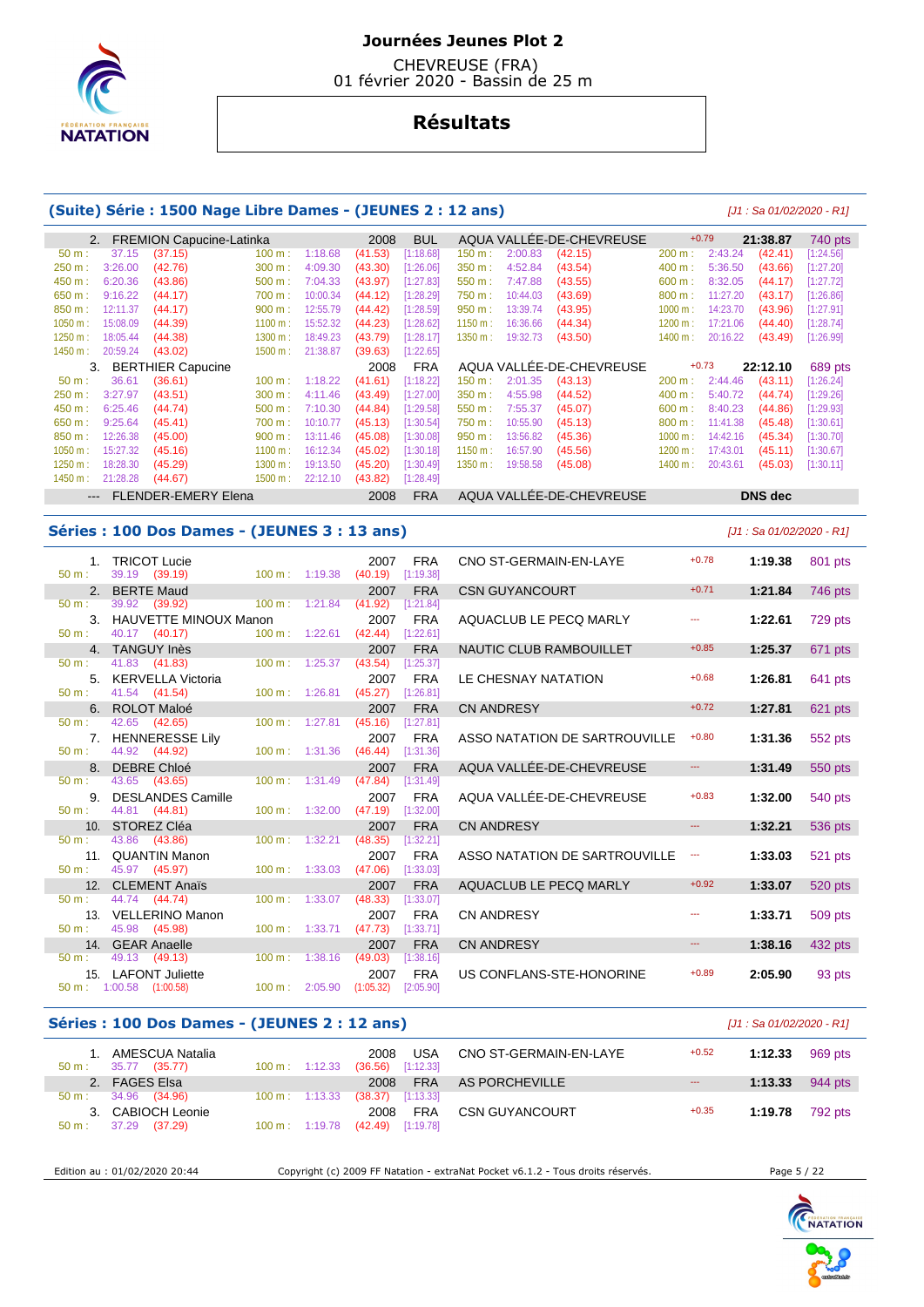

 CHEVREUSE (FRA) 01 février 2020 - Bassin de 25 m

# **Résultats**

|          | (Suite) Séries : 100 Dos Dames - (JEUNES 2 : 12 ans) |                          |         |                     |                         |                               |                         | [J1 : Sa 01/02/2020 - R1] |         |
|----------|------------------------------------------------------|--------------------------|---------|---------------------|-------------------------|-------------------------------|-------------------------|---------------------------|---------|
|          | 4. BIZE Eva                                          |                          |         | 2008                | <b>FRA</b>              | <b>SN VERSAILLES</b>          |                         | 1:20.05                   | 786 pts |
| $50 m$ : | 38.42<br>(38.42)                                     | 100 m: 1:20.05           |         | (41.63)             | [1:20.05]               |                               |                         |                           |         |
|          | 5. VIAIN Lou-Ann                                     |                          |         | 2008                | <b>FRA</b>              | <b>CN ANDRESY</b>             | $+0.61$                 | 1:21.26                   | 759 pts |
| $50 m$ : | 39.59<br>(39.59)                                     | 100 m: 1:21.26           |         | $(41.67)$ [1:21.26] |                         |                               |                         |                           |         |
|          | 6. PASCAL Elise                                      |                          |         | 2008                | <b>FRA</b>              | AQUA VALLÉE-DE-CHEVREUSE      | $+0.64$                 | 1:21.90                   | 745 pts |
| $50 m$ : | 39.04 (39.04)                                        | $100 \text{ m}$ :        | 1:21.90 | (42.86)             | [1:21.90]               |                               |                         |                           |         |
|          | 7. BERTHIER Capucine                                 |                          |         | 2008                | <b>FRA</b>              | AQUA VALLÉE-DE-CHEVREUSE      | $+0.59$                 | 1:22.44                   | 733 pts |
| $50 m$ : | 40.43<br>(40.43)                                     | $100 \text{ m}: 1:22.44$ |         | $(42.01)$ [1:22.44] |                         |                               | $+0.73$                 |                           |         |
| $50 m$ : | 8. FREMION Capucine-Latinka<br>42.34<br>(42.34)      | $100 m$ : 1:26.77        |         | 2008<br>(44.43)     | <b>BUL</b><br>[1:26.77] | AQUA VALLÉE-DE-CHEVREUSE      |                         | 1:26.77                   | 642 pts |
|          | 9. VATAN Lola                                        |                          |         | 2008                | <b>FRA</b>              | ESPADON VÉLIZY-VILLACOUBLAY   | $+0.73$                 | 1:30.22                   | 574 pts |
| $50 m$ : | 43.87 (43.87)                                        | $100 \text{ m}$ :        | 1:30.22 | (46.35)             | [1:30.22]               |                               |                         |                           |         |
|          | 10. DEBRET-VERNEZY Andonia                           |                          |         | 2008                | <b>FRA</b>              | ESPADON VÉLIZY-VILLACOUBLAY   | $+0.73$                 | 1:30.27                   | 573 pts |
| $50 m$ : | 43.68 (43.68)                                        | $100 \text{ m}$ :        | 1:30.27 | (46.59)             | [1:30.27]               |                               |                         |                           |         |
|          | 11. LAKEHAL Elsa                                     |                          |         | 2008                | <b>FRA</b>              | ESPADON VÉLIZY-VILLACOUBLAY   | $+0.80$                 | 1:30.33                   | 572 pts |
| $50 m$ : | 44.07<br>(44.07)                                     | $100 \text{ m}$ :        | 1:30.33 | (46.26)             | [1:30.33]               |                               |                         |                           |         |
|          | 12. BOHN Clea                                        |                          |         | 2008                | <b>FRA</b>              | ASSO NATATION DE SARTROUVILLE | $\mathbb{Z}_{\geq 0}$   | 1:31.29                   | 553 pts |
| 50 m:    | 44.62 (44.62)                                        | 100 m:                   | 1:31.29 | (46.67)             | [1:31.29]               |                               |                         |                           |         |
|          | 13. BENTAJAR Malake                                  |                          |         | 2008                | <b>FRA</b>              | <b>CN POISSY</b>              |                         | 1:32.66                   | 528 pts |
| $50 m$ : | 45.10<br>(45.10)                                     | 100 m: 1:32.66           |         | (47.56)             | [1:32.66]               |                               |                         |                           |         |
|          | 14. ARNE Solene                                      |                          |         | 2008                | <b>FRA</b>              | ASSO NATATION DE SARTROUVILLE | $\hspace{0.05cm}\ldots$ | 1:33.38                   | 515 pts |
| 50 m:    | 46.41 (46.41)                                        | $100 m$ :                | 1:33.38 | (46.97)             | [1:33.38]               |                               |                         |                           |         |
|          | 15. MAGNAVAL Violette                                |                          |         | 2008                | <b>FRA</b>              | LE CHESNAY NATATION           | ---                     | 1:36.78                   | 455 pts |
| $50 m$ : | 46.75 (46.75)                                        | 100 m:                   | 1:36.78 | (50.03)             | [1:36.78]               |                               |                         |                           |         |
| 16.      | <b>BERTRAND Rachel</b>                               |                          |         | 2008                | <b>FRA</b>              | AQUA VALLÉE-DE-CHEVREUSE      | $+0.70$                 | 1:36.84                   | 454 pts |
| 50 m:    | 47.14<br>(47.14)                                     | 100 m:                   | 1:36.84 | (49.70)             | [1:36.84]               |                               |                         |                           |         |
|          | 17. ENJOLRAS Sarah                                   |                          |         | 2008                | <b>FRA</b>              | AQUA VALLÉE-DE-CHEVREUSE      | $+0.81$                 | 1:47.19                   | 294 pts |
| $50 m$ : | 52.68 (52.68)                                        | 100 m: 1:47.19           |         | (54.51)             | [1:47.19]               |                               | $+0.79$                 |                           |         |
| 50 m:    | 18. TENNAH Sarah<br>20.19<br>(20.19)                 | 100 m:                   | 1:52.62 | 2008<br>(1:32.43)   | <b>FRA</b><br>[1:52.62] | A.O. TRAPPES NATATION         |                         | 1:52.62                   | 224 pts |
|          | 19. INAJETOVIC Dunia                                 |                          |         | 2008                | <b>FRA</b>              | AQUACLUB LE PECQ MARLY        | $+0.72$                 | 1:52.81                   | 222 pts |
| $50 m$ : | 54.13 (54.13)                                        | 100 m: 1:52.81           |         | (58.68)             | [1:52.81]               |                               |                         |                           |         |
| 20.      | <b>ARNO-MACAIGNE Rose</b>                            |                          |         | 2008                | <b>FRA</b>              | <b>CN ANDRESY</b>             | $+0.67$                 | 1:53.33                   | 216 pts |
| 50 m:    | 53.00<br>(53.00)                                     | $100 m$ :                | 1:53.33 | (1:00.33)           | [1:53.33]               |                               |                         |                           |         |
|          | 21. DE SAINT LEON Rebecca                            |                          |         | 2008                | <b>FRA</b>              | LE CHESNAY NATATION           | $+0.52$                 | 1:56.02                   | 185 pts |
| $50 m$ : | 59.33 (59.33)                                        | 100 m: 1:56.02           |         | (56.69)             | [1:56.02]               |                               |                         |                           |         |
| $---$    | <b>BOURDEAUX Apolline</b>                            |                          |         | 2008                | <b>FRA</b>              | <b>CN POISSY</b>              |                         | <b>DNS</b> dec            |         |
|          | <b>FLENDER-EMERY Elena</b>                           |                          |         | 2008                | <b>FRA</b>              | AQUA VALLÉE-DE-CHEVREUSE      |                         | <b>DNS</b> dec            |         |
| $---$    | <b>MASSON Artemis</b>                                |                          |         | 2008                | <b>FRA</b>              | NAUTIC CLUB RAMBOUILLET       |                         | <b>DNS</b> dec            |         |
|          |                                                      |                          |         |                     |                         |                               |                         |                           |         |

## **Séries : 100 Dos Dames - (JEUNES 1 : 11 ans)** [J1 : Sa 01/02/2020 - R1]

| $50 m$ :       | JAFFUEL Ella<br>38.44<br>(38.44) | 100 m:<br>1:19.45            | 2009<br><b>FRA</b><br>(41.01)<br>[1:19.45] | CNO ST-GERMAIN-EN-LAYE      | $+0.65$  | 1:19.45 | 799 pts   |
|----------------|----------------------------------|------------------------------|--------------------------------------------|-----------------------------|----------|---------|-----------|
|                | 2. LARRIEULE Maïa                |                              | <b>FRA</b><br>2009                         | <b>CSN GUYANCOURT</b>       | $+0.39$  | 1:28.82 | 601 pts   |
| $50 m$ :       | 42.94 (42.94)                    | 1:28.82<br>100 m:            | (45.88)<br>[1:28.82]                       |                             |          |         |           |
| $\mathbf{3}$   | TAHON Salomé                     |                              | <b>FRA</b><br>2009                         | ESPADON VÉLIZY-VILLACOUBLAY | ---      | 1:36.15 | 466 pts   |
| $50 m$ :       | 46.13 (46.13)                    | 1:36.15<br>$100 \text{ m}$ : | [1:36.15]<br>(50.02)                       |                             |          |         |           |
| 4 <sup>1</sup> | <b>HASSMANN--GUENON Lilou</b>    |                              | <b>FRA</b><br>2009                         | <b>SN VERSAILLES</b>        | $+0.69$  | 1:44.82 | 328 pts   |
| $50 m$ :       | 51.34 (51.34)                    | $100 \text{ m}$ :<br>1:44.82 | [1:44.82]<br>(53.48)                       |                             |          |         |           |
| 5 <sub>1</sub> | <b>MSADEK Sirine</b>             |                              | <b>FRA</b><br>2009                         | ESPADON VELIZY-VILLACOUBLAY | $+0.73$  | 1:53.25 | 217 pts   |
| $50 m$ :       | (55.35)<br>55.35                 | $100 \text{ m}$ :<br>1:53.25 | (57.90)<br>[1:53.25]                       |                             |          |         |           |
| 6.             | MAZIERES LLOPET Mathilde         |                              | <b>FRA</b><br>2009                         | <b>CSN GUYANCOURT</b>       | $\cdots$ | 1:55.36 | $193$ pts |
| $50 m$ :       | 56.21<br>(56.21)                 | 100 m:<br>1:55.36            | (59.15)<br>[1:55.36]                       |                             |          |         |           |
|                | <b>DEKALI Esma</b>               |                              | <b>FRA</b><br>2009                         | ESPADON VÉLIZY-VILLACOUBLAY | $+0.78$  | 2:01.55 | $130$ pts |
| $50 m$ :       | 57.38<br>(57.38)                 | 100 m:<br>2:01.55            | (1:04.17)<br>[2:01.55]                     |                             |          |         |           |
|                |                                  |                              |                                            |                             |          |         |           |

#### **Séries : 50 Brasse Dames - (JEUNES 3 : 13 ans)** [J1 : Sa 01/02/2020 - R1]

| Edition au: 01/02/2020 20:44 |      |            | Copyright (c) 2009 FF Natation - extraNat Pocket v6.1.2 - Tous droits réservés. |         | Page 6 / 22 |         |
|------------------------------|------|------------|---------------------------------------------------------------------------------|---------|-------------|---------|
| SIELLET Alexia               | 2007 | <b>FRA</b> | CSN GUYANCOURT                                                                  | $+0.84$ | 39.72       | 864 pts |
|                              |      |            |                                                                                 |         |             |         |

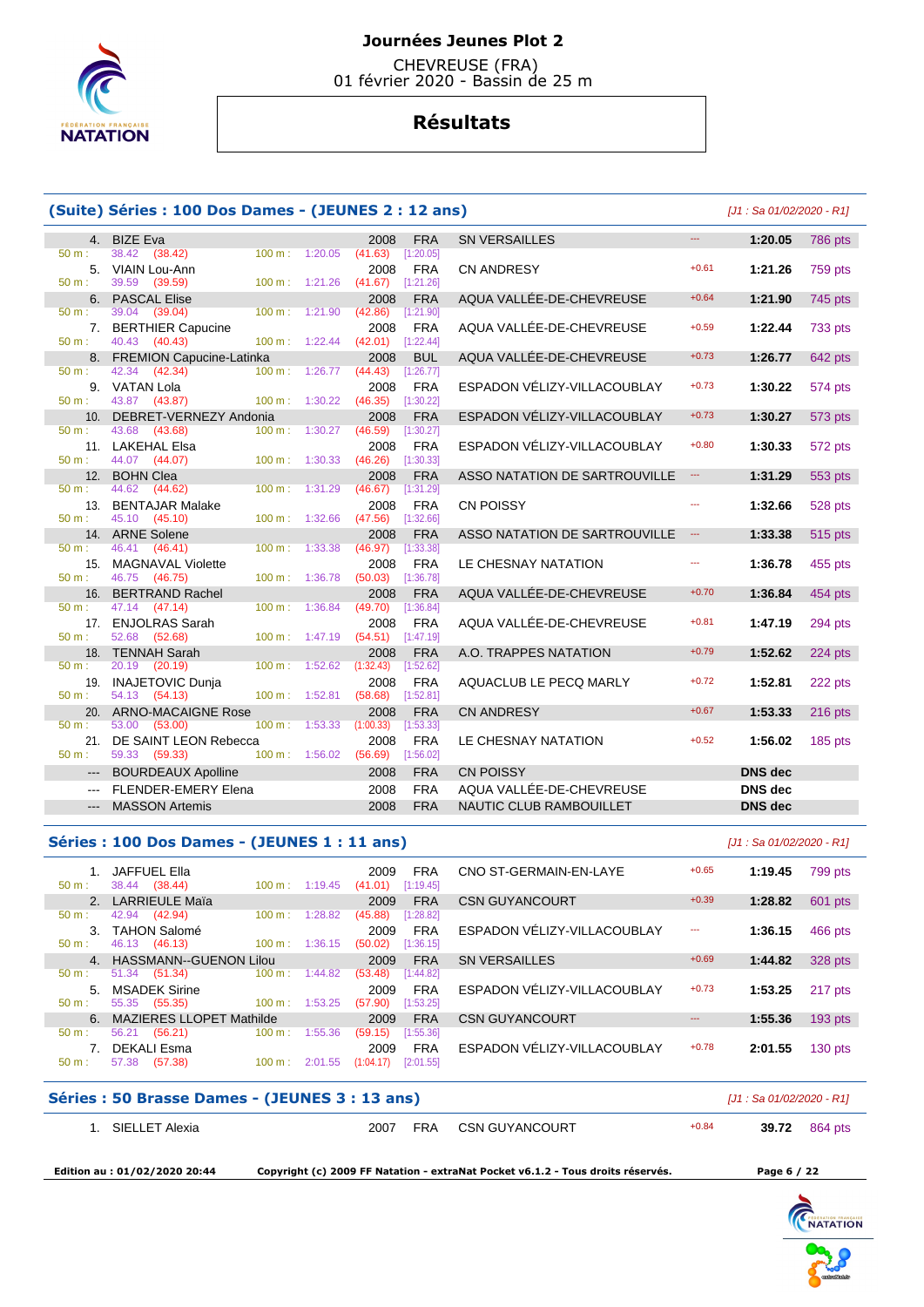

#### **Journées Jeunes Plot 2 CHEVREUSE (FRA) 01 février 2020 - Bassin de 25 m**

# **Résultats**

## **(Suite) Séries : 50 Brasse Dames - (JEUNES 3 : 13 ans) [J1 : Sa 01/02/2020 - R1]**

|                     | 2. SABOURIN Clemence      | 2007 | <b>FRA</b> | <b>SN VERSAILLES</b>          | $+0.72$ | 39.99          | 851 pts |
|---------------------|---------------------------|------|------------|-------------------------------|---------|----------------|---------|
| 3.                  | <b>RICHON Alycia</b>      | 2007 | <b>FRA</b> | ESPADON VÉLIZY-VILLACOUBLAY   | $+0.87$ | 43.25          | 707 pts |
| 4.                  | KOLODZIEJ Maria-Luisa     | 2007 | <b>FRA</b> | <b>CN POISSY</b>              | $+0.99$ | 44.24          | 666 pts |
| 5.                  | DENIEL Agathe             | 2007 | <b>FRA</b> | ASSO NATATION DE SARTROUVILLE | $+0.72$ | 45.08          | 632 pts |
| 6.                  | <b>ROUDILLON Anae</b>     | 2007 | <b>FRA</b> | CN HOUILLES-CARRIERES         | $+0.87$ | 45.52          | 615 pts |
|                     | HAUVETTE MINOUX Manon     | 2007 | <b>FRA</b> | AQUACLUB LE PECQ MARLY        | $+0.88$ | 46.65          | 571 pts |
| 8.                  | <b>DESLANDES Camille</b>  | 2007 | <b>FRA</b> | AQUA VALLÉE-DE-CHEVREUSE      | $+0.80$ | 47.28          | 548 pts |
| 9.                  | DEBRE Chloé               | 2007 | <b>FRA</b> | AQUA VALLÉE-DE-CHEVREUSE      | $+0.67$ | 47.86          | 526 pts |
|                     | 10. PERRIN Lilly          | 2007 | <b>FRA</b> | ESPADON VELIZY-VILLACOUBLAY   | $+0.72$ | 49.62          | 464 pts |
| 11.                 | <b>LAFONT Juliette</b>    | 2007 | <b>FRA</b> | US CONFLANS-STE-HONORINE      | $+0.90$ | 53.85          | 331 pts |
| $---$               | MOUTAOUAHHID Inass        | 2007 | <b>FRA</b> | US CONFLANS-STE-HONORINE      |         | <b>DSQ</b>     |         |
| $\sim$ $\sim$       | <b>BERTRAND Charlotte</b> | 2007 | <b>FRA</b> | ASSO NATATION DE SARTROUVILLE |         | <b>DNS</b> dec |         |
| $\qquad \qquad - -$ | <b>GERAIS Marina</b>      | 2007 | <b>FRA</b> | ASSO NATATION DE SARTROUVILLE |         | <b>DNS</b> dec |         |
|                     |                           |      |            |                               |         |                |         |

#### **Séries : 50 Brasse Dames - (JEUNES 2 : 12 ans)** [J1 : Sa 01/02/2020 - R1]

|                                                                                                                                                                                                                                                                                                                                                                                                                                                                            | <b>DIMITRI Lise</b>    | 2008 | <b>FRA</b> | <b>CSN GUYANCOURT</b>         | $+0.71$ | 41.25          | 794 pts |
|----------------------------------------------------------------------------------------------------------------------------------------------------------------------------------------------------------------------------------------------------------------------------------------------------------------------------------------------------------------------------------------------------------------------------------------------------------------------------|------------------------|------|------------|-------------------------------|---------|----------------|---------|
|                                                                                                                                                                                                                                                                                                                                                                                                                                                                            | 2. FAGES Elsa          | 2008 | <b>FRA</b> | AS PORCHEVILLE                | $+0.76$ | 45.06          | 633 pts |
|                                                                                                                                                                                                                                                                                                                                                                                                                                                                            | 3. PASCAL Elise        | 2008 | <b>FRA</b> | AQUA VALLÉE-DE-CHEVREUSE      | $+0.80$ | 45.07          | 633 pts |
|                                                                                                                                                                                                                                                                                                                                                                                                                                                                            | 4. BERTRAND Rachel     | 2008 | <b>FRA</b> | AQUA VALLÉE-DE-CHEVREUSE      | $+0.75$ | 46.44          | 579 pts |
|                                                                                                                                                                                                                                                                                                                                                                                                                                                                            | 5. ASKRI Myriam-Dahlia | 2008 | <b>FRA</b> | <b>CSN GUYANCOURT</b>         | $+0.68$ | 47.47          | 541 pts |
|                                                                                                                                                                                                                                                                                                                                                                                                                                                                            | 6. ENJOLRAS Sarah      | 2008 | <b>FRA</b> | AQUA VALLÉE-DE-CHEVREUSE      | $+0.76$ | 50.76          | 426 pts |
|                                                                                                                                                                                                                                                                                                                                                                                                                                                                            | 7. ARNE Solene         | 2008 | <b>FRA</b> | ASSO NATATION DE SARTROUVILLE | $+0.90$ | 52.24          | 379 pts |
|                                                                                                                                                                                                                                                                                                                                                                                                                                                                            | 8. ARNO-MACAIGNE Rose  | 2008 | <b>FRA</b> | <b>CN ANDRESY</b>             | $+0.86$ | 57.82          | 226 pts |
| $\frac{1}{2} \left( \frac{1}{2} \right) \left( \frac{1}{2} \right) \left( \frac{1}{2} \right) \left( \frac{1}{2} \right) \left( \frac{1}{2} \right) \left( \frac{1}{2} \right) \left( \frac{1}{2} \right) \left( \frac{1}{2} \right) \left( \frac{1}{2} \right) \left( \frac{1}{2} \right) \left( \frac{1}{2} \right) \left( \frac{1}{2} \right) \left( \frac{1}{2} \right) \left( \frac{1}{2} \right) \left( \frac{1}{2} \right) \left( \frac{1}{2} \right) \left( \frac$ | <b>GODART Maëlys</b>   | 2008 | <b>FRA</b> | US CONFLANS-STE-HONORINE      |         | <b>DNS</b> dec |         |

## **Séries : 50 Brasse Dames - (JEUNES 1 : 11 ans)** [J1 : Sa 01/02/2020 - R1]

#### 1. SAUZEAU Lilou 2009 FRA SN VERSAILLES <sup>+0.68</sup> <sup>41.25</sup> 794 pts<br>2. CALMELS Charline 2009 FRA AQUACLUB LE PECQ MARLY <sup>+0.89</sup> 47.74 531 pts **AQUACLUB LE PECQ MARLY**  3. AZIZI Lilia 2009 FRA SN VERSAILLES +0.78 **47.95** 523 pts 4. SEGGIE Annabel Dilara 2009 GBR CNO ST-GERMAIN-EN-LAYE +0.89 **48.58** 500 pts 5. LEROY Emma 2009 FRA CSN GUYANCOURT +0.77 **50.74** 427 pts 6. ALFONSI Marie 2009 FRA ASSO NATATION DE SARTROUVILLE +0.90 **51.12** 414 pts 7. CHOUATI Jihane **2009 FRA AQUACLUB LE PECQ MARLY** +0.91 **52.41 574** pts<br>2009 FRA CNO ST-GERMAIN-EN-LAYE +0.72 **53.70** 335 pts 8. STREK-DEPLECHIN Clara 2009 FRA CNO ST-GERMAIN-EN-LAYE +0.72 **53.70** 335 pts 9. MAZIERES LLOPET Mathilde  $2009$  FRA CSN GUYANCOURT  $+0.91$   $+0.91$  55.28 291 pts 10. BOULBEN Charlotte 2009 FRA ASSO NATATION DE SARTROUVILLE --- **55.68** 280 pts 11. WIRSEN ROMERO Olivia 2009 SWE CN POISSY --- **57.58** 232 pts 12. HASSMANN--GUENON Lilou 2009 FRA SN VERSAILLES +0.78 **58.57** 209 pts 13. DAGO Tessa 2009 FRA A.O. TRAPPES NATATION +0.89 **58.59** 208 pts 14. TYOUSS Olya 2009 FRA ASSO NATATION DE SARTROUVILLE +0.85 **1:01.06** 156 pts 15. COTTEREAU LEVRIER Lou-Anne 2009 FRA SN VERSAILLES  $+0.93$  1:02.43 130 pts 16. VIATOR Shanel 2009 FRA AS PORCHEVILLE +0.86 **1:02.44** 130 pts 17. HADDAOUI Camélia 2009 FRA A.O. TRAPPES NATATION +0.87 **1:04.91** 89 pts --- MARFOUQ Assia 2009 FRA A.O. TRAPPES NATATION **DNS dec**

# **Séries : 200 Brasse Dames - (JEUNES 3 : 13 ans)** [J1 : Sa 01/02/2020 - R1]

| <b>BURGER Alix</b><br>36.68<br>(36.68)<br>$50 m$ : | $100 \text{ m}$ : 1:18.27    | <b>FRA</b><br>2007<br>[1:18.27]<br>(41.59) | SN VERSAILLES<br>$150 \text{ m}: 2:01.08$ (42.81) | 1089 pts<br>$+0.70$<br>2:43.78<br>(42.70)<br>[1:25.51]<br>200 m: 2:43.78 |
|----------------------------------------------------|------------------------------|--------------------------------------------|---------------------------------------------------|--------------------------------------------------------------------------|
| 2. SABOURIN Clemence                               |                              | <b>FRA</b><br>2007                         | <b>SN VERSAILLES</b>                              | 906 pts<br>3:00.33<br>$+0.71$                                            |
| 39.75<br>(39.75)<br>$50 \text{ m}$ :               | 1:25.27<br>$100 \text{ m}$ : | [1:25.27]<br>(45.52)                       | (47.59)<br>150 m : 2:12.86                        | (47.47)<br>$200 \text{ m}$ : 3:00.33<br>[1:35.06]                        |
| 3. SIELLET Alexia                                  |                              | <b>FRA</b><br>2007                         | <b>CSN GUYANCOURT</b>                             | 838 pts<br>3:06.85<br>$+0.77$                                            |
| 40.98<br>(40.98)<br>$50 m$ :                       | $100 \text{ m}$ : 1:28.18    | [1:28.18]<br>(47.20)                       | $150 \text{ m}: 2:17.12$ (48.94)                  | (49.73)<br>200 m: 3:06.85<br>[1:38.67]                                   |
| 4. LE SAND Eugénie                                 |                              | <b>FRA</b><br>2007                         | <b>SN VERSAILLES</b>                              | $+0.76$<br>3:25.94<br>656 pts                                            |
| (47.69)<br>47.69<br>$50 \text{ m}$ :               | $100 \text{ m}: 1:40.63$     | [1:40.63]<br>(52.94)                       | 150 m : 2:34.08<br>(53.45)                        | (51.86)<br>$200 \text{ m}$ : 3:25.94<br>[1:45.31]                        |

Edition au : 01/02/2020 20:44 Copyright (c) 2009 FF Natation - extraNat Pocket v6.1.2 - Tous droits réservés. Page 7 / 22

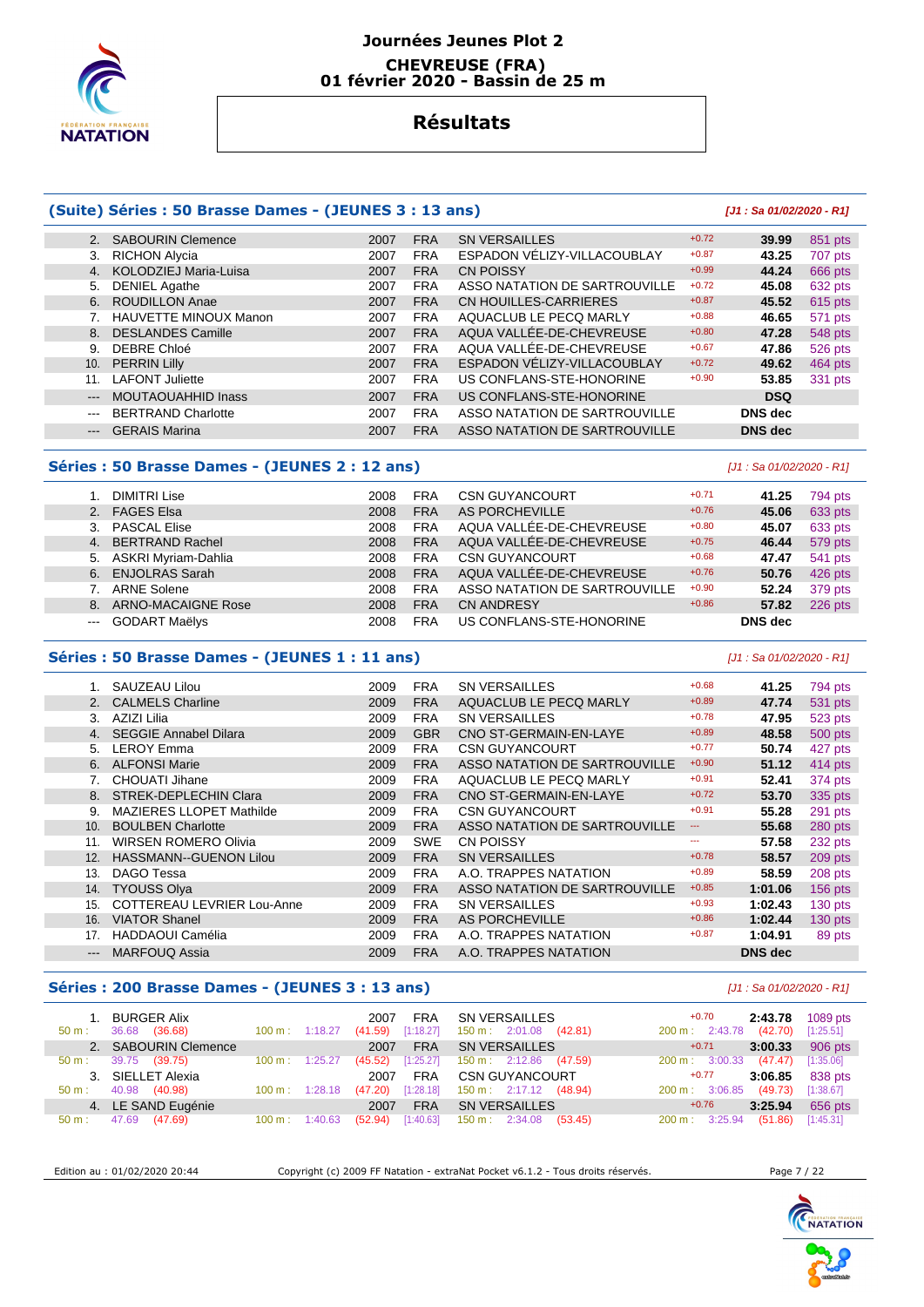

 CHEVREUSE (FRA) 01 février 2020 - Bassin de 25 m

# **Résultats**

# **(Suite) Séries : 200 Brasse Dames - (JEUNES 3 : 13 ans)** [J1 : Sa 01/02/2020 - R1] 5. DENIEL Agathe 2007 FRA ASSO NATATION DE SARTROUVILLE +0.78 **3:33.05** 593 pts 150 m : 2:37.45 (56.66) 200 m : 3:33<br>A.O. TRAPPES NATATION +0.84

6. DE VOS Lucie 2007 FRA A.O. TRAPPES NATATION +0.84 **3:56.14** 413 pts

150 m : 2:54.48 (1:01.10)

#### **Séries : 200 Brasse Dames - (JEUNES 2 : 12 ans)** [J1 : Sa 01/02/2020 - R1]

| $50 m$ : | <b>DIMITRI Lise</b><br>43.82 (43.82) | $100 \text{ m}$ : 1:34.65    | 2008<br><b>FRA</b><br>[1:34.65]<br>(50.83) | <b>CSN GUYANCOURT</b><br>$150 \text{ m}: 2:27.09$<br>(52.44) | $+0.88$<br>3:18.43<br>(51.34)<br>200 m: 3:18.43 | 725 pts<br>[1:43.78] |
|----------|--------------------------------------|------------------------------|--------------------------------------------|--------------------------------------------------------------|-------------------------------------------------|----------------------|
|          | 2. BIZE Eva                          |                              | 2008<br><b>FRA</b>                         | <b>SN VERSAILLES</b>                                         | $+0.76$<br>3:21.50                              | 696 pts              |
| $50 m$ : | (46.16)<br>46.16                     | 1:36.78<br>100 m:            | [1:36.78]<br>(50.62)                       | (52.97)<br>150 m: 2:29.75                                    | (51.75)<br>200 m: 3:21.50                       | [1:44.72]            |
|          | 3. SROUJI Sophie                     |                              | 2008<br><b>FRA</b>                         | AQUACLUB LE PECQ MARLY                                       | $+0.82$<br>3:23.36                              | 679 pts              |
| $50 m$ : | 44.72 (44.72)                        | $100 \text{ m}$ :<br>1:36.37 | [1:36.37]<br>(51.65)                       | 150 m : 2:29.87<br>(53.50)                                   | $200 \text{ m}$ : 3:23.36<br>(53.49)            | [1:46.99]            |
|          | 4. MARTIN Lison                      |                              | 2008<br><b>FRA</b>                         | NAUTIC CLUB RAMBOUILLET                                      | $+0.79$<br>3:27.70                              | 640 pts              |
| $50 m$ : | 45.73 (45.73)                        | 100 m:<br>1:40.02            | [1:40.02]<br>(54.29)                       | $150 \text{ m}: 2:34.88$<br>(54.86)                          | $200 \text{ m}$ : 3:27.70<br>(52.82)            | [1:47.68]            |
|          | 5. CAHOUR Alice                      |                              | <b>FRA</b><br>2008                         | ESPADON VÉLIZY-VILLACOUBLAY                                  | $+0.87$<br>3:38.44                              | 548 pts              |
| $50 m$ : | 51.09<br>(51.09)                     | 100 m:<br>1:46.89            | [1:46.89]<br>(55.80)                       | $150 \text{ m}: 2:43.82$<br>(56.93)                          | (54.62)<br>$200 \text{ m}$ : 3:38.44            | [1:51.55]            |
|          | 6. AYBALEN Prune                     |                              | 2008<br><b>FRA</b>                         | LE CHESNAY NATATION                                          | $+0.74$<br>4:12.09                              | 307 pts              |
| $50 m$ : | 53.02<br>(53.02)                     | 100 m:<br>:56.96             | [1:56.96]<br>(1:03.94)                     | 3:04.84<br>$150 \text{ m}$ :<br>(1:07.88)                    | (1:07.25)<br>200 m:<br>4:12.09                  | [2:15.13]            |

#### **Séries : 200 Brasse Dames - (JEUNES 1 : 11 ans)** [J1 : Sa 01/02/2020 - R1]

| $50 \text{ m}$ : | 1. SAUZEAU Lilou<br>(42.37)<br>42.37 | $100 \text{ m}$ : | 2009<br>(48.34)<br>1:30.71 | <b>FRA</b><br>[1:30.71] | SN VERSAILLES<br>(50.99)<br>$150 \text{ m}: 2:21.70$ | $+0.70$<br>$200 \text{ m}: 3:11.20$ | 3:11.20<br>(49.50) | 795 pts<br>[1:40.49] |
|------------------|--------------------------------------|-------------------|----------------------------|-------------------------|------------------------------------------------------|-------------------------------------|--------------------|----------------------|
|                  | 2. GRIL Emma                         |                   | 2009                       | <b>FRA</b>              | <b>CSN GUYANCOURT</b>                                | $+0.81$                             | 3:39.84            | 537 pts              |
| $50 \text{ m}$ : | (49.81)<br>49.81                     | $100 \text{ m}$ : | 1:46.68<br>(56.87)         | [1:46.68]               | $150 \text{ m}: 2:45.50$<br>(58.82)                  | 200 m: 3:39.84                      | (54.34)            | [1:53.16]            |
|                  | 3. SANTANDREA Elisa                  |                   | 2009                       | <b>FRA</b>              | <b>SN VERSAILLES</b>                                 | $+0.89$                             | 3:42.20            | 518 pts              |
| $50 \text{ m}$ : | (50.94)<br>50.94                     | $100 \text{ m}$ : | (56.55)<br>1:47.49         | [1:47.49]               | $150 \text{ m}: 2:46.00$<br>(58.51)                  | $200 \text{ m}: 3:42.20$            | (56.20)            | [1:54.71]            |
|                  | 4. PARACHE Oriana                    |                   | 2009                       | <b>FRA</b>              | <b>CSN GUYANCOURT</b>                                | $+0.79$                             | 4:02.50            | 369 pts              |
| $50 \text{ m}$ : | 57.12 (57.12)                        | 100 m:            | (1:02.97)<br>2:00.09       | [2:00.09]               | 150 m:<br>3:01.68<br>(1:01.59)                       | 4:02.50<br>$200 m$ :                | (1:00.82)          | [2:02.41]            |
|                  | 5. GOHARI Avishen                    |                   | 2009                       | <b>FRA</b>              | LE CHESNAY NATATION                                  | ---                                 | 4:20.26            | 259 pts              |
| $50 m$ :         | (59.62)<br>59.62                     | 100 m:            | (1:06.76)<br>2:06.38       | [2:06.38]               | $150 \text{ m}: 3:13.38$<br>(1:07.00)                | 4:20.26<br>200 m:                   | (1:06.88)          | [2:13.88]            |
|                  | --- JAILLET PEYREGNE Chloé           |                   | 2009                       | <b>FRA</b>              | <b>CSN GUYANCOURT</b>                                |                                     | <b>DSQ</b>         |                      |

#### **Séries : 100 Papillon Dames - (JEUNES 3 : 13 ans)** [J1 : Sa 01/02/2020 - R1]

| $50 \text{ m}$ : | <b>BURGER Alix</b><br>(32.76)<br>32.76 | $100 \text{ m}: 1:11.51$ |         | <b>FRA</b><br>2007<br>[1:11.51]<br>(38.75) | <b>SN VERSAILLES</b>          | $+0.71$ | 1:11.51 | 964 pts |
|------------------|----------------------------------------|--------------------------|---------|--------------------------------------------|-------------------------------|---------|---------|---------|
| 2.               | <b>VITRAC GARCIA Ines</b>              |                          |         | <b>FRA</b><br>2007                         | CNO ST-GERMAIN-EN-LAYE        | $+0.72$ | 1:12.65 | 935 pts |
| $50 \text{ m}$ : | (34.11)<br>34.11                       | 100 m:                   | 1:12.65 | [1:12.65]<br>(38.54)                       |                               |         |         |         |
| 3 <sub>1</sub>   | BARBOSA Domitilla                      |                          |         | <b>FRA</b><br>2007                         | CNO ST-GERMAIN-EN-LAYE        | $+0.72$ | 1:14.62 | 885 pts |
| $50 \text{ m}$ : | 35.10<br>(35.10)                       | $100 \text{ m}$ :        | 1:14.62 | (39.52)<br>[1:14.62]                       |                               |         |         |         |
|                  | 4. KERVELLA Victoria                   |                          |         | <b>FRA</b><br>2007                         | LE CHESNAY NATATION           | $+0.80$ | 1:34.74 | 457 pts |
| $50 m$ :         | 41.81<br>(41.81)                       | 100 m:                   | 1:34.74 | [1:34.74]<br>(52.93)                       |                               |         |         |         |
|                  | 5. HENNERESSE Lily                     |                          |         | <b>FRA</b><br>2007                         | ASSO NATATION DE SARTROUVILLE | $+0.91$ | 1:48.11 | 250 pts |
| 50 m:            | 48.57<br>(48.57)                       | 100 m:                   | l:48.11 | [1:48.11]<br>(59.54)                       |                               |         |         |         |
|                  |                                        |                          |         |                                            |                               |         |         |         |

#### **Séries : 100 Papillon Dames - (JEUNES 2 : 12 ans)** [J1 : Sa 01/02/2020 - R1]

| 50 m:    | <b>TOURNAY Sarah</b><br>32.99<br>(32.99) | $100 \text{ m}$ :         | 1:13.50 | 2008<br>(40.51) | <b>FRA</b><br>[1:13.50] | CNO ST-GERMAIN-EN-LAYE | $+0.70$ | 1:13.50 | 913 pts |
|----------|------------------------------------------|---------------------------|---------|-----------------|-------------------------|------------------------|---------|---------|---------|
| 2.       | <b>AMESCUA Natalia</b>                   |                           |         | 2008            | USA                     | CNO ST-GERMAIN-EN-LAYE | $+0.74$ | 1:13.85 | 905 pts |
| $50 m$ : | 34.28<br>(34.28)                         | 100 m:                    | 1:13.85 | (39.57)         | [1:13.85]               |                        |         |         |         |
| 3.       | <b>CABIOCH Leonie</b>                    |                           |         | 2008            | <b>FRA</b>              | <b>CSN GUYANCOURT</b>  | $+0.87$ | 1:17.21 | 822 pts |
| $50 m$ : | 35.05<br>(35.05)                         | $100 \text{ m}$ :         | 1:17.21 | (42.16)         | [1:17.21]               |                        |         |         |         |
|          | 4. CUREAU Lys                            |                           |         | 2008            | <b>FRA</b>              | <b>CSN GUYANCOURT</b>  | $+0.87$ | 1:18.49 | 792 pts |
| 50 m:    | 36.06<br>(36.06)                         | $100 \text{ m}$ : 1:18.49 |         | (42.43)         | [1:18.49]               |                        |         |         |         |
| 5.       | <b>GUILLEUX-MASSON Emmy</b>              |                           |         | 2008            | <b>FRA</b>              | <b>CSN GUYANCOURT</b>  | $+0.69$ | 1:22.76 | 695 pts |
| 50 m:    | (37.65)<br>37.65                         | 100 m:                    | 1:22.76 | (45.11)         | [1:22.76]               |                        |         |         |         |

Edition au : 01/02/2020 20:44 Copyright (c) 2009 FF Natation - extraNat Pocket v6.1.2 - Tous droits réservés. Page 8 / 22

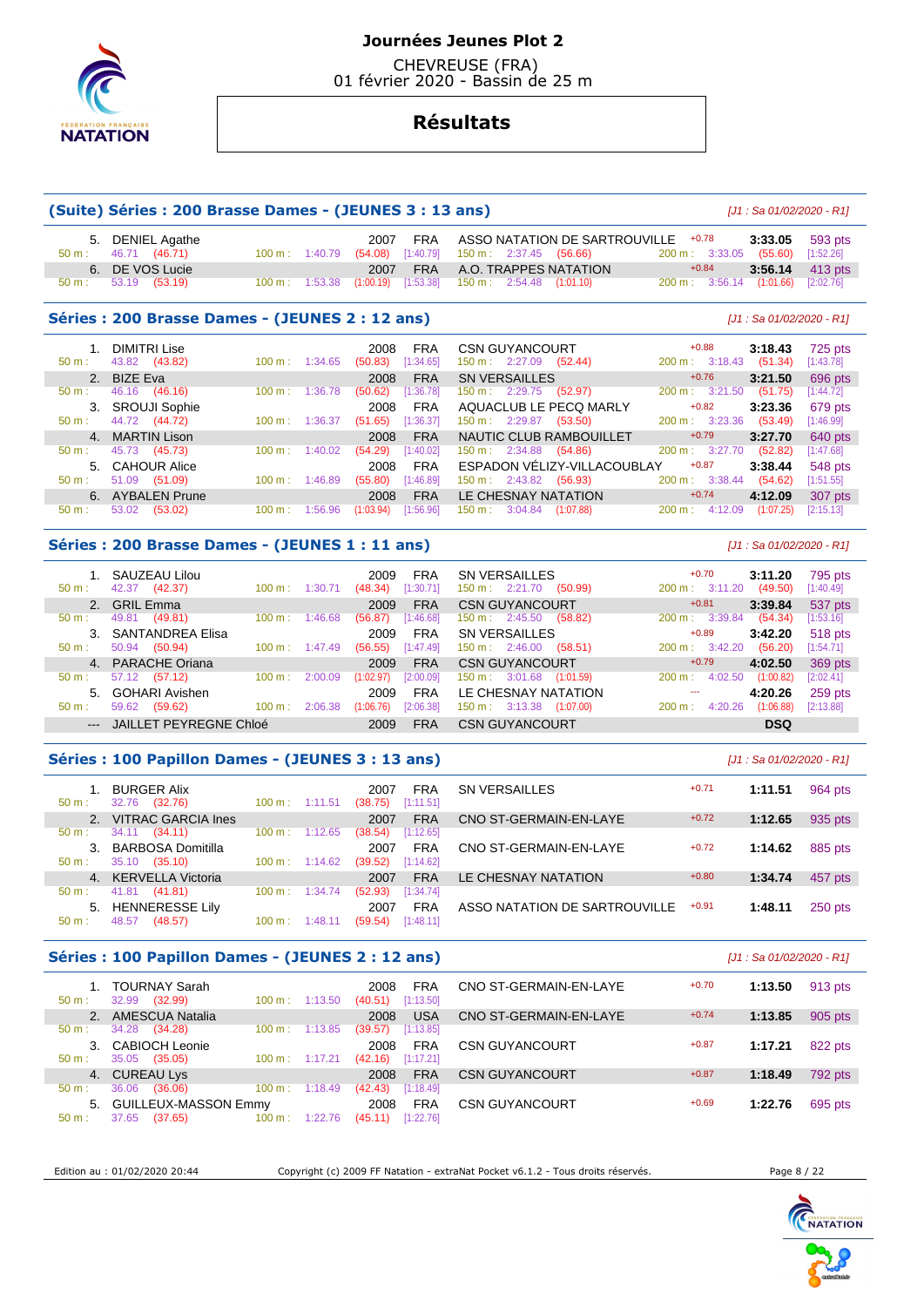

 CHEVREUSE (FRA) 01 février 2020 - Bassin de 25 m

# **Résultats**

#### **(Suite) Séries : 100 Papillon Dames - (JEUNES 2 : 12 ans)** [J1 : Sa 01/02/2020 - R1] 6. BENBAKKAR Sherinne 2008 FRA CNO ST-GERMAIN-EN-LAYE +0.78 **1:23.43** 680 pts 50 m : 38.11 (38.11) 100 m : 1:23.43 (45.32) [1:23.43] 7. BOHN Clea 2008 FRA ASSO NATATION DE SARTROUVILLE +0.60 **1:40.99** 352 pts 45.38 (45.38) 8. SROUJI Sophie 2008 FRA AQUACLUB LE PECQ MARLY +0.86 **1:42.06** 336 pts 50 m : 44.14 (44.14) 100 m : 1:42.06 (57.92) [1:42.06] 9. TENNAH Sarah 2008 FRA A.O. TRAPPES NATATION +0.92 **2:01.68** 103 pts 50 m : 57.68 (57.68) 100 m : 2:01.68 (1:04.00) --- BOURDEAUX Apolline 2008 FRA CN POISSY **DNS**  --- LEMOINE Margot 2008 FRA CN POISSY **DNS dec Séries : 100 Papillon Dames - (JEUNES 1 : 11 ans)** [J1 : Sa 01/02/2020 - R1] 1. ALL TAMBA Roxane 2009 FRA ASSO NATATION DE SARTROUVILLE +0.71 **1:41.00** 352 pts 50 m : 45.69 (45.69) 100 m : 1:41.00 (55.31) [1:41.00] 2. TAHON Salomé 2009 FRA ESPADON VÉLIZY-VILLACOUBLAY +0.94 **1:54.83** 169 pts 50 m : 53.70 (53.70) 100 m : 1:54.83 (1:01.13) [1:54.83] 3. VERDIER Astrid 2009 FRA LE CHESNAY NATATION +0.71 **2:00.60** 112 pts 56.91 (56.91)

4. MSADEK Sirine 2009 FRA ESPADON VÉLIZY-VILLACOUBLAY +0.61 **2:06.44** 67 pts

5. DEKALI Esma 2009 FRA ESPADON VÉLIZY-VILLACOUBLAY --- **2:14.91** 21 pts

#### **Séries : 200 4 Nages Dames - (JEUNES 3 : 13 ans)** [J1 : Sa 01/02/2020 - R1]

50 m : 57.63 (57.63) 100 m : 2:06.44 (1:08.81) [2:06.44]

50 m : 1:02.54 (1:02.54) 100 m : 2:14.91 (1:12.37) [2:14.91]

| 1.<br>50 m:      | <b>BURGER Alix</b><br>32.54 (32.54) | $100 \text{ m}: 1:13.05$  |         | 2007<br>(40.51) | <b>FRA</b><br>[1:13.05] | <b>SN VERSAILLES</b><br>150 m : 1:54.80 (41.75) | $+0.69$<br>200 m: 2:29.79        | 2:29.79<br>(34.99) | 1045 pts<br>[1:16.74] |
|------------------|-------------------------------------|---------------------------|---------|-----------------|-------------------------|-------------------------------------------------|----------------------------------|--------------------|-----------------------|
| $2^{\circ}$      | JEZOUIN Sandrine                    |                           |         | 2007            | <b>FRA</b>              | <b>CN POISSY</b>                                | $+0.74$                          | 2:52.09            | 765 pts               |
| $50 m$ :         | 36.97 (36.97)                       | $100 \text{ m}: 1:19.67$  |         | (42.70)         | [1:19.67]               | 150 m : 2:14.09 (54.42)                         | 200 m: 2:52.09                   | (38.00)            | [1:32.42]             |
| $\mathbf{3}$     | <b>MORICI Cassandra</b>             |                           |         | 2007            | <b>FRA</b>              | AS PORCHEVILLE                                  | $+0.78$                          | 3:02.91            | 644 pts               |
| $50 m$ :         | 43.42 (43.42)                       | $100 \text{ m}$ : 1:28.36 |         | (44.94)         | [1:28.36]               | 150 m : 2:22.55 (54.19)                         | 200 m: 3:02.91                   | (40.36)            | [1:34.55]             |
| $\overline{4}$   | <b>TRICOT Lucie</b>                 |                           |         | 2007            | <b>FRA</b>              | CNO ST-GERMAIN-EN-LAYE                          | $+0.84$                          | 3:07.34            | 598 pts               |
| $50 m$ :         | 45.47 (45.47)                       | 100 m :                   | 1:30.77 | (45.30)         | 1:30.77                 | $150 \text{ m}: 2:28.13$<br>(57.36)             | $200 \text{ m}: 3:07.34$ (39.21) |                    | [1:36.57]             |
| 5.               | <b>TANGUY Inès</b>                  |                           |         | 2007            | <b>FRA</b>              | NAUTIC CLUB RAMBOUILLET                         | $+0.75$                          | 3:07.86            | 593 pts               |
| $50 m$ :         | 44.41 (44.41)                       | $100 \text{ m}$ :         | 1:30.75 | (46.34)         | [1:30.75]               | $150 \text{ m}: 2:26.23$<br>(55.48)             | 200 m: 3:07.86                   | (41.63)            | [1:37.11]             |
|                  | 6. KOLODZIEJ Maria-Luisa            |                           |         | 2007            | <b>FRA</b>              | <b>CN POISSY</b>                                | $\sim$ $\sim$                    | 3:08.03            | 591 pts               |
| $50 \text{ m}$ : | 43.04 (43.04)                       | 100 m:                    | 1:31.62 | (48.58)         | 1:31.62                 | $150 \text{ m}: 2:25.47$<br>(53.85)             | $200 \text{ m}: 3:08.03$         | (42.56)            | [1:36.41]             |
|                  | 7. ROUDILLON Anae                   |                           |         | 2007            | <b>FRA</b>              | CN HOUILLES-CARRIERES                           | $+0.85$                          | 3:08.55            | 586 pts               |
| $50 m$ :         | 39.48 (39.48)                       | $100 \text{ m}$ : 1:30.65 |         | (51.17)         | [1:30.65]               | $150 \text{ m}: 2:24.36$ (53.71)                | 200 m: 3:08.55                   | (44.19)            | [1:37.90]             |
|                  | <b>TURPIN Julia</b>                 |                           |         | 2007            | <b>FRA</b>              | CN HOUILLES-CARRIERES                           | $+0.89$                          | 3:15.40            | 518 pts               |
| $50 m$ :         | 40.89 (40.89)                       | $100 \text{ m}$ :         | 1:31.55 | (50.66)         | [1:31.55]               | 150 m : 2:30.17 (58.62)                         | 200 m: 3:15.40                   | (45.23)            | [1:43.85]             |
| 9.               | <b>QUANTIN Manon</b>                |                           |         | 2007            | <b>FRA</b>              | ASSO NATATION DE SARTROUVILLE                   | $+0.86$                          | 3:16.70            | 506 pts               |
| $50 m$ :         | 46.98 (46.98)                       | $100 \text{ m}$ : 1:36.57 |         | (49.59)         | [1:36.57]               | 150 m: 2:33.06 (56.49)                          | 200 m: 3:16.70                   | (43.64)            | [1:40.13]             |
| 10.              | <b>HENNERESSE Lily</b>              |                           |         | 2007            | <b>FRA</b>              | ASSO NATATION DE SARTROUVILLE -                 |                                  | 3:30.17            | 387 pts               |
| $50 m$ :         | 46.94 (46.94)                       | $100 \text{ m}$ :         | 1:36.98 | (50.04)         | [1:36.98]               | 150 m : 2:43.25 (1:06.27)                       | $200 \text{ m}$ : 3:30.17        | (46.92)            | [1:53.19]             |
| 11.              | <b>DESGRANGES Ambre</b>             |                           |         | 2007            | <b>FRA</b>              | CSN GUYANCOURT <b>EXAMPLE SERVICES</b>          | $+0.72$                          | 3:33.84            | 357 pts               |
| $50 m$ :         | 42.46 (42.46)                       | 100 m: 1:36.25            |         | (53.79)         | [1:36.25]               | 150 m : 2:44.22 (1:07.97) 200 m : 3:33.84       |                                  | (49.62)            | [1:57.59]             |
| $---$            | <b>PEARCE SMITH Isabella</b>        |                           |         | 2007            | <b>GBR</b>              | NAUTIC CLUB RAMBOUILLET                         |                                  | <b>DNS</b> dec     |                       |

#### **Séries : 200 4 Nages Dames - (JEUNES 2 : 12 ans)** [J1 : Sa 01/02/2020 - R1]

| $50 m$ :                           | 1. CABIOCH Leonie<br>34.71 (34.71)     | $100 \text{ m}$ : | 1:16.98 | <b>FRA</b><br>2008<br>[1:16.98]<br>(42.27) | <b>CSN GUYANCOURT</b><br>$150 \text{ m}: 2:08.79$ (51.81)              | $+0.90$<br>$200 \text{ m}: 2:46.18$ | 2:46.18<br>(37.39) | 835 pts<br>[1:29.20] |
|------------------------------------|----------------------------------------|-------------------|---------|--------------------------------------------|------------------------------------------------------------------------|-------------------------------------|--------------------|----------------------|
| 50 m :                             | 2. MARTIN Lison<br>42.76<br>(42.76)    | $100 \text{ m}$ : | 1:30.02 | <b>FRA</b><br>2008<br>[1:30.02]<br>(47.26) | NAUTIC CLUB RAMBOUILLET<br>$150 \text{ m}: 2:26.64$<br>(56.62)         | $+0.76$<br>200 m: 3:05.94           | 3:05.94<br>(39.30) | 613 pts<br>[1:35.92] |
| 3 <sub>1</sub><br>$50 \text{ m}$ : | BOHN Clea<br>44.84 (44.84)             | $100 \text{ m}$ : | 1:33.75 | <b>FRA</b><br>2008<br>[1:33.75]<br>(48.91) | ASSO NATATION DE SARTROUVILLE<br>$150 \text{ m}: 2:34.30$<br>(1:00.55) | $+0.66$<br>200 m: 3:16.80           | 3:16.80<br>(42.50) | 505 pts<br>[1:43.05] |
| $50 \text{ m}$ :                   | 4. BENTAJAR Malake<br>44.78<br>(44.78) | $100 \text{ m}$ : | 1:35.94 | <b>FRA</b><br>2008<br>[1:35.94]<br>(51.16) | <b>CN POISSY</b><br>150 m : 2:33.41<br>(57.47)                         | $+0.75$<br>$200 \text{ m}: 3:17.37$ | 3:17.37<br>(43.96) | 500 pts<br>[1:41.43] |

Edition au : 01/02/2020 20:44 Copyright (c) 2009 FF Natation - extraNat Pocket v6.1.2 - Tous droits réservés. Page 9 / 22

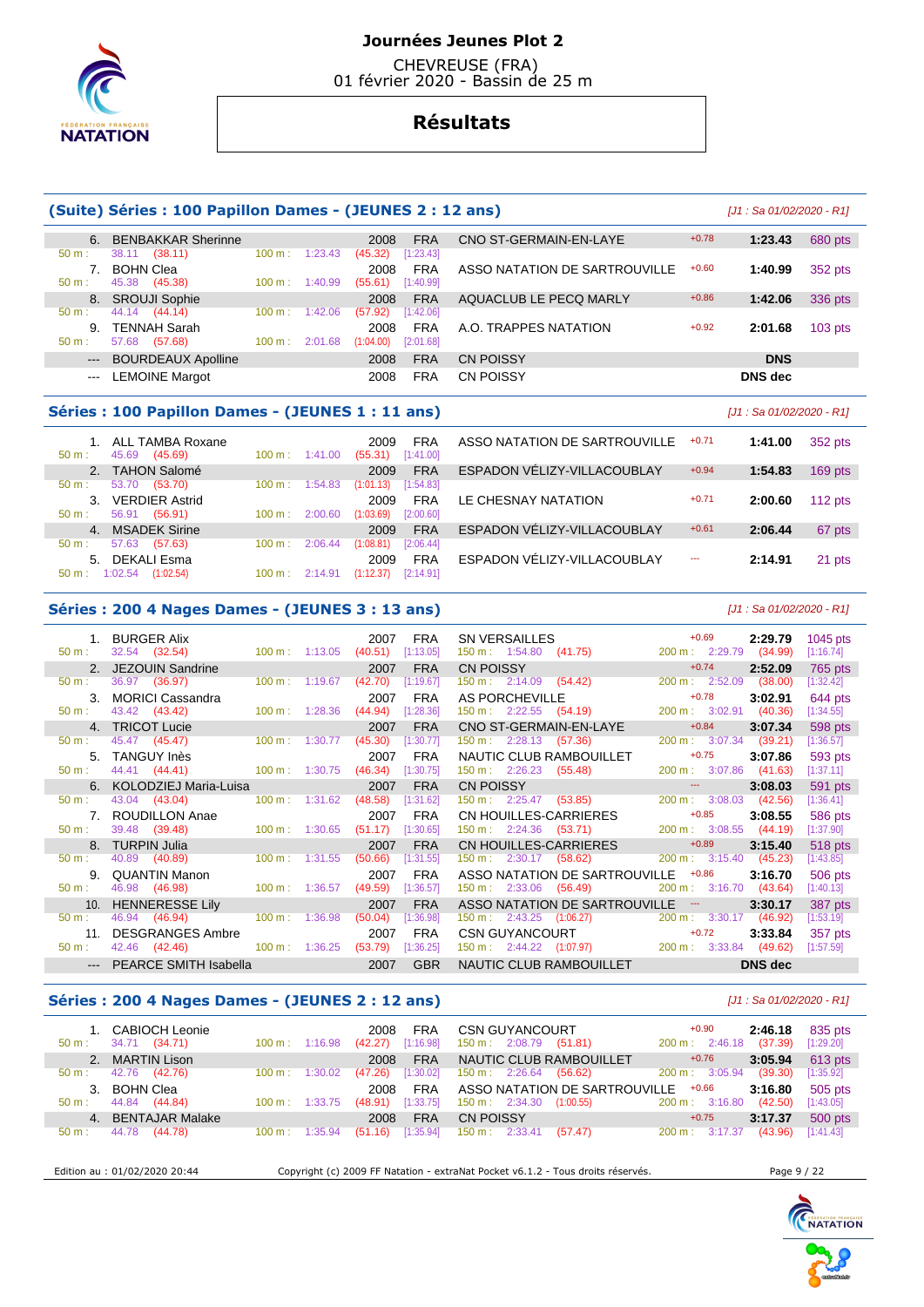

 CHEVREUSE (FRA) 01 février 2020 - Bassin de 25 m

# **Résultats**

#### **(Suite) Séries : 200 4 Nages Dames - (JEUNES 2 : 12 ans)** [J1 : Sa 01/02/2020 - R1]

| $50 m$ : | 5. ARNE Solene<br>45.20 (45.20) | $100 \text{ m}$ :         | 1:36.60 | 2008<br>(51.40) | <b>FRA</b><br>[1:36.60] | ASSO NATATION DE SARTROUVILLE<br>150 m: 2:36.97<br>(1:00.37) | $+0.83$<br>$200 \text{ m}$ : 3:20.94 | 3:20.94<br>(43.97) | 467 pts<br>[1:44.34] |
|----------|---------------------------------|---------------------------|---------|-----------------|-------------------------|--------------------------------------------------------------|--------------------------------------|--------------------|----------------------|
|          | 6. SAVIC Alexa                  |                           |         | 2008            | <b>FRA</b>              | NAUTIC CLUB RAMBOUILLET                                      | $+0.88$                              | 3:24.29            | 437 pts              |
| $50 m$ : | 46.02<br>(46.02)                | $100 \text{ m}$ : 1:38.93 |         | (52.91)         | [1:38.93]               | $150 \text{ m}: 2:42.03$<br>(1:03.10)                        | $200 \text{ m}$ : 3:24.29            | (42.26)            | [1:45.36]            |
| 7        | <b>TENNAH Sarah</b>             |                           |         | 2008            | <b>FRA</b>              | A.O. TRAPPES NATATION                                        | $- - -$                              | 3:48.30            | 252 pts              |
| $50 m$ : | 54.58<br>(54.58)                | $100 \text{ m}: 1:54.52$  |         | (59.94)         | [1:54.52]               | $150 \text{ m}: 2:56.15 (1:01.63)$                           | 3:48.30<br>$200 \text{ m}$ :         | (52.15)            | [1:53.78]            |
|          | --- LEMOINE Margot              |                           |         | 2008            | <b>FRA</b>              | <b>CN POISSY</b>                                             |                                      | DNS dec            |                      |
|          | --- MASSON Artemis              |                           |         | 2008            | FRA                     | NAUTIC CLUB RAMBOUILLET                                      |                                      | DNS dec            |                      |

#### **Séries : 200 4 Nages Dames - (JEUNES 1 : 11 ans)** [J1 : Sa 01/02/2020 - R1]

|                  | 1. SAUZEAU Lilou     |                               |                           |         | 2009      | <b>FRA</b> |                                      |                                                                |                           | 2:57.82    | 700 pts   |
|------------------|----------------------|-------------------------------|---------------------------|---------|-----------|------------|--------------------------------------|----------------------------------------------------------------|---------------------------|------------|-----------|
| 50 m:            |                      | 42.10 (42.10) 100 m : 1:27.11 |                           |         | (45.01)   | [1:27.11]  |                                      | SN VERSAILLES +0.65<br>150 m : 2:15.53 (48.42) 200 m : 2:57.82 |                           | (42.29)    | [1:30.71] |
|                  | 2. BARBOSA Antonella |                               |                           |         | 2009      | <b>FRA</b> |                                      | CNO ST-GERMAIN-EN-LAYE                                         | $+0.79$                   | 3:11.51    | 556 pts   |
| 50 m:            | 41.79 (41.79)        |                               | 100 m: 1:26.95            |         | (45.16)   | [1:26.95]  | 150 m: 2:25.84 (58.89)               |                                                                | 200 m: 3:11.51            | (45.67)    | [1:44.56] |
|                  | 3. ALL TAMBA Roxane  |                               |                           |         | 2009      | <b>FRA</b> |                                      | ASSO NATATION DE SARTROUVILLE                                  | $+0.80$                   | 3:13.19    | 540 pts   |
| 50 m:            | 42.94 (42.94)        | $100 \text{ m}$ : 1:31.86     |                           |         | (48.92)   | [1:31.86]  |                                      | 150 m : 2:27.94 (56.08)                                        | 200 m: 3:13.19 (45.25)    |            | [1:41.33] |
|                  |                      | 4. JAILLET PEYREGNE Chloé     |                           |         | 2009      | <b>FRA</b> |                                      | CSN GUYANCOURT                                                 | $+0.79$                   | 3:13.83    | 533 pts   |
| 50 m:            |                      | 43.15 (43.15)                 | $100 \text{ m}$ :         | 1:33.05 | (49.90)   | [1:33.05]  |                                      | $150 \text{ m}: 2:30.96$ (57.91)                               | 200 m: 3:13.83            | (42.87)    | [1:40.78] |
| 5.               |                      | MOULIN-LABOUILLE Chloé        |                           |         | 2009      | <b>FRA</b> |                                      |                                                                |                           | 3:16.42    | 509 pts   |
| $50 m$ :         |                      | 46.76 (46.76) 100 m : 1:36.55 |                           |         | (49.79)   | [1:36.55]  |                                      |                                                                |                           | (42.54)    | [1:39.87] |
|                  |                      | <b>TAHON Salomé</b>           |                           |         | 2009      | <b>FRA</b> |                                      | ESPADON VÉLIZY-VILLACOUBLAY                                    | $+0.87$                   | 3:26.98    | 414 pts   |
| $50 \text{ m}$ : | 47.19 (47.19)        | $100 \text{ m}: 1:39.54$      |                           |         | (52.35)   | [1:39.54]  |                                      | $150 \text{ m}: \quad 2:39.69 \quad (1:00.15)$                 | 200 m : 3:26.98           | (47.29)    | [1:47.44] |
|                  | 7. PARACHE Oriana    |                               |                           |         | 2009      | <b>FRA</b> |                                      | CSN GUYANCOURT                                                 | $+0.83$                   | 3:31.36    | 377 pts   |
| $50 m$ :         | 48.82 (48.82)        | $100 \text{ m}$ : 1:43.03     |                           |         | (54.21)   | [1:43.03]  |                                      | 150 m : 2:44.92 (1:01.89)                                      | 200 m: 3:31.36            | (46.44)    | [1:48.33] |
|                  |                      | 8. HENNERESSE Capucine        |                           |         | 2009      | <b>FRA</b> |                                      | ASSO NATATION DE SARTROUVILLE                                  | $+0.75$                   | 3:41.42    | 300 pts   |
| $50 \text{ m}$ : | 46.37 (46.37)        |                               | $100 \text{ m}$ : 1:41.67 |         | (55.30)   | [1:41.67]  | 150 m: 2:47.59 (1:05.92)             |                                                                | $200 \text{ m}: 3:41.42$  | (53.83)    | [1:59.75] |
| 9.               | CHOUATI Jihane       |                               |                           |         | 2009      | <b>FRA</b> |                                      | AQUACLUB LE PECQ MARLY                                         | $+0.93$                   | 3:44.61    | 277 pts   |
| 50 m:            | 53.23 (53.23)        | $100 \text{ m}$ : 1:53.76     |                           |         | (1:00.53) | [1:53.76]  | $150 \text{ m}: 2:55.58$ $(1:01.82)$ |                                                                | 200 m: 3:44.61 (49.03)    |            | [1:50.85] |
|                  | 10. ANDRE Lucie      |                               |                           |         | 2009      | <b>FRA</b> |                                      | AQUACLUB LE PECQ MARLY                                         | $+0.77$                   | 3:45.29    | 272 pts   |
| $50 m$ :         | 48.97 (48.97)        |                               | $100 \text{ m}: 1:44.72$  |         | (55.75)   | [1:44.72]  |                                      | $150 \text{ m}: \quad 2:49.55 \quad (1:04.83)$                 | $200 \text{ m}$ : 3:45.29 | (55.74)    | [2:00.57] |
| 11.              | <b>MSADEK Sirine</b> |                               |                           |         | 2009      | <b>FRA</b> |                                      | ESPADON VÉLIZY-VILLACOUBLAY                                    | $+0.80$                   | 3:52.69    | 224 pts   |
| $50 m$ :         | 54.37 (54.37)        |                               | $100 \text{ m}$ : 1:56.77 |         | (1:02.40) | [1:56.77]  | $150 \text{ m}: 3:00.17$ $(1:03.40)$ |                                                                | 200 m: 3:52.69            | (52.52)    | [1:55.92] |
|                  | 12. SIGROS Nathalie  |                               |                           |         | 2009      | <b>FRA</b> |                                      | CN HOUILLES-CARRIERES                                          | $+0.78$                   | 3:53.67    | 217 pts   |
| $50 m$ :         | 52.99 (52.99)        |                               | $100 \text{ m}$ :         | 1:59.23 | (1:06.24) | [1:59.23]  |                                      | $150 \text{ m}: 3:04.21 (1:04.98)$                             | 200 m : 3:53.67           | (49.46)    | [1:54.44] |
| 13.              | DAGO Tessa           |                               |                           |         | 2009      | <b>FRA</b> |                                      | A.O. TRAPPES NATATION                                          | $+0.89$                   | 4:05.09    | $153$ pts |
| $50 m$ :         | 58.00 (58.00)        |                               | $100 \text{ m}$ : 1:57.72 |         | (59.72)   | [1:57.72]  | 150 m: 3:09.00 (1:11.28)             | 200 m : 4:05.09                                                |                           | (56.09)    | [2:07.37] |
|                  | <b>DEKALI Esma</b>   |                               |                           |         | 2009      | <b>FRA</b> |                                      | ESPADON VÉLIZY-VILLACOUBLAY                                    |                           | <b>DSQ</b> |           |
|                  | --- VIATOR Shanel    |                               |                           |         | 2009      | <b>FRA</b> | <b>AS PORCHEVILLE</b>                |                                                                |                           | <b>DSQ</b> |           |

#### **Séries : 50 Nage Libre Messieurs - (JEUNES 3 : 14 ans)** [J1 : Sa 01/02/2020 - R1]

|     | DELOUSTAL Théo                | 2006 | <b>FRA</b> | AS PORCHEVILLE                | $+0.77$ | 26.83 | 980 pts |
|-----|-------------------------------|------|------------|-------------------------------|---------|-------|---------|
| 2.  | <b>SNEP Damien</b>            | 2006 | <b>FRA</b> | <b>SN VERSAILLES</b>          | $+0.60$ | 28.63 | 867 pts |
| 3.  | <b>HANI Chahine</b>           | 2006 | <b>FRA</b> | <b>CSN GUYANCOURT</b>         | $+0.65$ | 29.13 | 837 pts |
| 4.  | <b>LOUNIS Yanis</b>           | 2006 | <b>FRA</b> | <b>CN POISSY</b>              | $+0.71$ | 29.60 | 809 pts |
| 5.  | <b>CABIOCH Arthur</b>         | 2006 | <b>FRA</b> | <b>CSN GUYANCOURT</b>         | $+0.68$ | 30.53 | 755 pts |
| 6.  | <b>MAUDUIT Florian</b>        | 2006 | <b>FRA</b> | <b>SN VERSAILLES</b>          | $+0.94$ | 30.96 | 730 pts |
|     | <b>MARENGHI Alban</b>         | 2006 | <b>FRA</b> | NAUTIC CLUB RAMBOUILLET       | $+0.69$ | 31.53 | 699 pts |
| 8.  | <b>WAMSTER Maxime</b>         | 2006 | <b>FRA</b> | <b>SN VERSAILLES</b>          | $+0.81$ | 31.59 | 695 pts |
| 9.  | <b>OULDCHIKH Aylan</b>        | 2006 | <b>FRA</b> | US CONFLANS-STE-HONORINE      | $+0.75$ | 32.34 | 655 pts |
| 10. | <b>BLONDEAU Clement</b>       | 2006 | <b>FRA</b> | <b>CSN GUYANCOURT</b>         | $+0.81$ | 32.56 | 643 pts |
| 11. | RIBEIRO Enzo                  | 2006 | <b>FRA</b> | ASSO NATATION DE SARTROUVILLE | $+0.74$ | 33.04 | 618 pts |
| 12. | <b>ARHAB Alister</b>          | 2006 | <b>FRA</b> | ASSO NATATION DE SARTROUVILLE | $+0.65$ | 33.29 | 606 pts |
| 13. | <b>ASKRI Yacine</b>           | 2006 | <b>FRA</b> | <b>CSN GUYANCOURT</b>         | $+0.84$ | 33.66 | 587 pts |
| 14. | <b>PLAMBECK Talu</b>          | 2006 | <b>FRA</b> | <b>SN VERSAILLES</b>          | $+0.88$ | 34.55 | 543 pts |
| 15. | <b>TESSON Célian</b>          | 2006 | <b>FRA</b> | ASSO NATATION DE SARTROUVILLE | $+0.84$ | 34.56 | 542 pts |
| 16. | <b>CANEL Antoine</b>          | 2006 | <b>FRA</b> | <b>SN VERSAILLES</b>          | $+0.64$ | 35.91 | 479 pts |
| 17. | <b>BATTATA Mohamed-Lokman</b> | 2006 | <b>FRA</b> | ASSO NATATION DE SARTROUVILLE | ---     | 36.05 | 473 pts |

 **Edition au : 01/02/2020 20:44 Copyright (c) 2009 FF Natation - extraNat Pocket v6.1.2 - Tous droits réservés. Page 10 / 22** 



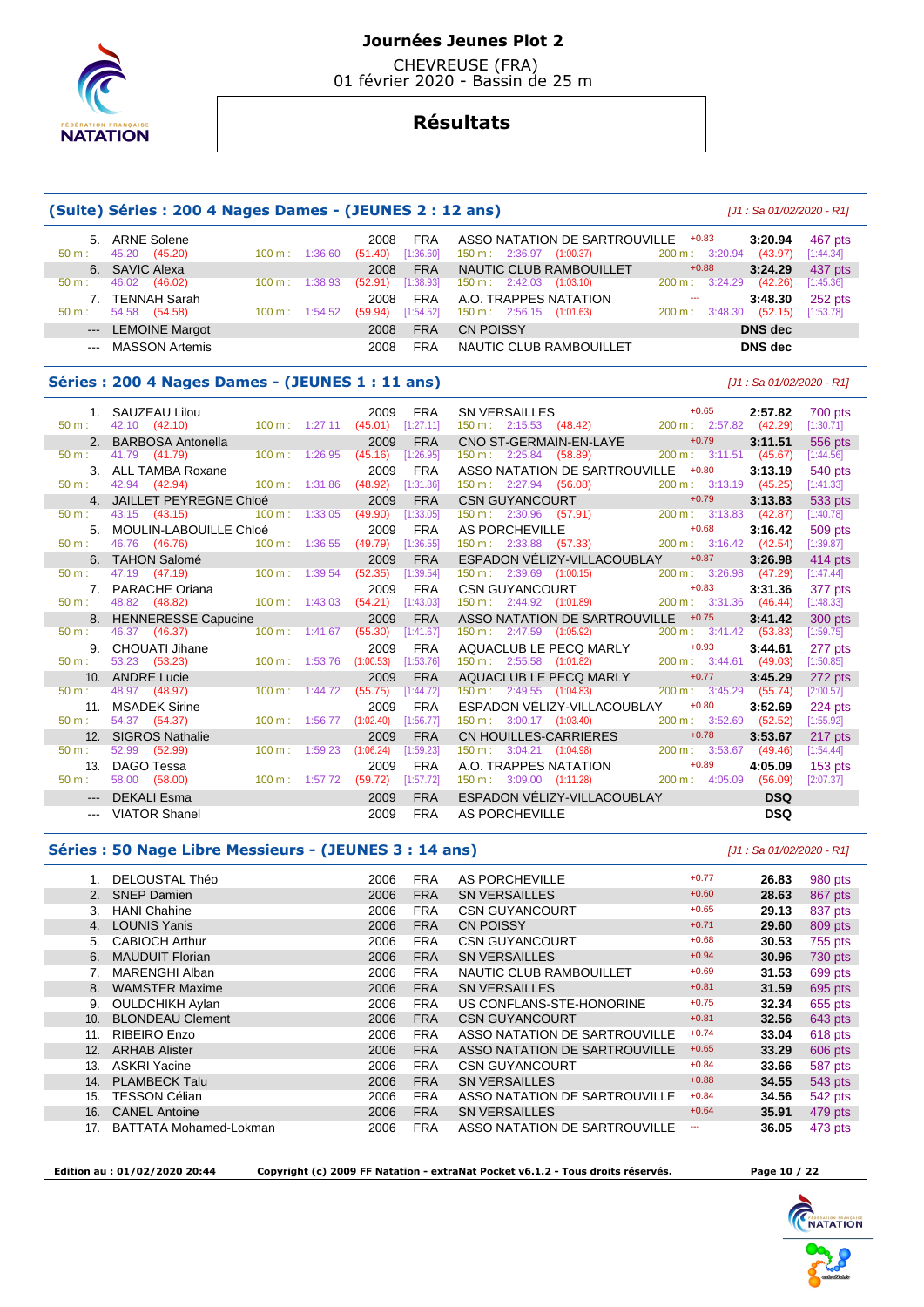

## **Journées Jeunes Plot 2 CHEVREUSE (FRA) 01 février 2020 - Bassin de 25 m**

# **Résultats**

| (Suite) Séries : 50 Nage Libre Messieurs - (JEUNES 3 : 14 ans) |                                                        | [J1: Sa 01/02/2020 - R1] |            |                               |         |                           |         |
|----------------------------------------------------------------|--------------------------------------------------------|--------------------------|------------|-------------------------------|---------|---------------------------|---------|
| 18.                                                            | <b>ALEXIS-PRISSAINT Mathis</b>                         | 2006                     | <b>FRA</b> | US CONFLANS-STE-HONORINE      | $+0.77$ | 37.93                     | 392 pts |
| $---$                                                          | DAYDOU Victor                                          | 2006                     | <b>FRA</b> | <b>CN POISSY</b>              |         | DNS dec                   |         |
| $---$                                                          | MVELLE-FOTSO Augustin                                  | 2006                     | <b>FRA</b> | ASSO NATATION DE SARTROUVILLE |         | <b>DNS</b> dec            |         |
|                                                                | Séries : 50 Nage Libre Messieurs - (JEUNES 2 : 13 ans) |                          |            |                               |         | [J1 : Sa 01/02/2020 - R1] |         |
| $1_{-}$                                                        | <b>TRABELSI Nour</b>                                   | 2007                     | <b>FRA</b> | ASSO NATATION DE SARTROUVILLE | $+0.64$ | 28.68                     | 864 pts |
| 2 <sub>1</sub>                                                 | <b>CLAIMAND Evan</b>                                   | 2007                     | <b>FRA</b> | <b>CSN GUYANCOURT</b>         | $+0.67$ | 29.58                     | 810 pts |
| $\mathbf{3}$                                                   | <b>DUYCK Mathieu</b>                                   | 2007                     | <b>FRA</b> | <b>CSN GUYANCOURT</b>         | $+0.60$ | 30.40                     | 762 pts |
| 4.                                                             | <b>LE BARS Paul</b>                                    | 2007                     | <b>FRA</b> | ESPADON VÉLIZY-VILLACOUBLAY   | $+0.70$ | 30.75                     | 742 pts |
| 5.                                                             | <b>HUET Mathis</b>                                     | 2007                     | <b>FRA</b> | ASSO NATATION DE SARTROUVILLE | $+0.76$ | 32.11                     | 667 pts |
| 6.                                                             | <b>BORDIER Ethan</b>                                   | 2007                     | <b>FRA</b> | ASSO NATATION DE SARTROUVILLE | $+0.72$ | 32.20                     | 663 pts |
| 7 <sub>1</sub>                                                 | <b>GENDRIER Esteban</b>                                | 2007                     | <b>FRA</b> | <b>CSN GUYANCOURT</b>         | $+0.68$ | 32.25                     | 660 pts |
| 8.                                                             | <b>FONTEYNE Wilfried</b>                               | 2007                     | <b>FRA</b> | LE CHESNAY NATATION           | $+0.79$ | 32.87                     | 627 pts |
| 9.                                                             | <b>HERVE liyes</b>                                     | 2007                     | <b>FRA</b> | <b>CSN GUYANCOURT</b>         | $+0.69$ | 33.57                     | 591 pts |
| 10.                                                            | <b>LANGLET Mathys</b>                                  | 2007                     | <b>FRA</b> | LE CHESNAY NATATION           | $+0.74$ | 35.68                     | 490 pts |
| 11.                                                            | <b>ULRICH Yanis</b>                                    | 2007                     | <b>FRA</b> | <b>CN POISSY</b>              | $+0.80$ | 36.20                     | 466 pts |
| 12.                                                            | TAUPIN-DESBOIS Raphaël                                 | 2007                     | <b>FRA</b> | <b>CN POISSY</b>              | $+0.76$ | 36.59                     | 449 pts |
| 13.                                                            | <b>COUNY Alexis</b>                                    | 2007                     | <b>FRA</b> | CN POISSY                     | $+0.86$ | 36.74                     | 442 pts |
| 14.                                                            | <b>FREITAS Luka</b>                                    | 2007                     | <b>FRA</b> | AQUACLUB LE PECQ MARLY        | $+0.85$ | 37.67                     | 403 pts |
| 15.                                                            | <b>AUBERT Quentin</b>                                  | 2007                     | <b>FRA</b> | CN HOUILLES-CARRIERES         | $+0.76$ | 39.20                     | 341 pts |
| 16.                                                            | <b>GIARDINI Luca</b>                                   | 2007                     | <b>FRA</b> | US CONFLANS-STE-HONORINE      | $+0.99$ | 40.78                     | 284 pts |
| ---                                                            | <b>CONDETTE Amaury</b>                                 | 2007                     | <b>FRA</b> | <b>SN VERSAILLES</b>          |         | <b>DNS</b> dec            |         |
| $\qquad \qquad \cdots$                                         | ESCUDERO-LOPEZ Adrian                                  | 2007                     | <b>FRA</b> | ASSO NATATION DE SARTROUVILLE |         | <b>DNS</b> dec            |         |

## **Séries : 50 Nage Libre Messieurs - (JEUNES 1 : 12 ans)** [J1 : Sa 01/02/2020 - R1]

|       | TOMAS Léo                      | 2008 | <b>FRA</b> | <b>SN VERSAILLES</b>          | $+0.68$ | 29.66          | 805 pts |
|-------|--------------------------------|------|------------|-------------------------------|---------|----------------|---------|
| 2.    | <b>LORTET Ambroise</b>         | 2008 | <b>FRA</b> | LE CHESNAY NATATION           | $+0.65$ | 31.01          | 728 pts |
| 3.    | <b>DEGHMOUS Mathias</b>        | 2008 | <b>FRA</b> | CNO ST-GERMAIN-EN-LAYE        | $+0.65$ | 31.43          | 704 pts |
| 4.    | <b>DEGHMOUS Nolan</b>          | 2008 | <b>FRA</b> | CNO ST-GERMAIN-EN-LAYE        | $+0.69$ | 31.65          | 692 pts |
| 5.    | AZIZI Seifeddine               | 2008 | <b>FRA</b> | <b>SN VERSAILLES</b>          | $+0.72$ | 32.83          | 629 pts |
| 6.    | <b>SOURDOU Nicolas</b>         | 2008 | <b>FRA</b> | <b>CSN GUYANCOURT</b>         | $+0.69$ | 33.09          | 616 pts |
|       | <b>JENVRIN Leo</b>             | 2008 | <b>FRA</b> | <b>CSN GUYANCOURT</b>         | $+0.74$ | 33.51          | 594 pts |
| 8.    | <b>VODDEN Ryan</b>             | 2008 | <b>GBR</b> | CNO ST-GERMAIN-EN-LAYE        | $+0.76$ | 34.67          | 537 pts |
| 9.    | <b>PASTOR Bastien</b>          | 2008 | <b>FRA</b> | LE CHESNAY NATATION           | $+0.63$ | 35.26          | 509 pts |
| 10.   | <b>CROLY-LABOURDETTE Niels</b> | 2008 | <b>FRA</b> | LE CHESNAY NATATION           | $+0.82$ | 36.29          | 462 pts |
| 11.   | <b>LAURENCE Mathieu</b>        | 2008 | <b>FRA</b> | LE CHESNAY NATATION           | $+0.78$ | 36.98          | 432 pts |
| 12.   | SAKKA Jérémy                   | 2008 | <b>FRA</b> | ASSO NATATION DE SARTROUVILLE | $+0.82$ | 37.02          | 430 pts |
| 13.   | <b>ZADITH Hugo</b>             | 2008 | <b>FRA</b> | <b>CSN GUYANCOURT</b>         | $+0.61$ | 37.68          | 402 pts |
| 14.   | LE SCIELLOUR Nicolas           | 2008 | <b>FRA</b> | ASSO NATATION DE SARTROUVILLE | $+0.79$ | 38.38          | 374 pts |
| 15.   | <b>FIEVET Gaspard</b>          | 2008 | <b>FRA</b> | LE CHESNAY NATATION           | $+0.76$ | 38.76          | 358 pts |
| 16.   | <b>MAMOURI Youssef</b>         | 2008 | <b>FRA</b> | A.O. TRAPPES NATATION         | $+0.75$ | 39.55          | 328 pts |
| 17.   | <b>VALENTIN Hugues</b>         | 2008 | <b>FRA</b> | LE CHESNAY NATATION           | $+0.82$ | 40.98          | 277 pts |
| 18.   | <b>DUMOUCHY Adam</b>           | 2008 | <b>FRA</b> | A.O. TRAPPES NATATION         | $+0.82$ | 41.81          | 249 pts |
| ---   | <b>ALBEROLA Peyo</b>           | 2008 | <b>FRA</b> | <b>CSN GUYANCOURT</b>         |         | <b>DSQ</b>     |         |
| $---$ | <b>LAHJAILY Ryad</b>           | 2008 | <b>FRA</b> | A.O. TRAPPES NATATION         |         | <b>DNS</b> dec |         |

## **Séries : 200 Nage Libre Messieurs - (JEUNES 3 : 14 ans)** [J1 : Sa 01/02/2020 - R1]

| $50 \text{ m}$ : | 1. DELOUSTAL Théo<br>$31.14$ $(31.14)$ | $100 \text{ m}$ :        | 1:05.16 | 2006<br><b>FRA</b><br>[1:05.16]<br>(34.02) | AS PORCHEVILLE<br>$150 \text{ m}: 1:40.29$<br>(35.13) | $+0.73$<br>200 m: 2:13.64 | 2:13.64<br>(33.35) | 874 pts<br>[1:08.48] |
|------------------|----------------------------------------|--------------------------|---------|--------------------------------------------|-------------------------------------------------------|---------------------------|--------------------|----------------------|
|                  | 2. BUSSON Timothée                     |                          |         | 2006<br><b>FRA</b>                         | <b>CN ANDRESY</b>                                     | $+0.74$                   | 2:27.38            | 683 pts              |
| $50 m$ :         | 33.01<br>(33.01)                       | $100 \text{ m}$ :        | 1:10.88 | [1:10.88]<br>(37.87)                       | $150 \text{ m}: 1:50.50$<br>(39.62)                   | 200 m: 2:27.38            | (36.88)            | [1:16.50]            |
|                  | 3. PARNET Benjamin                     |                          |         | <b>FRA</b><br>2006                         | SN VERSAILLES                                         | $+0.75$                   | 2:29.52            | 655 pts              |
| $50 m$ :         | 33.42 (33.42)                          | $100 \text{ m}: 1:12.26$ |         | [1:12.26]<br>(38.84)                       | 150 m: 1:51.86<br>(39.60)                             | $200 \text{ m}: 2:29.52$  | (37.66)            | [1:17.26]            |
|                  | 4. BONGERS Samuel                      |                          |         | <b>FRA</b><br>2006                         | AQUACLUB LE PECQ MARLY                                | $+0.73$                   | 2:31.54            | 630 pts              |
|                  | 32.61<br>(32.61)                       | $100 \text{ m}$ :        | 1:09.72 | [1:09.72]<br>(37.11)                       | 150 m: 1:50.22<br>(40.50)                             | $200 \text{ m}$ : 2:31.54 | (41.32)            | [1:21.82]            |
| $50 m$ :         |                                        |                          |         |                                            |                                                       |                           |                    |                      |

Edition au : 01/02/2020 20:44 Copyright (c) 2009 FF Natation - extraNat Pocket v6.1.2 - Tous droits réservés. Page 11 / 22



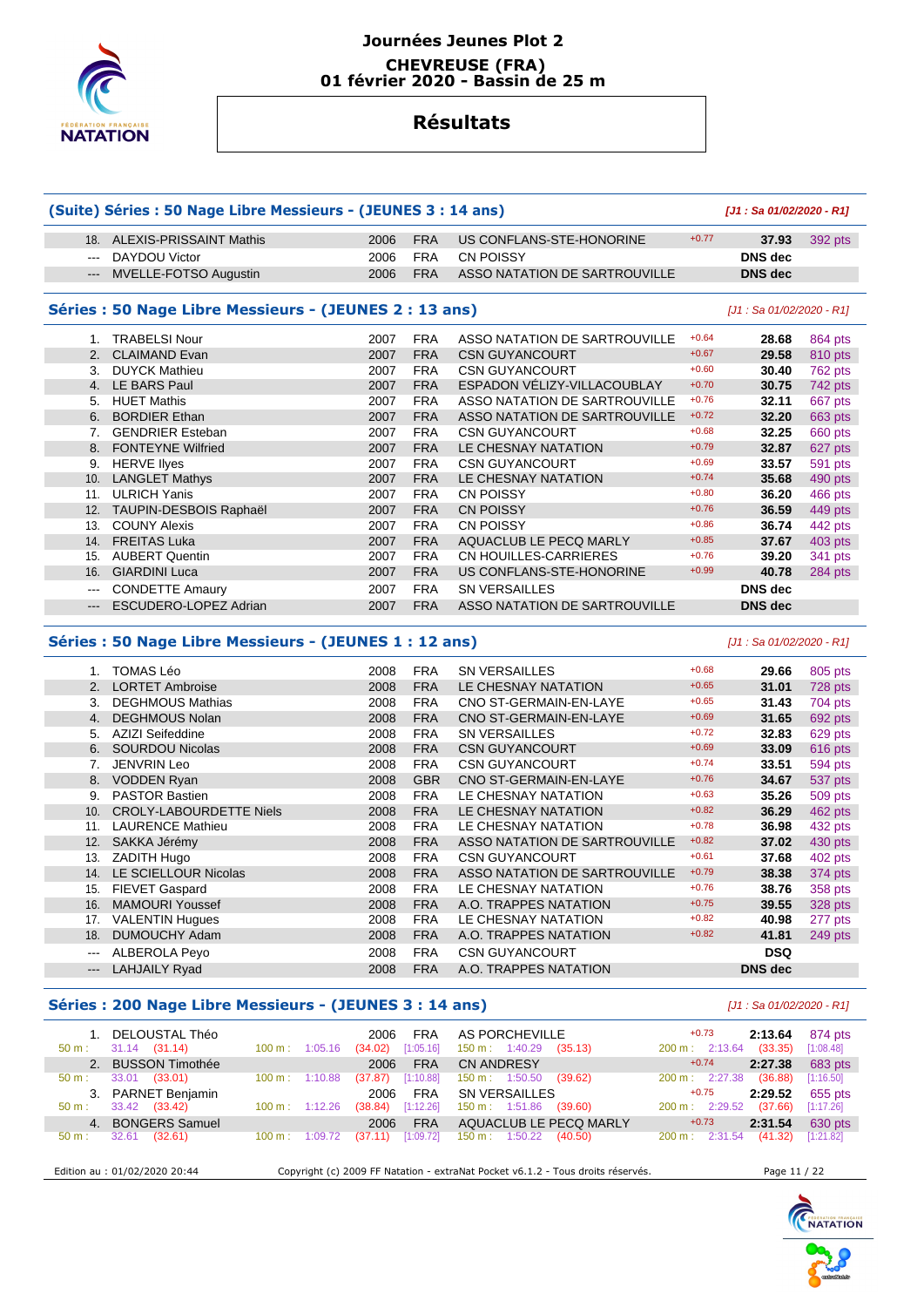

 CHEVREUSE (FRA) 01 février 2020 - Bassin de 25 m

# **Résultats**

#### **(Suite) Séries : 200 Nage Libre Messieurs - (JEUNES 3 : 14 ans)** [J1 : Sa 01/02/2020 - R1]

 5. KLEIN Yanis 2006 FRA US CONFLANS-STE-HONORINE +0.84 **2:35.96** 576 pts 50 m : 34.09 (34.09) 100 m : 1:13.43 (39.34) [1:13.43] 150 m : 1:54.83 (41.40) 200 m : 2:35.96 (41.13) [1:22.53] 6. BLONDEAU Clement 2006 FRA CSN GUYANCOURT +0.80 **2:46.59** 455 pts 50 m : 35.60 (35.60) 100 m : 1:17.94 (42.34) [1:17.94] 150 m : 2:02.68 (44.74) 200 m : 2:46.59 (43.91) [1:28.65] 7. ASKRI Yacine 2006 FRA CSN GUYANCOURT +0.85 **2:49.90** 421 pts<br>
50 m : 37.24 (37.24) 100 m : 1:20.97 (43.73) [1:20.97] 150 m : 2:06.33 (45.36) 200 m : 2:49.90 (43.57) [1:28.93] 37.24 (37.24) 100 m : 1:20.97 (43.73) [1:20.97] 150 m : 2:06.33 (45.36) 8. TESSON Célian 2006 FRA ASSO NATATION DE SARTROUVILLE +0.90 **3:00.12** 322 pts 50 m : 39.30 (39.30) 100 m : 1:25.14 (45.84) [1:25.14] 150 m : 2:14.25 (49.11) 200 m : 3:00.12 (45.87) [1:34.98] 9. ALEXIS-PRISSAINT Mathis 2006 FRA US CONFLANS-STE-HONORINE  $+0.87$  3:53.00 23 pts 6 m : 42.81 (42.81) 100 m : 1:40.84 (58.03) [1:40.84] 150 m : 2:47.10 (1:06.26) 200 m : 3:53.00 (1:05.90) [2:12.16]  $150 \text{ m} \cdot 2.4710$   $(1.0626)$ 

#### **Séries : 200 Nage Libre Messieurs - (JEUNES 2 : 13 ans)** [J1 : Sa 01/02/2020 - R1]

|                  | 1. CLAIMAND Evan     |                   |         | 2007    | FRA        | <b>CSN GUYANCOURT</b>                   | $+0.71$                      | 2:21.80 | 758 pts   |
|------------------|----------------------|-------------------|---------|---------|------------|-----------------------------------------|------------------------------|---------|-----------|
| $50 \text{ m}$ : | (31.61)<br>31.61     | 100 m:            | 1:07.66 | (36.05) | [1:07.66]  | $150 \text{ m}: 1:45.14$<br>(37.48)     | 2:21.80<br>$200 \text{ m}$ : | (36.66) | [1:14.14] |
|                  | 2. TAN Lisandre      |                   |         | 2007    | <b>FRA</b> | A.O. TRAPPES NATATION                   | $+0.64$                      | 2:23.15 | 739 pts   |
| $50 \text{ m}$ : | 32.16<br>(32.16)     | 100 m:            | 1:08.77 | (36.61) | [1:08.77]  | $150 \text{ m}: 1:47.38$<br>(38.61)     | $200 \text{ m}$ : 2:23.15    | (35.77) | [1:14.38] |
|                  | 3. DUYCK Mathieu     |                   |         | 2007    | <b>FRA</b> | <b>CSN GUYANCOURT</b>                   | $+0.59$                      | 2:33.13 | $610$ pts |
| $50 \text{ m}$ : | (34.30)<br>34.30     | $100 \text{ m}$ : | 1:14.63 | (40.33) | [1:14.63]  | $150 \text{ m}: 1:55.23$<br>(40.60)     | $200 \text{ m}$ : 2:33.13    | (37.90) | [1:18.50] |
|                  | 4. LE BARS Paul      |                   |         | 2007    | <b>FRA</b> | ESPADON VÉLIZY-VILLACOUBLAY             | $+0.75$                      | 2:39.57 | 533 pts   |
| $50 \text{ m}$ : | 35.35<br>(35.35)     | $100 \text{ m}$ : | 1:16.36 | (41.01) | [1:16.36]  | $150 \text{ m}$ : 1:59.17<br>(42.81)    | $200 \text{ m}$ : 2:39.57    | (40.40) | [1:23.21] |
|                  | 5. SALLOUM Liam      |                   |         | 2007    | <b>FRA</b> | CNO ST-GERMAIN-EN-LAYE                  | $+0.85$                      | 2:45.85 | 463 pts   |
| 50 m:            | (38.00)<br>38.00     | $100 \text{ m}$ : | 1:21.43 | (43.43) | [1:21.43]  | $150 \text{ m}: 2:04.18$<br>(42.75)     | $200 \text{ m}$ : 2:45.85    | (41.67) | [1:24.42] |
|                  | 6. FONTEYNE Wilfried |                   |         | 2007    | <b>FRA</b> | LE CHESNAY NATATION                     | $+0.75$                      | 2:45.97 | 462 pts   |
| $50 m$ :         | (36.88)<br>36.88     | 100 m:            | .25     | (44.37) | [1:21.25]  | (45.18)<br>$150 \text{ m}$ :<br>2:06.43 | 2:45.97<br>$200 \text{ m}$ : | (39.54) | [1:24.72] |

#### **Séries : 200 Nage Libre Messieurs - (JEUNES 1 : 12 ans)** [J1 : Sa 01/02/2020 - R1]

 1. MARIANI Pierre-Orso 2008 FRA CNO ST-GERMAIN-EN-LAYE +0.76 **2:24.28** 724 pts 50 m : 32.37 (32.37) 100 m : 1:09.92 (37.55) [1:09.92] 150 m : 1:49.28 (39.36) 200 m : 2:24.28 (35.00) [1:14.36] 2. TOMAS Léo 2008 FRA SN VERSAILLES +0.66 **2:24.38** 723 pts 150 m : 1:46.32 (38.04) 3. ALEXANDRE Maxime 2008 FRA ESPADON VÉLIZY-VILLACOUBLAY +0.74 **2:38.10** 550 pts 150 m : 1:59.50 (40.59) 4. GHAOUI Gabriel 2008 FRA US CONFLANS-STE-HONORINE +0.81 **3:03.71** 291 pts<br>
50 m : 41.41 (41.41) 100 m : 1:29.20 (47.79) [1:29.20] 150 m : 2:18.67 (49.47) 200 m : 3:03.71 (45.04) [1:34.51] 50 m : 41.41 (41.41) 100 m : 1:29.20 (47.79) [1:29.20] 150 m : 2:18.67 (49.47) 200 m : 3:03.71 (45.04) [1:34.51] 5. CROLY-LABOURDETTE Niels 2008 FRA LE CHESNAY NATATION +0.78 **3:07.64** 259 pts 50 m : 41.49 (41.49) 100 m : 1:32.85 (51.36) [1:32.85] 150 m : 2:21.27 (48.42) 200 m : 3:07.64 (46.37) [1:34.79] 6. LAURENCE Mathieu 2008 FRA LE CHESNAY NATATION +0.82 **3:09.69** 242 pts 50 m : 41.92 (41.92) 100 m : 1:33.18 (51.26) [1:33.18] 150 m : 2:23.41 (50.23) 200 m : 3:09.69 (46.28) [1:36.51] 7. VALENTIN Hugues 2008 FRA LE CHESNAY NATATION +0.82 **3:22.73** 152 pts 150 m : 2:34.11 (53.32) --- FIEVET Gaspard 2008 FRA LE CHESNAY NATATION **DNS dec**  --- SALLAM Ismaël 2008 FRA US CONFLANS-STE-HONORINE **DNS dec** 

#### **Séries : 400 Nage Libre Messieurs - (JEUNES 3 : 14 ans)** [J1 : Sa 01/02/2020 - R1]

| 1. CABIOCH Arthur             |  | 2006 FRA CSN GUYANCOURT                                   | +0.71   | 5:04.16 $715 \text{ pts}$        |
|-------------------------------|--|-----------------------------------------------------------|---------|----------------------------------|
| 50 m : 33.77 (33.77)          |  | 100 m: 1:11.28 (37.51) [1:11.28] 150 m: 1:50.05 (38.77)   |         | 200 m: 2:29.24 (39.19) [1:17.96] |
| 250 m : 3:07.93 (38.69)       |  | 300 m : 3:46.83 (38.90) [1:17.59] 350 m : 4:26.27 (39.44) |         | 400 m: 5:04.16 (37.89) [1:17.33] |
| 2. BONGERS Samuel             |  | 2006 FRA AQUACLUB LE PECQ MARLY                           | $+0.75$ | $5:06.07$ 703 pts                |
| $50 \text{ m}: 33.97 (33.97)$ |  | 100 m: 1:11.83 (37.86) [1:11.83] 150 m: 1:50.83 (39.00)   |         | 200 m: 2:30.32 (39.49) [1:18.49] |
| 250 m : 3:09.94 (39.62)       |  | 300 m : 3:48.98 (39.04) [1:18.66] 350 m : 4:28.56 (39.58) |         | 400 m: 5:06.07 (37.51) [1:17.09] |

## **Séries : 400 Nage Libre Messieurs - (JEUNES 2 : 13 ans)** [J1 : Sa 01/02/2020 - R1]

|                         |                      | 1. SALLOUM Liam |  |  |                                                           | 2007 FRA CNO ST-GERMAIN-EN-LAYE |  |                                  | $+0.78$ 5:34.03 531 pts |
|-------------------------|----------------------|-----------------|--|--|-----------------------------------------------------------|---------------------------------|--|----------------------------------|-------------------------|
|                         | 50 m : 37.58 (37.58) |                 |  |  | 100 m: 1:19.54 (41.96) [1:19.54] 150 m: 2:01.80 (42.26)   |                                 |  | 200 m: 2:44.58 (42.78) [1:25.04] |                         |
| 250 m : 3:27.94 (43.36) |                      |                 |  |  | 300 m : 4:10.30 (42.36) [1:25.72] 350 m : 4:53.41 (43.11) |                                 |  | 400 m: 5:34.03 (40.62) [1:23.73] |                         |

Edition au : 01/02/2020 20:44 Copyright (c) 2009 FF Natation - extraNat Pocket v6.1.2 - Tous droits réservés. Page 12 / 22

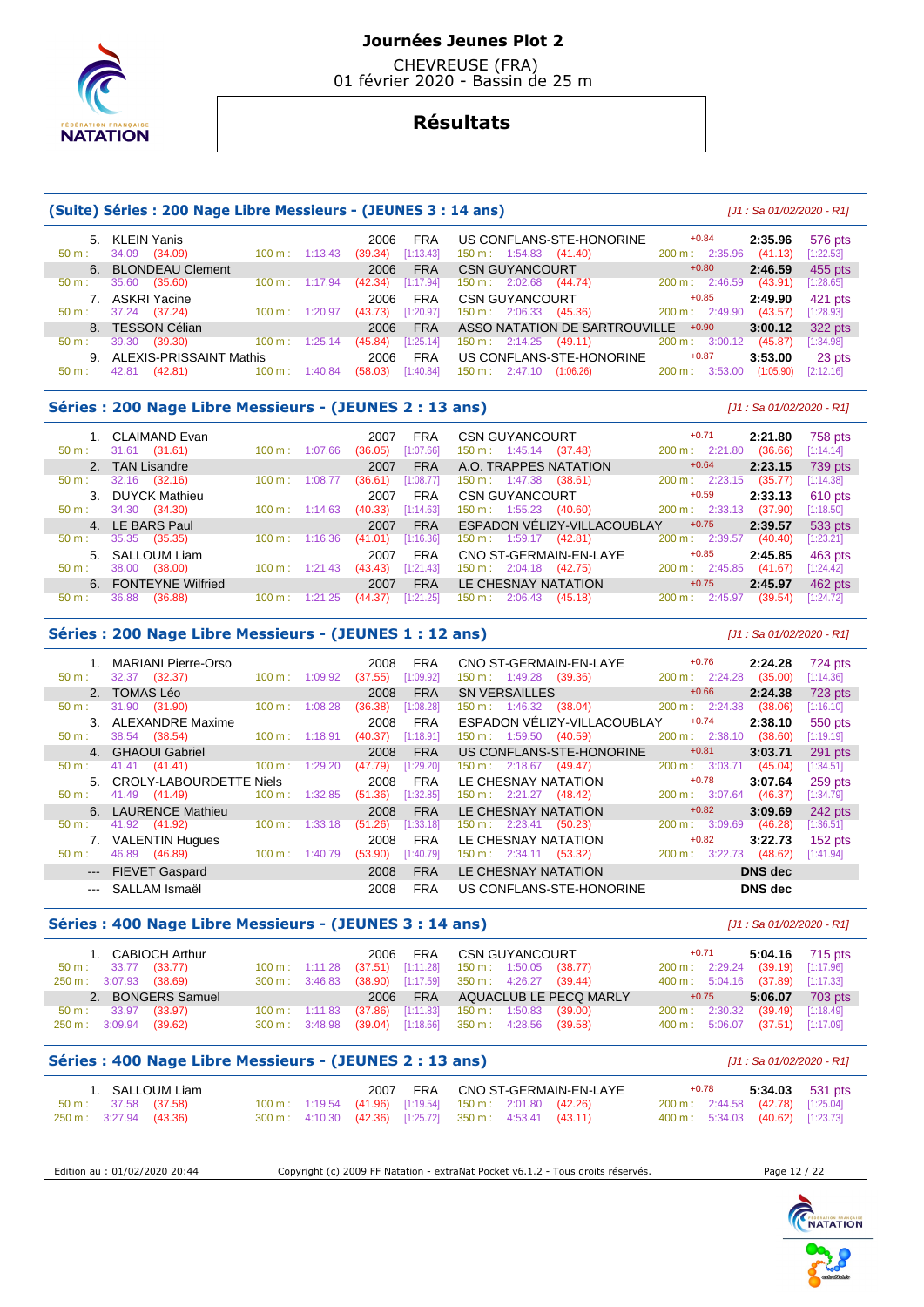

 CHEVREUSE (FRA) 01 février 2020 - Bassin de 25 m

# **Résultats**

#### **(Suite) Séries : 400 Nage Libre Messieurs - (JEUNES 2 : 13 ans)** [J1 : Sa 01/02/2020 - R1]

| 2. LANGLET Mathys    |                           |         | 2007      | <b>FRA</b> |                   |         | LE CHESNAY NATATION    | $+0.75$           |         | 5:55.32   | $416$ pts |
|----------------------|---------------------------|---------|-----------|------------|-------------------|---------|------------------------|-------------------|---------|-----------|-----------|
| 37.90<br>$50 m$ :    | (37.90)<br>100 m:         | 1:22.25 | (44.35)   | [1:22.25]  | 150 m :           | 2:08.22 | (45.97)                | 200 m:            | 2:54.47 | (46.25)   | [1:32.22] |
| 3:39.82<br>250 m:    | (45.35)<br>300 m:         | 4:25.45 | (45.63)   | [1:30.98]  | 350 m :           | 5:12.00 | (46.55)                | $400 \text{ m}$ : | 5:55.32 | (43.32)   | [1:29.87] |
|                      | 3. TAUPIN-DESBOIS Raphaël |         | 2007      | <b>FRA</b> | CN POISSY         |         |                        | $+0.77$           |         | 6:13.40   | 330 pts   |
| 39.62<br>50 m:       | (39.62)<br>100 m:         | 1:25.81 | (46.19)   | [1:25.81]  | 150 m : _         | 2:13.89 | (48.08)                | 200 m:            | 3:02.43 | (48.54)   | [1:36.62] |
| 3:51.26<br>$250 m$ : | (48.83)<br>300 m:         | 4:40.82 | (49.56)   | [1:38.39]  | $350 \text{ m}$ : | 5:30.01 | (49.19)                | $400 \text{ m}$ : | 6:13.40 | (43.39)   | [1:32.58] |
| 4. BLIVET Axel       |                           |         | 2007      | <b>FRA</b> | <b>CN ANDRESY</b> |         |                        | $+0.79$           |         | 6:25.47   | 278 pts   |
| 40.01<br>$50 m$ :    | (40.01)<br>100 m:         | 1:27.04 | (47.03)   | [1:27.04]  | 150 m :           | 2:15.85 | (48.81)                | 200 m:            | 3:06.49 | (50.64)   | [1:39.45] |
| 3:57.48<br>250 m:    | (50.99)<br>300 m:         | 4:47.47 | (49.99)   | [1:40.98]  | $350 \text{ m}$ : | 5:37.40 | (49.93)                | $400 \text{ m}$ : | 6:25.47 | (48.07)   | [1:38.00] |
|                      | 5. BEAUSSART Lucas        |         | 2007      | <b>FRA</b> | <b>CN ANDRESY</b> |         |                        | $+0.83$           |         | 6:36.64   | 234 pts   |
| 42.29<br>$50 m$ :    | (42.29)<br>100 m:         | 1:32.19 | (49.90)   | [1:32.19]  | 150 m : _         | 2:23.49 | (51.30)                | 200 m:            | 3:14.88 | (51.39)   | [1:42.69] |
| 4:06.20<br>250 m:    | (51.32)<br>300 m:         | 4:58.18 | (51.98)   | [1:43.30]  | $350 \text{ m}$ : | 5:48.56 | (50.38)                | 400 m:            | 6:36.64 | (48.08)   | [1:38.46] |
| 6. ESTEVES Ruven     |                           |         | 2007      | <b>FRA</b> |                   |         | AQUACLUB LE PECO MARLY | $+0.71$           |         | 7:50.60   | 37 pts    |
| 48.15<br>$50 m$ :    | (48.15)<br>100 m:         | 1:48.98 | (1:00.83) | [1:48.98]  | 150 m :           | 2:51.22 | (1:02.24)              | 200 m:            | 3:53.31 | (1:02.09) | [2:04.33] |
| 4:56.02<br>250 m:    | (1:02.71)<br>300 m:       | 5:58.55 | (1:02.53) | [2:05.24]  | 350 m:            | 6:59.79 | (1:01.24)              | 400 m:            | 7:50.60 | (50.81)   | [1:52.05] |

#### **Séries : 400 Nage Libre Messieurs - (JEUNES 1 : 12 ans)** [J1 : Sa 01/02/2020 - R1]

 1. DEGHMOUS Mathias 2008 FRA CNO ST-GERMAIN-EN-LAYE +0.66 **5:26.07** 577 pts 50 m : 35.60 (35.60) 100 m : 1:14.69 (39.09) [1:14.69] 150 m : 1:56.26 (41.57) 200 m : 2:38.54 (42.28) [1:23.85] 250 m : 3:21.35 (42.81) 300 m : 4:03.30 (41.95) [1:24.76] 350 m : 4:45.55 (42.25) 400 m : 5:26.07 (40.52) [1:22.77] 2. DEGHMOUS Nolan 2008 FRA CNO ST-GERMAIN-EN-LAYE +0.65 **5:29.14** 559 pts<br>2. 36.91 (36.91) 100 m; 1:19.22 (42.31) [1:19.22] 150 m; 2:01.03 (41.81) 200 m; 2:43.99 (42.96) [1:24.77] 50 m : 36.91 (36.91) 100 m : 1:19.22 (42.31) [1:19.22] 150 m : 2:01.03 (41.81) 200 m : 2:43.99 (42.96) [1:24.77] 250 m : 3:26.69 (42.70) 300 m : 4:08.99 (42.30) [1:25.00] 350 m : 4:50.03 (41.04) 400 m : 5:29.14 (39.11) [1:20.15] 3. MANUELLI Pierre-ange 2008 FRA SN VERSAILLES +0.75 **5:34.23** 530 pts<br>
50 m: 36.24 (36.24) 100 m: 1:18.29 (42.05) [1:18.29] 150 m: 2:00.72 (42.43) 200 m: 2:42.51 (41.79) [1:24.22] 50 m : 36.24 (36.24) 100 m : 1:18.29 (42.05) [1:18.29] 150 m : 2:00.72 (42.43) 200 m : 2:42.51 (41.79) [1:24.22] 250 m : 3:24.93 (42.42) 300 m : 4:08.60 (43.67) [1:26.09] 350 m : 4:51.93 (43.33) 400 m : 5:34.23 (42.30) [1:25.63] 4. PASTOR Bastien 2008 FRA LE CHESNAY NATATION +0.66 **6:07.06** 359 pts 50 m : 39.99 (39.99) 100 m : 1:26.46 (46.47) [1:26.46] 150 m : 2:14.45 (47.99) 200 m : 3:02.41 (47.96) [1:35.95] 250 m : 3:50.04 (47.63) 300 m : 4:38.56 (48.52) [1:36.15] 350 m : 5:24.21 (45.65) 400 m : 6:07.06 (42.85) [1:28.50] 5. LETESSIER Leon 2008 FRA CNO ST-GERMAIN-EN-LAYE +0.90 **6:09.96** 346 pts 50 m : 41.49 (41.49) 100 m : 1:27.30 (45.81) [1:27.30] 150 m : 2:13.54 (46.24) 200 m : 2:59.88 (46.34) [1:32.58] 250 m : 3:48.18 (48.30) 300 m : 4:35.18 (47.00) [1:35.30] 350 m : 5:26.48 (51.30) 400 m : 6:09.96 (43.48) [1:34.78] 6. CHAPELIER Owen 2008 FRA SN VERSAILLES +0.72 **6:15.42** 321 pts 50 m : 41.85 (41.85) 100 m : 1:30.54 (48.69) [1:30.54] 150 m : 2:18.57 (48.03) 200 m : 3:07.42 (48.85) [1:36.88] 250 m : 3:55.85 (48.43) 300 m : 4:44.71 (48.86) [1:37.29] 350 m : 5:32.28 (47.57) 400 m : 6:15.42 (43.14) [1:30.71] 7. CROLY-LABOURDETTE Niels 2008 FRA LE CHESNAY NATATION +0.84 **6:21.13** 296 pts 56 (41.86) 100 m : 1:31.36 (49.50) [1:31.36] 150 m : 2:19.80 (48.44) 200 m : 3:08.22 (48.42)<br>156.76 (48.54) 300 m : 4:49.57 (52.81) [1:41.35] 350 m : 5:35.54 (45.97) 400 m : 6:21.13 (45.59) 250 m : 3:56.76 (48.54) 300 m : 4:49.57 (52.81) [1:41.35] 350 m : 5:35.54 (45.97) 400 m : 6:21.13 (45.59) [1:31.56] 8. LE SCIELLOUR Nicolas 2008 FRA ASSO NATATION DE SARTROUVILLE +0.83 **6:27.23** 271 pts<br>
50 m : 43.38 (43.38) 430 m : 1:31.89 (48.51) [1:31.89] 150 m : 2:21.56 (49.67) 200 m : 3:12.18 (50.62) [1:40.29] 50 m : 43.38 (43.38) 100 m : 1:31.89 (48.51) [1:31.89] 150 m : 2:21.56 (49.67) 200 m : 3:12.18 (50.62) [1:40.29] 250 m : 4:02.70 (50.52) 300 m : 4:53.32 (50.62) [1:41.14] 350 m : 5:40.76 (47.44) 400 m : 6:27.23 (46.47) [1:33.91] 9. PINTO Estéban 2008 FRA CN POISSY +0.79 **6:41.40** 216 pts<br>
50 m : 47.74 (47.74) 100 m : 1:41.15 (53.41) [1:41.15] 150 m : 2:33.96 (52.81) 200 m : 3:27.71 (53.75) [1:46.56] 50 m : 47.74 (47.74) 100 m : 1:41.15 (53.41) [1:41.15] 150 m : 2:33.96 (52.81) 200 m : 3:27.71 (53.75) [1:46.56] 250 m : 4:16.50 (48.79) 300 m : 5:07.90 (51.40) [1:40.19] 350 m : 5:59.16 (51.26) 400 m : 6:41.40 (42.24) [1:33.50] 10. SIBUET Aurélien 2008 FRA CNO ST-GERMAIN-EN-LAYE +0.71 **6:45.04** 203 pts 50 m : 41.76 (41.76) 100 m : 1:32.86 (51.10) [1:32.86] 150 m : 2:25.63 (52.77) 200 m : 3:19.39 (53.76) [1:46.53] 250 m : 4:11.98 (52.59) 300 m : 5:03.50 (51.52) [1:44.11] 350 m : 5:55.82 (52.32) 400 m : 6:45.04 (49.22) [1:41.54] 11. BOISSY Raphael 2008 FRA CNO ST-GERMAIN-EN-LAYE  $+0.80$  7:00.15 153 pts<br>
50 m: 45.80 (45.80) 100 m: 1:39.83 (54.03) [1:39.83] 150 m: 2:32.59 (52.76) 200 m: 3:26.78 (54.19) [1:46.95] 50 m : 45.80 (45.80) 100 m : 1:39.83 (54.03) [1:39.83] 150 m : 2:32.59 (52.76) 200 m : 3:26.78 (54.19) [1:46.95] 250 m : 4:21.16 (54.38) 300 m : 5:15.50 (54.34) [1:48.72] 350 m : 6:09.39 (53.89) 400 m : 7:00.15 (50.76) [1:44.65]

## **Séries : 800 Nage Libre Messieurs - (JEUNES 3 : 14 ans)** [J1 : Sa 01/02/2020 - R1]

|          | DHAENENS Jules |  |                                                                       | 2006 FRA CN POISSY                                                |            | $- - -$                             | $9:28.42$ 944 pts |
|----------|----------------|--|-----------------------------------------------------------------------|-------------------------------------------------------------------|------------|-------------------------------------|-------------------|
| $50 m$ : | $- - -$        |  |                                                                       | $100 \text{ m}: 1:08.17$ $(1:08.17)$ $[1:08.17]$ $150 \text{ m}:$ | $--$       | 200 m: 2:19.83 (1:11.66) [1:11.66]  |                   |
| 250 m:   | $\sim$ $\sim$  |  | 300 m: 3:32.05 (1:12.22) [1:12.22] 350 m:                             |                                                                   | $-$        | 400 m: 4:44.53 (1:12.48) [1:12.48]  |                   |
| 450 m:   | $\sim$ $\sim$  |  | $500 \text{ m}$ : $5:56.93$ $(1:12.40)$ $[1:12.40]$ $550 \text{ m}$ : |                                                                   | $\sim 100$ | 600 m : 7:08.37 (1:11.44) [1:11.44] |                   |
| 650 m:   | ---            |  | 700 m: 8:19.56 (1:11.19) [1:11.19] 750 m:                             |                                                                   | ---        | 800 m: 9:28.42 (1:08.86) [1:08.86]  |                   |

Edition au : 01/02/2020 20:44 Copyright (c) 2009 FF Natation - extraNat Pocket v6.1.2 - Tous droits réservés. Page 13 / 22



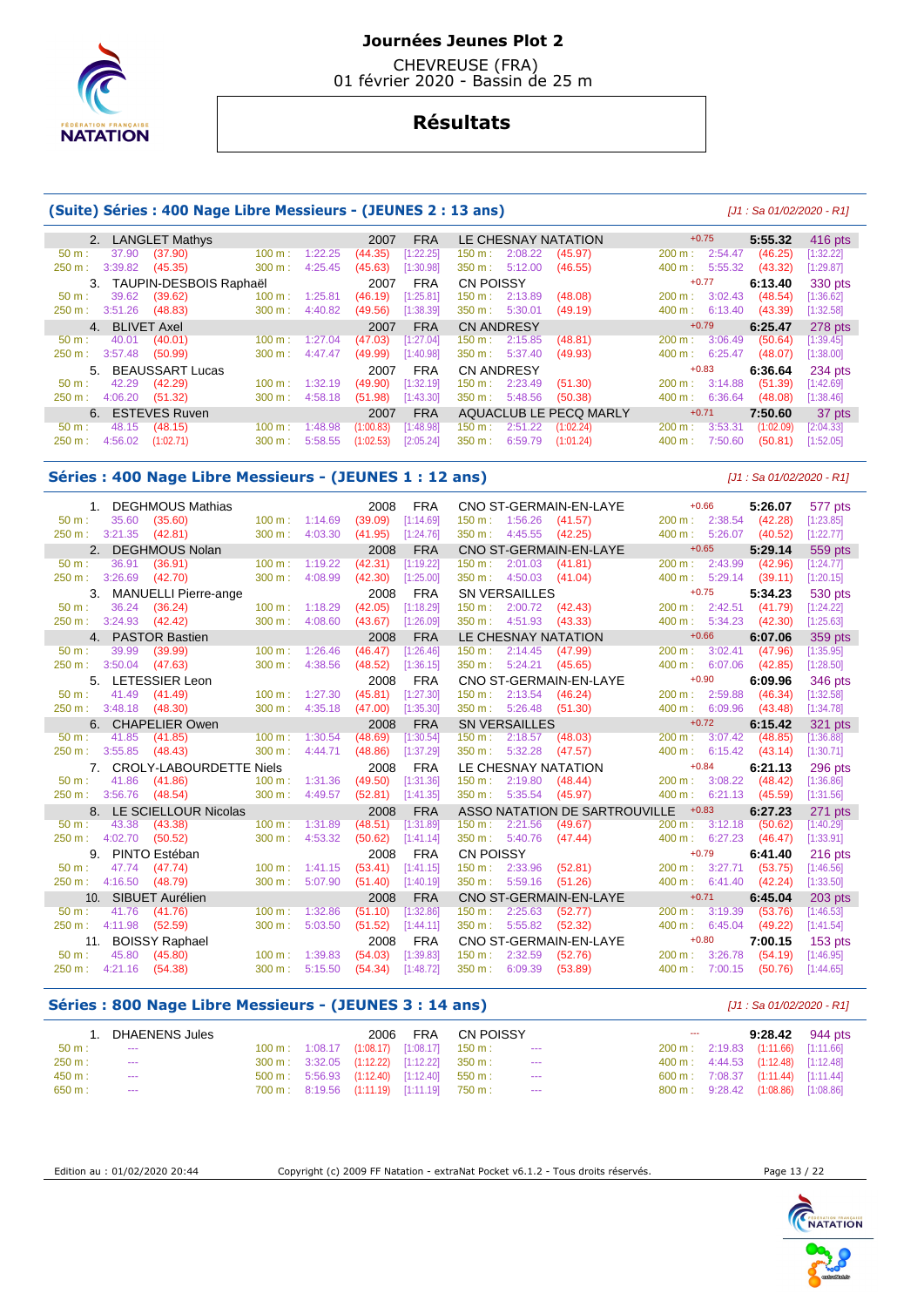

 CHEVREUSE (FRA) 01 février 2020 - Bassin de 25 m

# **Résultats**

## **(Suite) Séries : 800 Nage Libre Messieurs - (JEUNES 3 : 14 ans)** [J1 : Sa 01/02/2020 - R1]

|                  |                          | 2. NEDELLEC Hugo                  |                   |                                              | 2006                                            | <b>FRA</b>              |                                                        | AQUA VALLÉE-DE-CHEVREUSE | $+0.72$                                           | 9:38.91                | 905 pts                |
|------------------|--------------------------|-----------------------------------|-------------------|----------------------------------------------|-------------------------------------------------|-------------------------|--------------------------------------------------------|--------------------------|---------------------------------------------------|------------------------|------------------------|
| 50 m:            | 32.16                    | (32.16)                           | 100 m:            | 1:07.56                                      | (35.40)                                         | [1:07.56]               | 1:43.83<br>150 m:                                      | (36.27)                  | 2:20.20<br>200 m:                                 | (36.37)                | [1:12.64]              |
| 250 m:           | 2:56.57                  | (36.37)                           | 300 m:            | 3:33.18                                      | (36.61)                                         | [1:12.98]               | 350 m:<br>4:10.02                                      | (36.84)                  | 400 m:<br>4:46.46                                 | (36.44)                | [1:13.28]              |
| 450 m :          | 5:23.07                  | (36.61)                           | 500 m:            | 5:59.50                                      | (36.43)                                         | [1:13.04]               | 550 m:<br>6:36.10                                      | (36.60)                  | 600 m:<br>7:12.98                                 | (36.88)                | [1:13.48]              |
| 650 m: 7:49.65   |                          | (36.67)                           | 700 m:            | 8:26.15                                      | (36.50)                                         | [1:13.17]               | 750 m :<br>9:02.99                                     | (36.84)                  | 800 m:<br>9:38.91                                 | (35.92)                | [1:12.76]              |
|                  | 3. HANI Chahine          |                                   |                   |                                              | 2006                                            | <b>FRA</b>              | <b>CSN GUYANCOURT</b>                                  |                          | $+0.77$                                           | 10:07.58               | 803 pts                |
| 50 m:            | 33.93                    | (33.93)                           | 100 m:            | 1:10.53                                      | (36.60)                                         | [1:10.53]               | 1:48.15<br>150 m:                                      | (37.62)                  | 200 m:<br>2:26.07                                 | (37.92)                | [1:15.54]              |
| 250 m :          | 3:04.24                  | (38.17)                           | 300 m:            | 3:43.21                                      | (38.97)                                         | [1:17.14]               | 4:21.85<br>350 m:                                      | (38.64)                  | 400 m: 5:00.14                                    | (38.29)                | [1:16.93]              |
| 450 m :          | 5:39.19                  | (39.05)                           | 500 m:            | 6:18.13                                      | (38.94)                                         | [1:17.99]               | 6:57.12<br>550 m:                                      | (38.99)                  | 7:36.02<br>600 m:                                 | (38.90)                | [1:17.89]              |
| 650 m: 8:14.90   |                          | (38.88)                           | 700 m:            | 8:53.69                                      | (38.79)                                         | [1:17.67]               | 750 m: 9:31.85                                         | (38.16)                  | 800 m:<br>10:07.58                                | (35.73)                | [1:13.89]              |
|                  | 4. LOUNIS Yanis          |                                   |                   |                                              | 2006                                            | <b>FRA</b>              | <b>CN POISSY</b>                                       |                          | $+0.76$                                           | 10:08.10               | 801 pts                |
| 50 m:            | 32.75                    | (32.75)                           | $100 \text{ m}$ : | 1:09.76                                      | (37.01)                                         | [1:09.76]               | 1:47.76<br>150 m:                                      | (38.00)                  | 200 m:<br>2:26.29                                 | (38.53)                | [1:16.53]              |
| 250 m :          | 3:05.07                  | (38.78)                           | 300 m:            | 3:43.87                                      | (38.80)                                         | [1:17.58]               | 350 m:<br>4:23.44                                      | (39.57)                  | 400 m:<br>5:01.86                                 | (38.42)                | [1:17.99]              |
| 450 m :          | 5:40.10                  | (38.24)                           | 500 m:            | 6:18.41                                      | (38.31)                                         | [1:16.55]               | 550 m:<br>6:57.56                                      | (39.15)                  | 600 m:<br>7:36.32                                 | (38.76)                | [1:17.91]              |
| 650 m :          | 8:15.12                  | (38.80)                           | 700 m:            | 8:54.19                                      | (39.07)                                         | [1:17.87]               | 750 m :<br>9:32.27                                     | (38.08)                  | 800 m:<br>10:08.10                                | (35.83)                | [1:13.91]              |
|                  | 5. RAULT Aris            |                                   |                   |                                              | 2006                                            | <b>FRA</b>              |                                                        | CNO ST-GERMAIN-EN-LAYE   | $+0.85$                                           | 10:17.97               | 767 pts                |
| 50 m:            | 34.46                    | (34.46)                           | 100 m:            | 1:12.59                                      | (38.13)                                         | [1:12.59]               | 1:51.52<br>150 m:                                      | (38.93)                  | 200 m:<br>2:30.94                                 | (39.42)                | [1:18.35]              |
| 250 m :          | 3:10.87                  | (39.93)                           | 300 m:            | 3:50.19                                      | (39.32)                                         | [1:19.25]               | 350 m:<br>4:29.98                                      | (39.79)                  | 400 m:<br>5:08.98                                 | (39.00)                | [1:18.79]              |
| 450 m :          | 5:48.42                  | (39.44)                           | 500 m:            | 6:27.79                                      | (39.37)                                         | [1:18.81]               | 550 m:<br>7:05.98                                      | (38.19)                  | 600 m:<br>7:45.06                                 | (39.08)                | [1:17.27]              |
| 650 m :          | 8:24.05                  | (38.99)                           | 700 m:            | 9:03.89                                      | (39.84)                                         | [1:18.83]               | 750 m :<br>9:42.72                                     | (38.83)                  | 800 m:<br>10:17.97                                | (35.25)                | [1:14.08]              |
|                  | 6. COLIN Maxime          |                                   |                   |                                              | 2006                                            | <b>FRA</b>              |                                                        | AQUA VALLEE-DE-CHEVREUSE | $+0.68$                                           | 10:26.53               | 739 pts                |
| 50 m:            | 34.68                    | (34.68)                           | 100 m:            | 1:12.75                                      | (38.07)                                         | [1:12.75]               | 150 m:<br>1:51.63                                      | (38.88)                  | 200 m:<br>2:31.03                                 | (39.40)                | [1:18.28]              |
| 250 m :          | 3:10.72                  | (39.69)                           | 300 m:            | 3:50.39                                      | (39.67)                                         | [1:19.36]               | 350 m:<br>4:30.09                                      | (39.70)                  | 400 m:<br>5:09.86                                 | (39.77)                | [1:19.47]              |
| 450 m:           | 5:49.42                  | (39.56)                           | 500 m:            | 6:29.23                                      | (39.81)                                         | [1:19.37]               | 7:09.03<br>550 m:                                      | (39.80)                  | 600 m:<br>7:48.91                                 | (39.88)                | [1:19.68]              |
| 650 m: 8:28.55   |                          | (39.64)                           | 700 m :           | 9:08.58                                      | (40.03)                                         | [1:19.67]               | 9:48.00<br>750 m :                                     | (39.42)                  | 800 m:<br>10:26.53                                | (38.53)                | [1:17.95]              |
|                  | 7. PORTAL Kylian         |                                   |                   |                                              | 2006                                            | <b>FRA</b>              |                                                        | CNO ST-GERMAIN-EN-LAYE   | $+0.68$                                           | 10:32.28               | 720 pts                |
| 50 m:            | 35.69                    | (35.69)                           | 100 m:            | 1:15.57                                      | (39.88)                                         | [1:15.57]               | $150 m$ :<br>1:54.86                                   | (39.29)                  | 2:35.76<br>200 m:                                 | (40.90)                | [1:20.19]              |
| 250 m:           | 3:16.50                  | (40.74)                           | 300 m:            | 3:55.86                                      | (39.36)                                         | [1:20.10]               | 350 m:<br>4:35.54                                      | (39.68)                  | 400 m:<br>5:16.77                                 | (41.23)                | [1:20.91]              |
| 450 m :          | 5:55.80                  | (39.03)                           | 500 m:            | 6:35.63                                      | (39.83)                                         | [1:18.86]               | 7:15.85<br>550 m:                                      | (40.22)                  | 600 m:<br>7:56.69                                 | (40.84)                | [1:21.06]              |
| 650 m :          | 8:37.26                  | (40.57)                           | 700 m:            | 9:17.29                                      | (40.03)                                         | [1:20.60]               | 9:56.98<br>750 m :                                     | (39.69)                  | 800 m:<br>10:32.28                                | (35.30)                | [1:14.99]              |
|                  |                          |                                   |                   |                                              |                                                 |                         |                                                        |                          |                                                   |                        |                        |
|                  |                          |                                   |                   |                                              |                                                 |                         |                                                        |                          | $+0.76$                                           |                        |                        |
| 8.<br>50 m:      | 34.66                    | <b>PARNET Benjamin</b><br>(34.66) | 100 m:            | 1:14.26                                      | 2006<br>(39.60)                                 | <b>FRA</b>              | <b>SN VERSAILLES</b><br>1:54.07<br>150 m:              | (39.81)                  | 200 m:<br>2:33.84                                 | 10:33.57<br>(39.77)    | 715 pts<br>[1:19.58]   |
| 250 m :          | 3:13.68                  | (39.84)                           | 300 m:            | 3:53.27                                      | (39.59)                                         | [1:14.26]<br>[1:19.43]  | 350 m:<br>4:32.92                                      | (39.65)                  | 400 m:<br>5:12.80                                 | (39.88)                |                        |
| 450 m:           | 5:52.38                  | (39.58)                           | 500 m:            | 6:32.20                                      | (39.82)                                         | [1:19.40]               | 550 m:<br>7:11.67                                      | (39.47)                  | 600 m:<br>7:52.40                                 | (40.73)                | [1:19.53]<br>[1:20.20] |
| 650 m :          | 8:32.68                  | (40.28)                           | 700 m:            | 9:12.60                                      | (39.92)                                         | [1:20.20]               | 750 m :<br>9:53.91                                     | (41.31)                  | 800 m:<br>10:33.57                                | (39.66)                | [1:20.97]              |
|                  |                          |                                   |                   |                                              |                                                 |                         |                                                        |                          | $+0.82$                                           |                        |                        |
| 50 m:            | 9. TOUR Mylan            |                                   |                   |                                              | 2006                                            | <b>FRA</b>              | <b>CN POISSY</b>                                       |                          | 200 m:                                            | 10:39.66               | 696 pts                |
| 250 m :          | 35.10                    | (35.10)                           | 100 m:            | 1:14.94                                      | (39.84)                                         | [1:14.94]               | 1:55.96<br>150 m:                                      | (41.02)                  | 2:37.19<br>400 m: 5:18.81                         | (41.23)                | [1:22.25]              |
| 450 m:           | 3:18.09                  | (40.90)                           | 300 m:            | 3:57.96                                      | (39.87)                                         | [1:20.77]               | 4:38.86<br>350 m:                                      | (40.90)                  |                                                   | (39.95)                | [1:20.85]              |
| 650 m: 8:41.18   | 5:58.71                  | (39.90)<br>(40.51)                | 500 m:<br>700 m:  | 6:39.54<br>9:22.14                           | (40.83)<br>(40.96)                              | [1:20.73]               | 7:19.94<br>550 m:<br>750 m: 10:01.95                   | (40.40)<br>(39.81)       | 600 m:<br>8:00.67<br>800 m: 10:39.66              | (40.73)                | [1:21.13]              |
|                  |                          |                                   |                   |                                              |                                                 | [1:21.47]               |                                                        |                          | ---                                               | (37.71)                | [1:17.52]              |
| 10.<br>50 m:     | $\overline{\phantom{a}}$ | <b>MAUDUIT Florian</b>            | 100 m:            | 1:16.22                                      | 2006<br>(1:16.22)                               | <b>FRA</b><br>[1:16.22] | <b>SN VERSAILLES</b><br>150 m:<br>$\scriptstyle\cdots$ |                          | 2:38.18<br>200 m:                                 | 10:57.78<br>(1:21.96)  | 639 pts                |
| 250 m:           | $\sim$                   |                                   | 300 m:            | 4:01.47                                      | (1:23.29)                                       | [1:23.29]               | 350 m :<br>$\sim$ $\sim$                               |                          | 400 m:<br>5:24.83                                 | (1:23.36)              | [1:21.96]<br>[1:23.36] |
| 450 m :          | $\overline{a}$           |                                   | 500 m:            | 6:48.58                                      | (1:23.75)                                       | [1:23.75]               | 550 m:<br>$\scriptstyle\cdots$                         |                          | 8:11.33<br>600 m:                                 | (1:22.75)              | [1:22.75]              |
| 650 m:           | $\sim$                   |                                   | 700 m:            | 9:34.47                                      |                                                 | [1:23.14]               | 750 m :<br>$\sim$ $\sim$                               |                          | 800 m:<br>10:57.78                                |                        |                        |
|                  |                          |                                   |                   |                                              | (1:23.14)                                       |                         |                                                        |                          | $\overline{\phantom{a}}$                          | (1:23.31)              | [1:23.31]              |
| 50 m:            | $\overline{\phantom{a}}$ | 11. VINATIER Eliott               | 100 m:            |                                              | 2006                                            | <b>FRA</b>              | $\scriptstyle\cdots$                                   | AQUACLUB LE PECQ MARLY   | 200 m:                                            | 11:07.84               | 608 pts                |
| 250 m:           | ---                      |                                   | 300 m:            | 1:16.44<br>4:05.58                           | (1:16.44)                                       | [1:16.44]               | 150 m:<br>350 m:<br>$\cdots$                           |                          | 2:40.74<br>400 m:<br>5:31.90                      | (1:24.30)              | [1:24.30]              |
|                  | $-$                      |                                   |                   |                                              | (1:24.84)                                       | [1:24.84]               | $\scriptstyle\cdots$                                   |                          |                                                   | (1:26.32)              | [1:26.32]              |
| 450 m:<br>650 m: | $\scriptstyle\cdots$     |                                   | $500 m$ :         | 6:56.55                                      | (1:24.65)<br>700 m: 9:47.47 (1:24.88) [1:24.88] | [1:24.65]               | 550 m:<br>750 m :<br>$\rightarrow$                     |                          | $600 m$ :<br>8:22.59<br>800 m: 11:07.84 (1:20.37) | (1:26.04)              | [1:26.04]              |
|                  |                          |                                   |                   |                                              |                                                 |                         |                                                        |                          |                                                   |                        | [1:20.37]              |
| 12.              | $\sim$                   | <b>BUSSON Timothée</b>            |                   | 1:16.14                                      | 2006                                            | <b>FRA</b>              | <b>CN ANDRESY</b><br>---                               |                          | ---                                               | 11:36.09               | 526 pts                |
| 50 m:            | ---                      |                                   | 100 m:            |                                              | (1:16.14)                                       | [1:16.14]               | 150 m:<br>$\cdots$                                     |                          | 2:43.70<br>200 m:                                 | (1:27.56)              | [1:27.56]              |
| 250 m:           | $- - -$                  |                                   | 300 m:            | 4:11.82                                      | (1:28.12)                                       | [1:28.12]               | 350 m:<br>---                                          |                          | 400 m: 5:41.66                                    | (1:29.84)              | [1:29.84]              |
| 450 m:           | ---                      |                                   |                   | 500 m: 7:11.38                               | (1:29.72)                                       | [1:29.72]               | 550 m:<br>$\overline{\phantom{a}}$                     |                          | 600 m: 8:41.43                                    | (1:30.05)              | [1:30.05]              |
| 650 m:           |                          |                                   |                   | 700 m: 10:11.08                              | (1:29.65)                                       | [1:29.65]               | 750 m:                                                 |                          | 800 m: 11:36.09                                   | (1:25.01)              | [1:25.01]              |
| 13.              | <b>KLEIN Yanis</b>       |                                   |                   |                                              | 2006                                            | <b>FRA</b>              |                                                        | US CONFLANS-STE-HONORINE | $\scriptstyle\cdots$                              | 11:53.82               | 478 pts                |
| $50 m$ :         | ---<br>---               |                                   | 100 m:            | 1:18.97                                      | (1:18.97)                                       | [1:18.97]               | 150 m:<br>$\overline{a}$                               |                          | 200 m:<br>2:47.16                                 | (1:28.19)              | [1:28.19]              |
| 250 m :          | ---                      |                                   | 300 m:            | 4:19.54                                      | (1:32.38)                                       | [1:32.38]               | 350 m:<br>---<br>---                                   |                          | 400 m:<br>5:52.56                                 | (1:33.02)              | [1:33.02]              |
| 450 m:<br>650 m: | ---                      |                                   |                   | $500 \text{ m}: 7:23.69$<br>700 m : 10:24.22 | (1:31.13)<br>(1:30.68)                          | [1:31.13]<br>[1:30.68]  | 550 m:<br>750 m:<br>$\cdots$                           |                          | 600 m:<br>8:53.54<br>800 m: 11:53.82              | (1:29.85)<br>(1:29.60) | [1:29.85]<br>[1:29.60] |



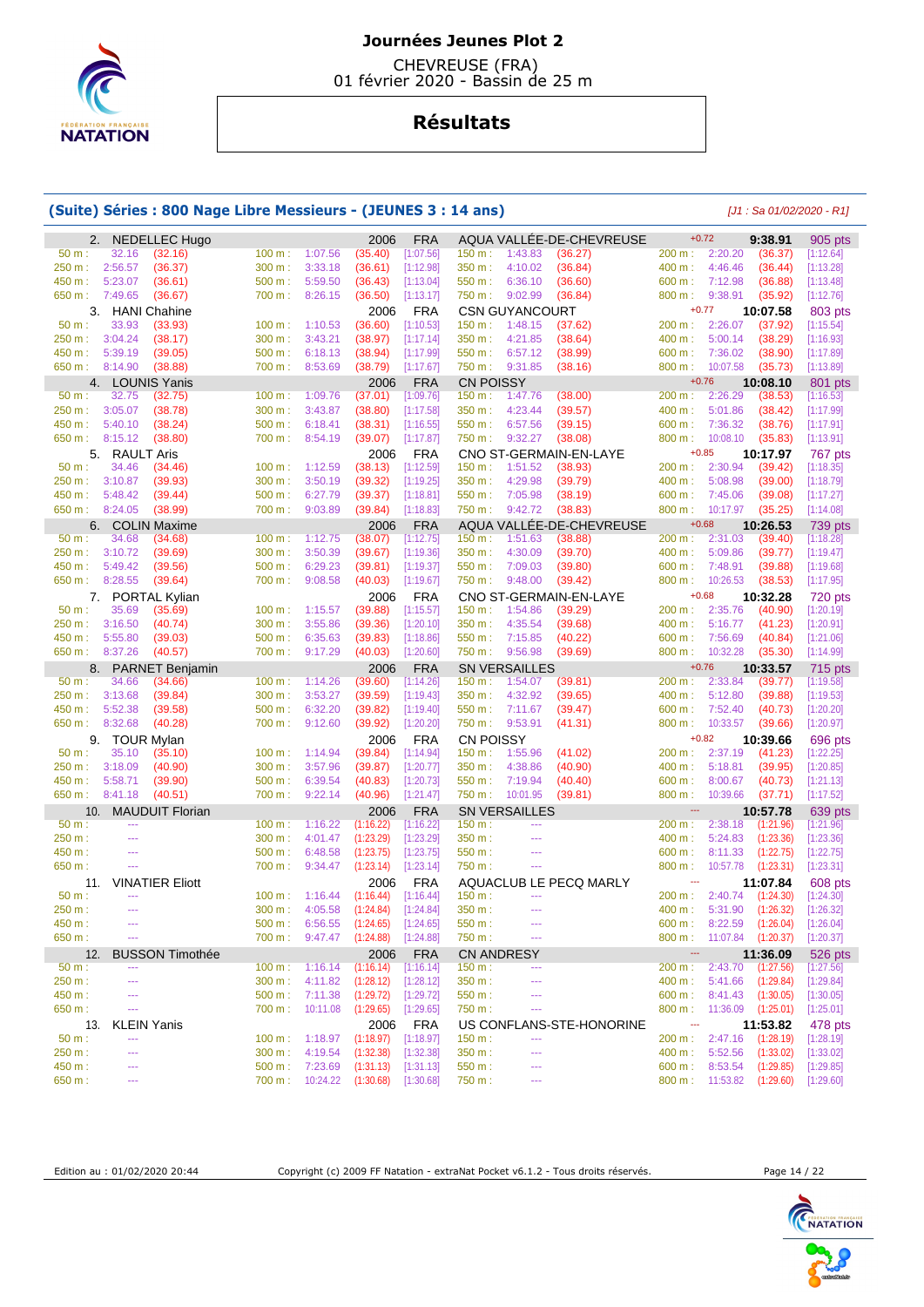

 CHEVREUSE (FRA) 01 février 2020 - Bassin de 25 m

# **Résultats**

## **(Suite) Séries : 800 Nage Libre Messieurs - (JEUNES 3 : 14 ans)** [J1 : Sa 01/02/2020 - R1]

| 14.                 | <b>MARENGHI Alban</b>        |        |          | 2006      | <b>FRA</b> |                   | NAUTIC CLUB RAMBOUILLET       |        | 12:01.00              | 459 pts   |
|---------------------|------------------------------|--------|----------|-----------|------------|-------------------|-------------------------------|--------|-----------------------|-----------|
| $50 m$ :            | $- - -$                      | 100 m: | 1:23.27  | (1:23.27) | [1:23.27]  | 150 m:            | $\sim$                        | 200 m: | 2:54.17<br>(1:30.90)  | [1:30.90] |
| 250 m:              | ---                          | 300 m: | 4:26.62  | (1:32.45) | [1:32.45]  | 350 m:            | $\cdots$                      | 400 m: | 5:58.93<br>(1:32.31)  | [1:32.31] |
| 450 m:              | $- - -$                      | 500 m: | 7:30.73  | (1:31.80) | [1:31.80]  | 550 m:            | $\sim$                        | 600 m: | 9:01.68<br>(1:30.95)  | [1:30.95] |
| 650 m:              | ---                          | 700 m: | 10:32.51 | (1:30.83) | [1:30.83]  | 750 m :           | $- - -$                       | 800 m: | 12:01.00<br>(1:28.49) | [1:28.49] |
| 15.                 | LE HERON Yohann              |        |          | 2006      | <b>FRA</b> |                   | AQUACLUB LE PECQ MARLY        | ---    | 12:05.03              | 448 pts   |
| $50 m$ :            | ---                          | 100 m: | 1:24.15  | (1:24.15) | [1:24.15]  | 150 m:            | $\sim$                        | 200 m: | 2:54.39<br>(1:30.24)  | [1:30.24] |
| 250 m:              | $-$                          | 300 m: | 4:26.43  | (1:32.04) | [1:32.04]  | 350 m:            | $\sim$                        | 400 m: | 6:00.33<br>(1:33.90)  | [1:33.90] |
| 450 m:              | $- - -$                      | 500 m: | 7:33.85  | (1:33.52) | [1:33.52]  | 550 m:            | $\sim$                        | 600 m: | 9:06.56<br>(1:32.71)  | [1:32.71] |
| 650 m:              | ---                          | 700 m: | 10:40.36 | (1:33.80) | [1:33.80]  | 750 m :           | $\cdots$                      | 800 m: | 12:05.03<br>(1:24.67) | [1:24.67] |
| 16.                 | <b>ARHAB Alister</b>         |        |          | 2006      | <b>FRA</b> |                   | ASSO NATATION DE SARTROUVILLE | $\sim$ | 12:24.77              | 399 pts   |
| $50 m$ :            | $- - -$                      | 100 m: | 1:23.30  | (1:23.30) | [1:23.30]  | 150 m:            | $\cdots$                      | 200 m: | 2:55.42<br>(1:32.12)  | [1:32.12] |
| 250 m:              | ---                          | 300 m: | 4:29.20  | (1:33.78) | [1:33.78]  | 350 m:            | $\cdots$                      | 400 m: | 6:01.79<br>(1:32.59)  | [1:32.59] |
| 450 m:              | $- - -$                      | 500 m: | 7:37.28  | (1:35.49) | [1:35.49]  | 550 m:            | $\sim$                        | 600 m: | 9:12.35<br>(1:35.07)  | [1:35.07] |
| 650 m:              | $- - -$                      | 700 m: | 10:50.42 | (1:38.07) | [1:38.07]  | 750 m:            | $\cdots$                      | 800 m: | 12:24.77<br>(1:34.35) | [1:34.35] |
| 17.                 | <b>OULDCHIKH Aylan</b>       |        |          | 2006      | <b>FRA</b> |                   | US CONFLANS-STE-HONORINE      | ---    | 12:39.93              | 363 pts   |
| $50 m$ :            |                              | 100 m: | 1:25.01  | (1:25.01) | [1:25.01]  | 150 m:            | $\cdots$                      | 200 m: | 3:01.65<br>(1:36.64)  | [1:36.64] |
| 250 m:              | $- - -$                      | 300 m: | 4:40.53  | (1:38.88) | [1:38.88]  | 350 m:            | $\cdots$                      | 400 m: | 6:19.06<br>(1:38.53)  | [1:38.53] |
| 450 m:              | $- - -$                      | 500 m: | 7:58.01  | (1:38.95) | [1:38.95]  | 550 m:            | $\sim$                        | 600 m: | 9:35.65<br>(1:37.64)  | [1:37.64] |
| 650 m:              | ---                          | 700 m: | 11:10.66 | (1:35.01) | [1:35.01]  | 750 m :           | $- - -$                       | 800 m: | 12:39.93<br>(1:29.27) | [1:29.27] |
| 18.                 | AISSIOU Ilyan                |        |          | 2006      | <b>FRA</b> | <b>CN ANDRESY</b> |                               | ---    | 12:41.86              | 358 pts   |
| $50 m$ :            | ---                          | 100 m: | 1:21.94  | (1:21.94) | [1:21.94]  | 150 m:            | $- - -$                       | 200 m: | 2:57.60<br>(1:35.66)  | [1:35.66] |
| 250 m:              | $\cdots$                     | 300 m: | 4:35.58  | (1:37.98) | [1:37.98]  | 350 m:            | $\cdots$                      | 400 m: | 6:15.52<br>(1:39.94)  | [1:39.94] |
| 450 m:              | $- - -$                      | 500 m: | 7:56.08  | (1:40.56) | [1:40.56]  | 550 m:            | $\frac{1}{2}$                 | 600 m: | 9:34.46<br>(1:38.38)  | [1:38.38] |
| 650 m:              | $\cdots$                     | 700 m: | 11:10.63 | (1:36.17) | [1:36.17]  | 750 m:            | $\cdots$                      | 800 m: | 12:41.86<br>(1:31.23) | [1:31.23] |
| 19.                 | <b>CANEL Antoine</b>         |        |          | 2006      | <b>FRA</b> |                   | <b>SN VERSAILLES</b>          | ---    | 12:55.78              | 327 pts   |
| $50 m$ :            |                              | 100 m: | 1:30.60  | (1:30.60) | [1:30.60]  | 150 m:            |                               | 200 m: | 3:08.62<br>(1:38.02)  | [1:38.02] |
| 250 m:              | $- - -$                      | 300 m: | 4:47.26  | (1:38.64) | [1:38.64]  | 350 m:            | $\sim$                        | 400 m: | 6:26.17<br>(1:38.91)  | [1:38.91] |
| 450 m:              | $- - -$                      | 500 m: | 8:05.40  | (1:39.23) | [1:39.23]  | $550 m$ :         | $\sim$                        | 600 m: | 9:44.06<br>(1:38.66)  | [1:38.66] |
| 650 m:              |                              | 700 m: | 11:21.48 | (1:37.42) | [1:37.42]  | 750 m:            | $\cdots$                      | 800 m: | 12:55.78<br>(1:34.30) | [1:34.30] |
| $\qquad \qquad - -$ | <b>MVELLE-FOTSO Augustin</b> |        |          | 2006      | <b>FRA</b> |                   | ASSO NATATION DE SARTROUVILLE |        | <b>DNS</b> dec        |           |

#### **Séries : 800 Nage Libre Messieurs - (JEUNES 2 : 13 ans)** [J1 : Sa 01/02/2020 - R1]

1. NOTTRELET-MARIE Paul-Victor 2007 FRA SN VERSAILLES +0.73 **9:26.44** 951 pts<br>
50 m : 31.13 (31.13) 100 m : 1:05.77 (34.64) [1:05.77] 150 m : 1:41.25 (35.48) 200 m : 2:17.35 (36.10) [1:11.58] 50 m : 31.13 (31.13) 100 m : 1:05.77 (34.64) [1:05.77] 150 m : 1:41.25 (35.48) 200 m : 2:17.35 (36.10) [1:11.58] 250 m : 2:52.77 (35.42) 300 m : 3:28.96 (36.19) [1:11.61] 350 m : 4:04.95 (35.99) 400 m : 4:41.51 (36.56) [1:12.55] 450 m : 5:17.13 (35.62) 500 m : 5:53.42 (36.29) [1:11.91] 550 m : 6:29.54 (36.12) 600 m : 7:05.35 (35.81) [1:11.93] 650 m : 7:41.08 (35.73) 700 m : 8:16.80 (35.72) [1:11.45] 750 m : 8:52.75 (35.95) 800 m : 9:26.44 (33.69) [1:09.64] 2. RENAULT Leandre 2007 FRA SN VERSAILLES --- **9:30.81** 935 pts<br>  $\frac{50 \text{ m}}{200 \text{ m}}$  -- 2:20.04 (1:12.43) [1:12.43] 50 m : --- 100 m : 1:07.61 (1:07.61) [1:07.61] 150 m : -- 200 m : 2:20.04 (1:12.43) [1:12.43] 250 m : --- 300 m : 3:32.28 (1:12.24) [1:12.24] 350 m : --- 400 m : 4:44.89 (1:12.61) [1:12.61] 450 m : --- 500 m : 5:57.11 (1:12.22) [1:12.22] 550 m : --- 600 m : 7:09.18 (1:12.07) [1:12.07] 650 m : --- 700 m : 8:21.03 (1:11.85) [1:11.85] 750 m : --- 800 m : 9:30.81 (1:09.78) [1:09.78] 3. MOUSSA Adam-Samy 2007 FRA CNO ST-GERMAIN-EN-LAYE +0.63 **9:33.00** 927 pts 50 m : 32.28 (32.28) 100 m : 1:07.70 (35.42) [1:07.70] 150 m : 1:44.00 (36.30) 200 m : 2:20.29 (36.29) [1:12.59] 250 m : 2:56.71 (36.42) 300 m : 3:33.04 (36.33) [1:12.75] 350 m : 4:09.42 (36.38) 400 m : 4:46.06 (36.64) [1:13.02] 450 m : 5:22.62 (36.56) 500 m : 5:58.78 (36.16) [1:12.72] 550 m : 6:36.20 (37.42) 600 m : 7:11.55 (35.35) [1:12.77] 650 m : 7:47.70 (36.15) 700 m : 8:24.66 (36.96) [1:13.11] 750 m : 9:00.26 (35.60) 800 m : 9:33.00 (32.74) [1:08.34] 4. CLAIMAND Evan **2007 FRA** CSN GUYANCOURT +0.74 **10:05.06 812 pts**<br>
50 m : 33.36 (33.36) 100 m : 1:10.43 (37.07) [1:10.43] 150 m : 1:48.44 (38.01) 200 m : 2:26.39 (37.95) [1:15.96] 50 m : 33.36 (33.36) 100 m : 1:10.43 (37.07) [1:10.43] 150 m : 1:48.44 (38.01) 200 m : 2:26.39 (37.95) [1:15.96] 250 m : 3:04.59 (38.20) 300 m : 3:42.32 (37.73) [1:15.93] 350 m : 4:20.08 (37.76) 400 m : 4:58.06 (37.98) [1:15.74] 450 m : 5:36.58 (38.52) 500 m : 6:15.26 (38.68) [1:17.20] 550 m : 6:54.00 (38.74) 600 m : 7:33.06 (39.06) [1:17.80] 650 m : 8:11.91 (38.85) 700 m : 8:50.43 (38.52) [1:17.37] 750 m : 9:28.76 (38.33) 800 m : 10:05.06 (36.30) [1:14.63]<br>5. LEE-BOUHOURS Florian 2007 FRA AQUA VALLÉE-DE-CHEVREUSE +0.74 10:10.65 792 pt 5. LEE-BOUHOURS Florian 2007 FRA AQUA VALLÉE-DE-CHEVREUSE +0.74 **10:10.65** 792 pts 50 m : 33.73 (33.73) 100 m : 1:10.40 (36.67) [1:10.40] 150 m : 1:47.96 (37.56) 200 m : 2:26.19 (38.23) [1:15.79] 250 m : 3:04.58 (38.39) 300 m : 3:43.01 (38.43) [1:16.82] 350 m : 4:21.44 (38.43) 400 m : 5:00.19 (38.75) [1: 250 m : 3:04.58 (38.39) 300 m : 3:43.01 (38.43) [1:16.82] 350 m : 4:21.44 (38.43) 400 m : 5:00.19 (38.75) [1:17.18] 450 m : 5:39.06 (38.87) 500 m : 6:17.98 (38.92) [1:17.79] 550 m : 6:56.70 (38.72) 600 m : 7:35.82 (39.12) [1:17.84] 650 m : 8:14.87 (39.05) 700 m : 8:53.66 (38.79) [1:17.84] 750 m : 9:32.59 (38.93) 800 m : 10:10.65 (38.06) [1:16.99]

Edition au : 01/02/2020 20:44 Copyright (c) 2009 FF Natation - extraNat Pocket v6.1.2 - Tous droits réservés. Page 15 / 22



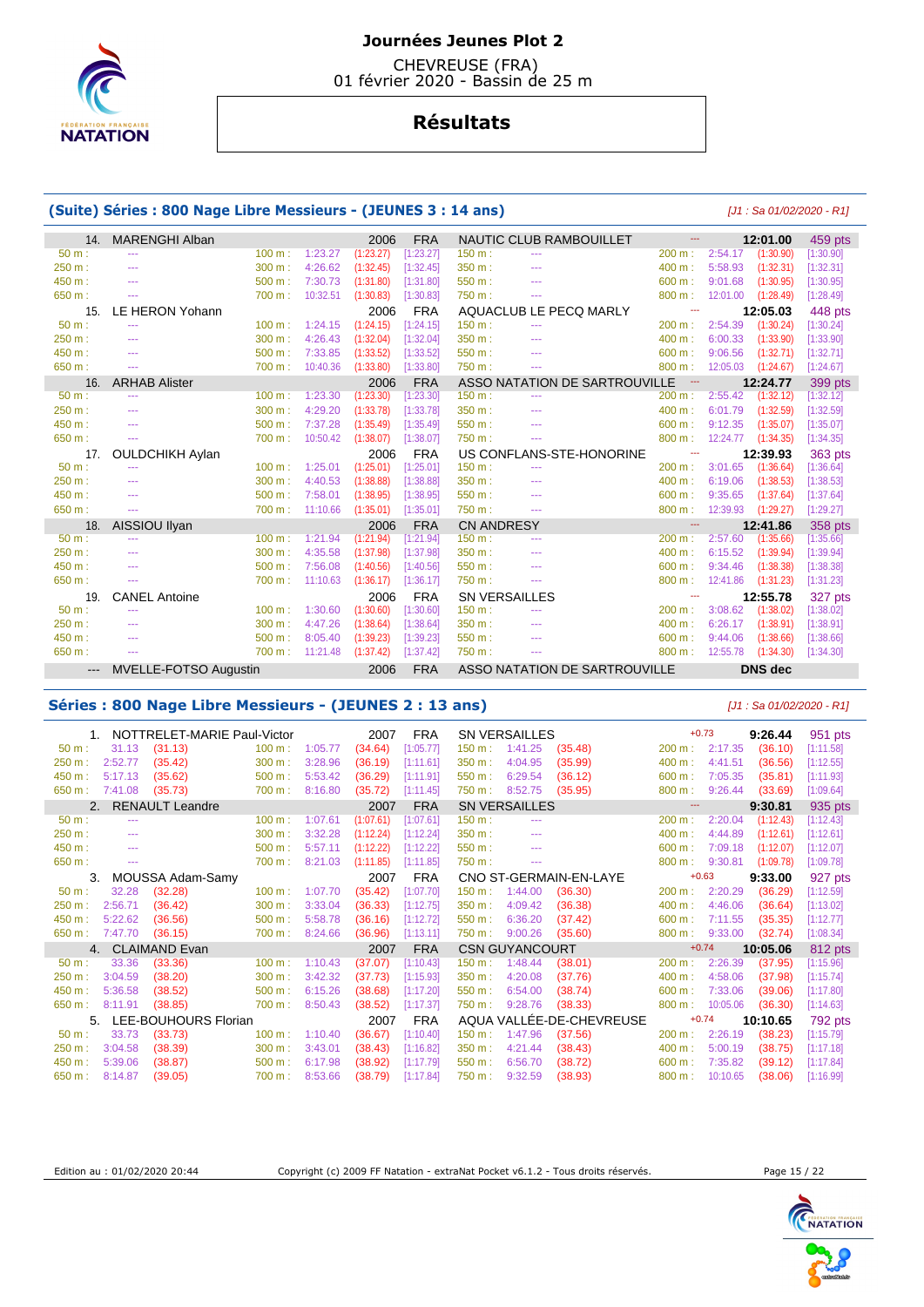

 CHEVREUSE (FRA) 01 février 2020 - Bassin de 25 m

# **Résultats**

#### **(Suite) Séries : 800 Nage Libre Messieurs - (JEUNES 2 : 13 ans)** [J1 : Sa 01/02/2020 - R1] 6. TRABELSI Nour 2007 FRA ASSO NATATION DE SARTROUVILLE +0.66 **10:28.03** 734 pts 50 m : 33.16 (33.16) 100 m : 1:11.31 (38.15) [1:11.31] 150 m : 1:50.59 (39.28) 200 m : 2:29.62 (39.03) [1:18.31] 250 m : 3:08.88 (39.26) 300 m : 3:48.60 (39.72) [1:18.98] 350 m : 4:28.59 (39.99) 400 m : 5:08.78 (40.19) [1:20.18] 450 m : 5:48.71 (39.93) 500 m : 6:28.59 (39.88) [1:19.81] 550 m : 7:08.91 (40.32) 600 m : 7:49.68 (40.77) [1:21.09] 650 m : 8:30.22 (40.54) 700 m : 9:10.59 (40.37) [1:20.91] 750 m : 9:50.82 (40.23) 800 m : 10:28.03 (37.21) [1:17.44] 7. HUET Mathis 2007 FRA ASSO NATATION DE SARTROUVILLE +0.69 **10:40.52** 693 pts 50 m : 35.52 (35.52) 100 m : 1:14.74 (39.22) [1:14.74] 150 m : 1:55.04 (40.30) 200 m : 2:35.81 (40.77) [1:21.07] 250 m : 3:16.61 (40.80) 300 m : 3:57.09 (40.48) [1:21.28] 350 m : 4:37.42 (40.33) 400 m : 5:18.10 (40.68) [1:21.01] 450 m : 5:58.53 (40.43) 500 m : 6:39.22 (40.69) [1:21.12] 550 m : 7:19.85 (40.63) 600 m : 8:00.97 (41.12) [1:21.75] 650 m : 8:41.54 (40.57) 700 m : 9:22.45 (40.91) [1:21.48] 750 m : 10:03.26 (40.81) 800 m : 10:40.52 (37.26) [1:18.07] 8. GENDRIER Esteban 2007 FRA CSN GUYANCOURT --- **10:54.03** 650 pts<br>
50 m :-- **10:54.03** 100 m :- 1:15.45 (1:15.45) [1:15.45] 150 m :-- **10:00 m :- 2:37.65** (1:22.20) [1:22.20] 50 m : --- 100 m : 1:15.45 (1:15.45) [1:15.45] 150 m : -- 200 m : 2:37.65 (1:22.20) [1:22.20] 250 m : --- 300 m : 3:59.84 (1:22.19) [1:22.19] 350 m : --- 400 m : 5:22.53 (1:22.69) [1:22.69] 450 m : --- 500 m : 6:45.42 (1:22.89) [1:22.89] 550 m : --- 600 m : 8:08.26 (1:22.84) [1:22.84] 650 m : --- 700 m : 9:31.79 (1:23.53) [1:23.53] 750 m : --- 800 m : 10:54.03 (1:22.24) [1:22.24] 9. DUYCK Mathieu 2007 FRA CSN GUYANCOURT --- **10:57.57** 639 pts<br>50 m: --- **100 m:** 1:16.24 (1:16.24) [1:16.24] 150 m: --- **200 m: 2:37.18** (1:20.94) [1:20.94] 50 m : --- 100 m : 1:16.24 (1:16.24) [1:16.24] 150 m : --- 200 m : 2:37.18 (1:20.94) [1:20.94] 250 m : --- 300 m : 3:59.72 (1:22.54) [1:22.54] 350 m : --- 400 m : 5:23.71 (1:23.99) [1:23.99] 450 m : --- 500 m : 6:47.62 (1:23.91) [1:23.91] 550 m : --- 600 m : 8:12.51 (1:24.89) [1:24.89] 650 m : --- 700 m : 9:37.48 (1:24.97) [1:24.97] 750 m : -- 800 m : 10:57.57 (1:20.09) [1:20.09] 10. LEROY Romain 2007 FRA NAUTIC CLUB RAMBOUILLET +0.87 **11:04.65** 618 pts 50 m : 35.64 (35.64) 100 m : 1:15.09 (39.45) [1:15.09] 150 m : 1:56.27 (41.18) 200 m : 2:37.40 (41.13) [1:22.31] 250 m : 3:18.86 (41.46) 300 m : 4:00.44 (41.58) [1:23.04] 350 m : 4:42.57 (42.13) 400 m : 5:25.16 (42.59) [1:24.72] 450 m : 6:08.10 (42.94) 500 m : 6:50.49 (42.39) [1:25.33] 550 m : 7:33.05 (42.56) 600 m : 8:16.20 (43.15) [1:25.71] 650 m : 8:58.62 (42.42) 700 m : 9:41.76 (43.14) [1:25.56] 750 m : 10:23.69 (41.93) 800 m : 11:04.65 (40.96) [1:22.89] 11. EL MOUTAKI Ayman 2007 FRA NAUTIC CLUB RAMBOUILLET --- **11:33.38** 534 pts<br>50 m :-- **100 m :** 1:17.77 (1:17.77) [1:17.77] 150 m :-- **150 m :-- 1200 m :** 2:43.31 (1:25.54) [1:25.54] 50 m : 117.77 (1:17.77) [1:17.77] 150 m : --- 200 m : 2:43.31 (1:25.54) [1:25.54] [1:25.54] [1:25.54] [1:25.54] 250 m : --- 200 m : 4:11.70 (1:28.39) [1:28.39] 350 m : --- 400 m : 5:41.87 (1:30.17) [1:30.17] 450 m : --- 500 m : 7:11.31 (1:29.44) [1:29.44] 550 m : --- 600 m : 8:39.67 (1:28.36) [1:28.36] 650 m : --- 700 m : 10:08.63 (1:28.96) [1:28.96] 750 m : --- 800 m : 11:33.38 (1:24.75) [1:24.75] 12. DE MOURA Tiago 2007 FRA CNO ST-GERMAIN-EN-LAYE --- **11:34.89** 529 pts<br>  $\frac{50 \text{ m}}{200 \text{ m}}$  -- **11:34.89 11:21.92 11:21.92 11:21.92 11:21.92 11:21.29 11:21.25 11:27.25 11:27.25**  50 m : --- 100 m : 1:21.92 (1:21.92) [1:21.92] 150 m : --- 200 m : 2:49.17 (1:27.25) [1:27.25] 250 m : --- 300 m : 4:17.53 (1:28.36) [1:28.36] 350 m : --- 400 m : 5:46.49 (1:28.96) [1:28.96] 450 m : --- 1 500 m : 7:15.03 (1:28.54) [1:28.54] 550 m : --- 1 600 m : 8:43.64 (1:28.61) [1:28.61] [1:28.61]<br>650 m : --- 1 700 m : 10:11.81 (1:28.17) [1:28.17] 750 m : --- 1 800 m : 11:34.89 (1:23.08) [1:23.08] 650 m : --- 700 m : 10:11.81 (1:28.17) [1:28.17] 750 m : --- 800 m : 11:34.89 (1:23.08) [1:23.08] 13. BORDIER Ethan 2007 FRA ASSO NATATION DE SARTROUVILLE --- **12:06.08** 445 pts<br>50 m : -- **12:06.08** 1445 pts 50 m : --- 100 m : 1:24.67 (1:24.67) [1:24.67] 150 m : --- 200 m : --- 200 m : ---250 m : --- 300 m : 4:29.08 (3:04.41) [3:04.41] 350 m : --- 400 m : 6:01.31 (1:32.23) [1:32.23] 450 m : --- 500 m : 7:30.24 (1:28.93) [1:28.93] 550 m : --- 600 m : 9:02.74 (1:32.50) [1:32.50] 650 m : --- 700 m : 10:33.64 (1:30.90) [1:30.90] 750 m : --- 800 m : 12:06.08 (1:32.44) [1:32.44] 14. LE DOUARIN-CAYBASI Selim 2007 FRA NAUTIC CLUB RAMBOUILLET --- **12:58.50** 321 pts<br>50 m :- --- **100 m :** 1:26.21 (1:26.21) [1:26.21] 150 m :- --- **200 m :** 3:02.81 (1:36.60) [1:36.60] 50 m : --- 100 m : 1:26.21 (1:26.21) [1:26.21] 150 m : -- 200 m : 3:02.81 (1:36.60) [1:36.60] 250 m : --- 300 m : 4:44.18 (1:41.37) [1:41.37] 350 m : --- 400 m : 6:26.00 (1:41.82) [1:41.82] 450 m : --- 500 m : 8:05.25 (1:39.25) [1:39.25] 550 m : --- 600 m : 9:43.71 (1:38.46) [1:38.46] 650 m : --- 700 m : 11:23.53 (1:39.82) [1:39.82] 750 m : --- 800 m : 12:58.50 (1:34.97) [1:34.97] 15. FREITAS Luka 2007 FRA AQUACLUB LE PECQ MARLY --- **14:05.93** 190 pts 50 m : --- 100 m : 1:30.96 (1:30.96) [1:30.96] 150 m : --- 200 m : 3:19.04 (1:48.08) [1:48.08] 250 m : --- 300 m : 5:08.62 (1:49.58) [1:49.58] 350 m : --- 400 m : 6:58.34 (1:49.72) [1:49.72] 450 m : --- 1 500 m : 8:49.25 (1:50.91) [1:50.91] 550 m : --- 1 600 m : 10:39.09 (1:49.84) [1:49.84] 650 m : --- 700 m : 12:23.83 (1:44.74) [1:44.74] 750 m : --- 800 m : 14:05.93 (1:42.10) [1:42.10] --- CONDETTE Amaury 2007 FRA SN VERSAILLES **DNS dec**  --- ESCUDERO-LOPEZ Adrian 2007 FRA ASSO NATATION DE SARTROUVILLE **DNS dec**  --- GAC Clement 2007 FRA NAUTIC CLUB RAMBOUILLET **DNS dec**

#### **Séries : 800 Nage Libre Messieurs - (JEUNES 1 : 12 ans)** [J1 : Sa 01/02/2020 - R1]

|          | 1. TOMAS Léo  |  |                                                                   | 2008 FRA SN VERSAILLES                                                |               | $\sim$ |                                     | 10:26.06 740 pts |
|----------|---------------|--|-------------------------------------------------------------------|-----------------------------------------------------------------------|---------------|--------|-------------------------------------|------------------|
| $50 m$ : | $\cdots$      |  |                                                                   | $100 \text{ m}$ : $1:13.67$ $(1:13.67)$ $[1:13.67]$ $150 \text{ m}$ : | $\sim$        |        | 200 m: 2:31.99 (1:18.32) [1:18.32]  |                  |
| 250 m:   | $\sim$ $\sim$ |  | $300 \text{ m}: 3:51.18$ $(1:19.19)$ $[1:19.19]$ $350 \text{ m}:$ |                                                                       | $\sim$ $\sim$ |        | 400 m: 5:10.51 (1:19.33) [1:19.33]  |                  |
| 450 m:   | $\cdots$      |  | 500 m : 6:29.43 (1:18.92) [1:18.92] 550 m :                       |                                                                       | $- - -$       |        | 600 m: 7:48.62 (1:19.19) [1:19.19]  |                  |
| 650 m:   | $\cdots$      |  |                                                                   | 700 m: 9:08.81 (1:20.19) [1:20.19] 750 m:                             | $\sim$ $\sim$ |        | 800 m: 10:26.06 (1:17.25) [1:17.25] |                  |

Edition au : 01/02/2020 20:44 Copyright (c) 2009 FF Natation - extraNat Pocket v6.1.2 - Tous droits réservés. Page 16 / 22

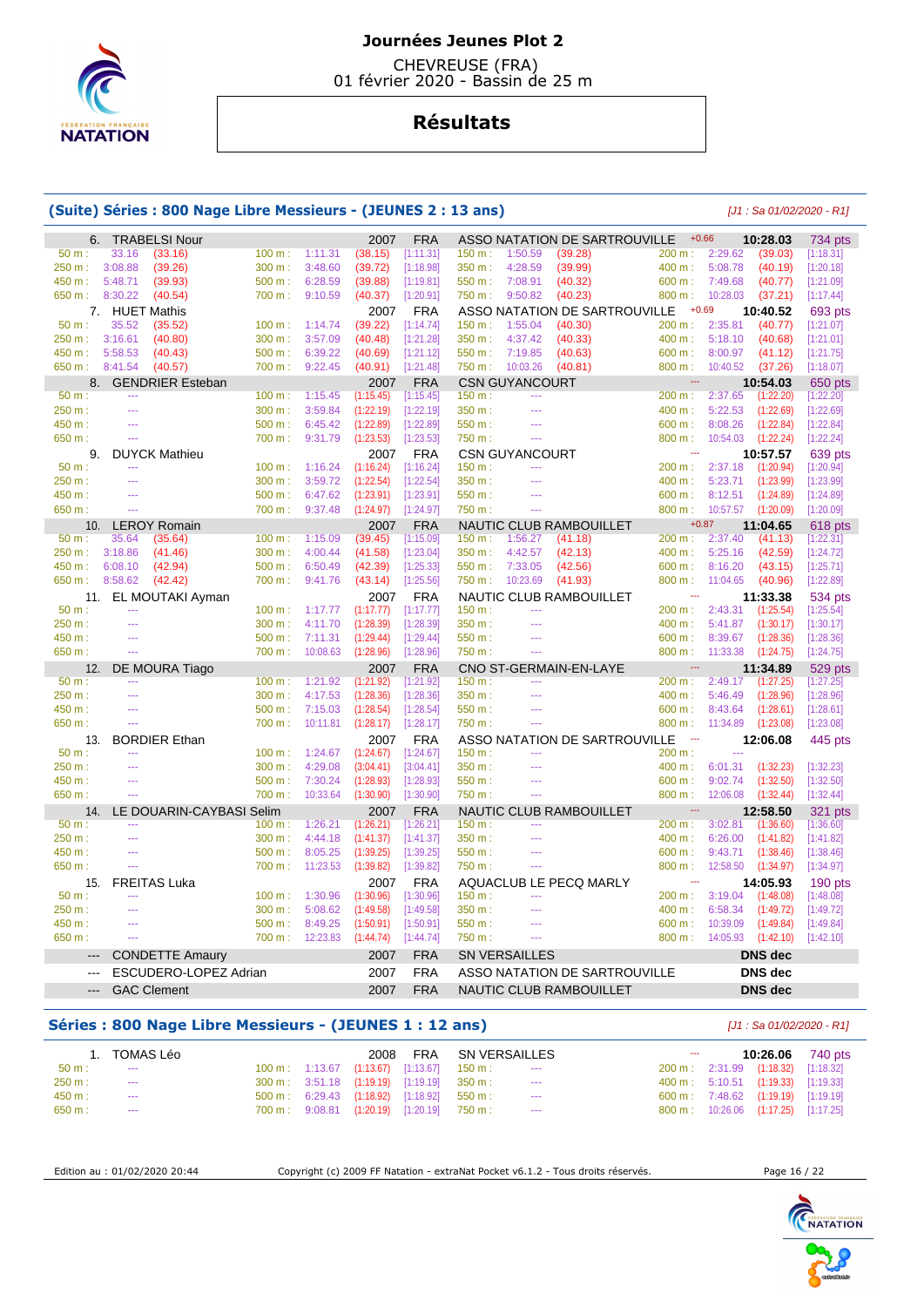

 CHEVREUSE (FRA) 01 février 2020 - Bassin de 25 m

# **Résultats**

## **(Suite) Séries : 800 Nage Libre Messieurs - (JEUNES 1 : 12 ans)** [J1 : Sa 01/02/2020 - R1]

| 2.     | POHU Eloy                       |           |                 | 2008      | <b>FRA</b> |                       | AQUA VALLÉE-DE-CHEVREUSE |                                  |                 | 10:53.43  | 652 pts   |
|--------|---------------------------------|-----------|-----------------|-----------|------------|-----------------------|--------------------------|----------------------------------|-----------------|-----------|-----------|
| 50 m:  | $\sim$                          | 100 m:    | 1:17.39         | (1:17.39) | [1:17.39]  | 150 m:                | ---                      | 200 m:                           | 2:39.44         | (1:22.05) | [1:22.05] |
| 250 m: | $-$                             | 300 m:    | 4:00.45         | (1:21.01) | [1:21.01]  | 350 m:                | $\sim$                   | 400 m:                           | 5:23.07         | (1:22.62) | [1:22.62] |
| 450 m: |                                 | 500 m:    | 6:46.06         | (1:22.99) | [1:22.99]  | 550 m:                |                          | 600 m:                           | 8:09.09         | (1:23.03) | [1:23.03] |
| 650 m: |                                 | 700 m:    | 9:33.01         | (1:23.92) | [1:23.92]  | 750 m:                |                          | 800 m:                           | 10:53.43        | (1:20.42) | [1:20.42] |
| 3.     | <b>MARIANI Pierre-Orso</b>      |           |                 | 2008      | <b>FRA</b> |                       | CNO ST-GERMAIN-EN-LAYE   | ---                              |                 | 10:58.34  | 637 pts   |
| 50 m:  |                                 | 100 m:    | 1:16.56         | (1:16.56) | [1:16.56]  | 150 m:                | $\sim$                   | 200 m:                           | 2:38.06         | (1:21.50) | [1:21.50] |
| 250 m: | $\sim$                          | 300 m:    | 3:59.84         | (1:21.78) | [1:21.78]  | 350 m:                | шL,                      | 400 m:                           | 5:22.25         | (1:22.41) | [1:22.41] |
| 450 m: | $\sim$                          | $500 m$ : | 6:44.15         | (1:21.90) | [1:21.90]  | 550 m:                | $\overline{a}$           | 600 m:                           | 8:10.50         | (1:26.35) | [1:26.35] |
| 650 m: |                                 | 700 m:    | 9:36.43         | (1:25.93) | [1:25.93]  | 750 m:                | $\sim$                   | 800 m:                           | 10:58.34        | (1:21.91) | [1:21.91] |
| 4.     | <b>JENVRIN Leo</b>              |           |                 | 2008      | <b>FRA</b> |                       | <b>CSN GUYANCOURT</b>    | $\mathbb{L}\mathbb{L}\mathbb{L}$ |                 | 11:02.09  | 625 pts   |
| 50 m:  | ---                             | 100 m:    | 1:17.65         | (1:17.65) | [1:17.65]  | 150 m:                | $\overline{a}$           | 200 m:                           | 2:39.95         | (1:22.30) | [1:22.30] |
| 250 m: |                                 | 300 m:    | 4:03.27         | (1:23.32) | [1:23.32]  | 350 m:                |                          | 400 m:                           | 5:26.59         | (1:23.32) | [1:23.32] |
| 450 m: | $\sim$                          | 500 m:    | 6:51.39         | (1:24.80) | [1:24.80]  | 550 m:                | $\sim$                   | 600 m:                           | 8:15.69         | (1:24.30) | [1:24.30] |
| 650 m: | $\sim$                          | 700 m:    | 9:39.55         | (1:23.86) | [1:23.86]  | 750 m:                | $\sim$                   | 800 m:                           | 11:02.09        | (1:22.54) | [1:22.54] |
| 5.     | AZIZI Seifeddine                |           |                 | 2008      | <b>FRA</b> | <b>SN VERSAILLES</b>  |                          | ---                              |                 | 11:12.47  | 594 pts   |
| 50 m:  | $-$                             | 100 m:    | 1:19.00         | (1:19.00) | [1:19.00]  | 150 m:                | <u>.</u>                 | 200 m:                           | 2:45.86         | (1:26.86) | [1:26.86] |
| 250 m: | $\sim$                          | 300 m:    | 4:11.47         | (1:25.61) | [1:25.61]  | 350 m:                | ---                      | 400 m:                           | 5:37.50         | (1:26.03) | [1:26.03] |
| 450 m: |                                 | 500 m:    | 7:03.11         | (1:25.61) | [1:25.61]  | 550 m:                |                          | 600 m:                           | 8:27.57         | (1:24.46) | [1:24.46] |
| 650 m: | $-$                             | 700 m:    | 9:52.18         | (1:24.61) | [1:24.61]  | 750 m:                | $\sim$                   | 800 m:                           | 11:12.47        | (1:20.29) | [1:20.29] |
| 6.     | <b>RICHARD Nolhan</b>           |           |                 | 2008      | <b>FRA</b> |                       | AQUA VALLEE-DE-CHEVREUSE | ---                              |                 | 11:24.44  | 559 pts   |
| 50 m:  | $\sim$                          | 100 m:    | 1:22.66         | (1:22.66) | [1:22.66]  | 150 m:                | ---                      | 200 m:                           | 2:56.90         | (1:34.24) | [1:34.24] |
| 250 m: | <u>.</u>                        | 300 m:    | 4:14.51         | (1:17.61) | [1:17.61]  | 350 m:                |                          | 400 m:                           | 5:41.98         | (1:27.47) | [1:27.47] |
| 450 m: | $\sim$                          | 500 m:    | 7:09.09         | (1:27.11) | [1:27.11]  | 550 m:                | $\overline{a}$           | 600 m:                           | 8:36.31         | (1:27.22) | [1:27.22] |
| 650 m: | $\sim$                          | 700 m:    | 10:02.41        | (1:26.10) | [1:26.10]  | 750 m:                | $\sim$                   | 800 m:                           | 11:24.44        | (1:22.03) | [1:22.03] |
| 7.     | DOMBEK--MIRO Alexander          |           |                 | 2008      | <b>FRA</b> |                       | AQUA VALLÉE-DE-CHEVREUSE | ---                              |                 | 11:33.00  | 535 pts   |
| 50 m:  |                                 | 100 m:    | 1:21.70         | (1:21.70) | [1:21.70]  | 150 m:                | $\sim$                   | 200 m:                           | 2:49.48         | (1:27.78) | [1:27.78] |
| 250 m: | $\sim$                          | 300 m:    | 4:17.52         | (1:28.04) | [1:28.04]  | 350 m:                | $\sim$                   | 400 m:                           | 5:45.36         | (1:27.84) | [1:27.84] |
| 450 m: |                                 | 500 m:    | 7:13.39         | (1:28.03) | [1:28.03]  | 550 m:                |                          | 600 m:                           | 8:40.59         | (1:27.20) | [1:27.20] |
| 650 m: | 44                              | 700 m:    | 10:08.26        | (1:27.67) | [1:27.67]  | 750 m:                | 444                      | 800 m:                           | 11:33.00        | (1:24.74) | [1:24.74] |
| 8.     | <b>SOURDOU Nicolas</b>          |           |                 | 2008      | <b>FRA</b> | <b>CSN GUYANCOURT</b> |                          | ---                              |                 | 11:36.27  | 525 pts   |
| 50 m:  | $\sim$                          | 100 m:    | 1:21.17         | (1:21.17) | [1:21.17]  | 150 m:                | ---                      | 200 m:                           | 2:49.67         | (1:28.50) | [1:28.50] |
| 250 m: | $\sim$                          | 300 m:    | 4:18.27         | (1:28.60) | [1:28.60]  | 350 m:                | $\sim$                   | 400 m:                           | 5:46.13         | (1:27.86) | [1:27.86] |
| 450 m: | $\sim$                          | 500 m:    | 7:14.25         | (1:28.12) | [1:28.12]  | 550 m:                | <u>.</u>                 | 600 m:                           | 8:41.95         | (1:27.70) | [1:27.70] |
| 650 m: | $\sim$                          | 700 m:    | 10:11.03        | (1:29.08) | [1:29.08]  | 750 m :               | $\sim$                   | 800 m:                           | 11:36.27        | (1:25.24) | [1:25.24] |
| 9.     | <b>DESMAISON Tom</b>            |           |                 | 2008      | <b>FRA</b> | <b>SN VERSAILLES</b>  |                          | $\sim$                           |                 | 12:04.68  | 449 pts   |
| 50 m:  |                                 | 100 m:    | 1:24.55         | (1:24.55) | [1:24.55]  | 150 m:                |                          | 200 m:                           | 2:48.81         | (1:24.26) | [1:24.26] |
| 250 m: | $\sim$                          | 300 m:    | 4:28.53         | (1:39.72) | [1:39.72]  | 350 m:                | $\overline{a}$           | 400 m:                           | 6:01.63         | (1:33.10) | [1:33.10] |
| 450 m: | $\sim$                          | 500 m:    | 7:35.15         | (1:33.52) | [1:33.52]  | 550 m:                | $\sim$                   | 600 m:                           | 9:05.72         | (1:30.57) | [1:30.57] |
| 650 m: | $\overline{\phantom{a}}$        | 700 m:    | 10:38.28        | (1:32.56) | [1:32.56]  | 750 m:                | $\overline{\phantom{a}}$ | 800 m:                           | 12:04.68        | (1:26.40) | [1:26.40] |
| 10.    | <b>ALBEROLA Peyo</b>            |           |                 | 2008      | <b>FRA</b> | <b>CSN GUYANCOURT</b> |                          | 44                               |                 | 12:28.05  | 391 pts   |
| 50 m:  |                                 | 100 m:    | 1:26.24         | (1:26.24) | [1:26.24]  | 150 m:                |                          | 200 m:                           | 3:00.41         | (1:34.17) | [1:34.17] |
| 250 m: | $\sim$                          | 300 m:    | 4:34.44         | (1:34.03) | [1:34.03]  | 350 m:                | $\overline{a}$           | 400 m:                           | 6:09.95         | (1:35.51) | [1:35.51] |
| 450 m: | $\sim$                          | 500 m:    | 7:45.55         | (1:35.60) | [1:35.60]  | 550 m:                | $\sim$                   | 600 m:                           | 9:22.50         | (1:36.95) | [1:36.95] |
| 650 m: | $\sim$                          | 700 m:    | 10:58.90        | (1:36.40) | [1:36.40]  | 750 m:                | $\sim$                   | 800 m:                           | 12:28.05        | (1:29.15) | [1:29.15] |
| 11.    | <b>GAMEIRO DOS SANTOS Tiago</b> |           |                 | 2008      | <b>POR</b> |                       | AQUACLUB LE PECQ MARLY   | ---                              |                 | 12:33.82  | 377 pts   |
| 50 m:  | $\sim$                          | 100 m:    | 1:24.35         | (1:24.35) | [1:24.35]  | 150 m:                | $\sim$                   | 200 m:                           | 2:59.36         | (1:35.01) | [1:35.01] |
| 250 m: |                                 | 300 m:    | 4:36.97         | (1:37.61) | [1:37.61]  | 350 m:                | $\overline{a}$           | 400 m:                           | 6:10.55         | (1:33.58) | [1:33.58] |
| 450 m: | $\sim$                          | 500 m:    | 7:46.32         | (1:35.77) | [1:35.77]  | 550 m:                |                          | 600 m:                           | 9:22.40         | (1:36.08) | [1:36.08] |
| 650 m: | $\sim$                          | 700 m:    | 10:58.59        | (1:36.19) | [1:36.19]  | 750 m:                | $\sim$                   | 800 m:                           | 12:33.82        | (1:35.23) | [1:35.23] |
| 12.    | <b>COJAN Tom-linh</b>           |           |                 | 2008      | <b>FRA</b> |                       | AQUACLUB LE PECQ MARLY   | 44                               |                 | 12:36.70  | 370 pts   |
| 50 m:  | $-$                             | 100 m:    | 1:26.17         | (1:26.17) | [1:26.17]  | 150 m:                | $-$                      | 200 m:                           | 2:59.84         | (1:33.67) | [1:33.67] |
| 250 m: | <u></u>                         | 300 m:    | 4:35.00         | (1:35.16) | [1:35.16]  | 350 m:                | 444                      | 400 m:                           | 6:11.34         | (1:36.34) | [1:36.34] |
| 450 m: |                                 | 500 m:    | 7:48.70         | (1:37.36) | [1:37.36]  | 550 m:                |                          | 600 m:                           | 9:25.31         | (1:36.61) | [1:36.61] |
| 650 m: | $\sim$                          |           | 700 m: 11:02.93 | (1:37.62) | [1:37.62]  | 750 m:                | $\sim$                   |                                  | 800 m: 12:36.70 | (1:33.77) | [1:33.77] |
|        |                                 |           |                 |           |            |                       |                          |                                  |                 |           |           |

## **Séries : 100 Dos Messieurs - (JEUNES 3 : 14 ans)** [J1 : Sa 01/02/2020 - R1]

| 1. NEDELLEC Hugo<br>$50 \text{ m}: 34.16 (34.16)$ |  | 100 m: 1:09.57 (35.41) [1:09.57] | 2006 FRA AQUA VALLÉE-DE-CHEVREUSE | $+0.67$ | 1:09.57 | 854 pts |
|---------------------------------------------------|--|----------------------------------|-----------------------------------|---------|---------|---------|
| 2. HANI Chahine                                   |  |                                  | 2006 FRA CSN GUYANCOURT           | $+0.67$ | 1:12.56 | 782 pts |
| $50 \text{ m}: 35.16 (35.16)$                     |  | 100 m: 1:12.56 (37.40) [1:12.56] |                                   |         |         |         |

Edition au : 01/02/2020 20:44 Copyright (c) 2009 FF Natation - extraNat Pocket v6.1.2 - Tous droits réservés. Page 17 / 22

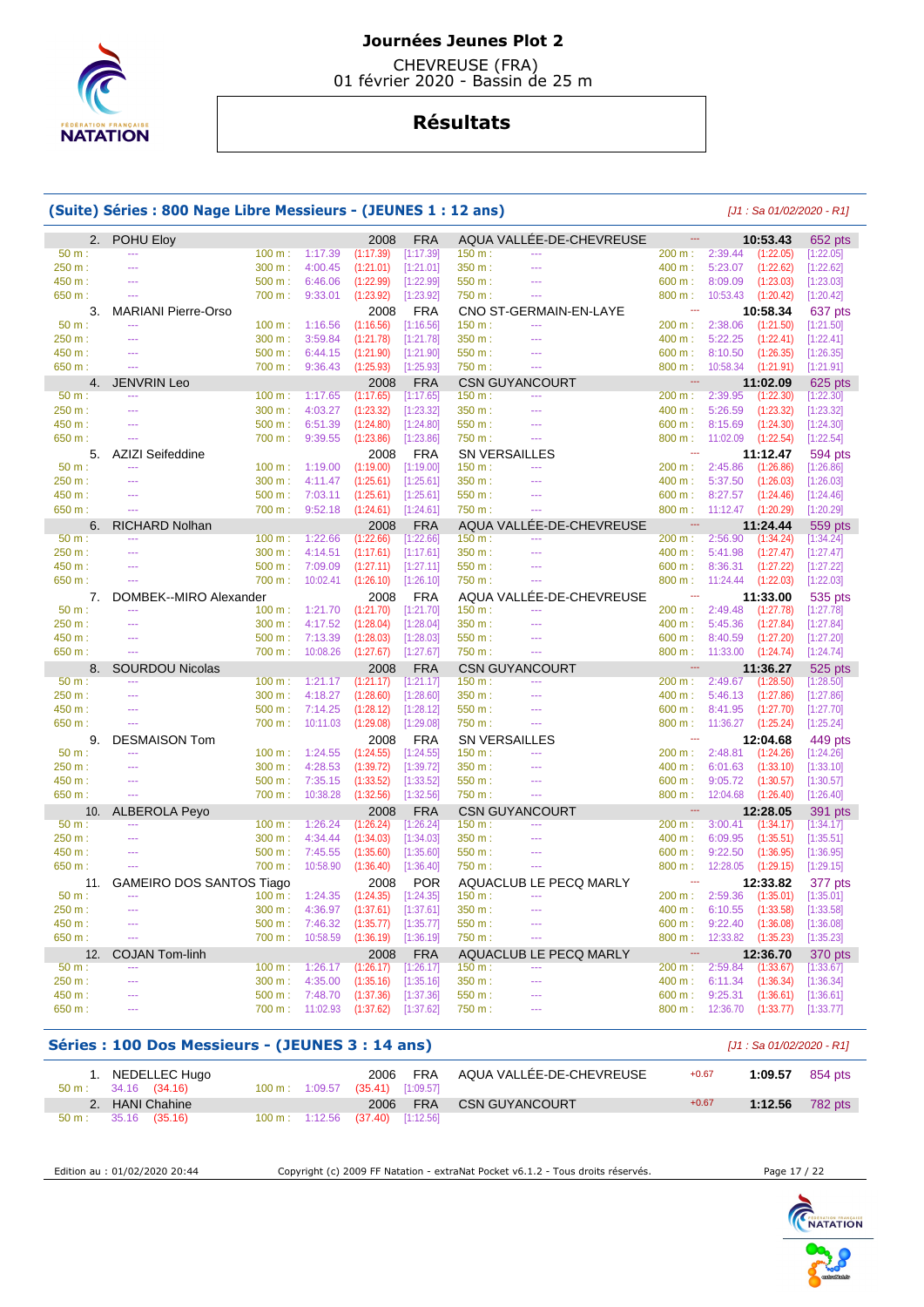

 CHEVREUSE (FRA) 01 février 2020 - Bassin de 25 m

# **Résultats**

|                                                                                                                                                                                                                                                                                                                                                                                                                                                                            | (Suite) Séries : 100 Dos Messieurs - (JEUNES 3 : 14 ans) |                          |         |                                  |                         |                                |         | $[J1: Sa 01/02/2020 - R1]$ |           |
|----------------------------------------------------------------------------------------------------------------------------------------------------------------------------------------------------------------------------------------------------------------------------------------------------------------------------------------------------------------------------------------------------------------------------------------------------------------------------|----------------------------------------------------------|--------------------------|---------|----------------------------------|-------------------------|--------------------------------|---------|----------------------------|-----------|
| $50 m$ :                                                                                                                                                                                                                                                                                                                                                                                                                                                                   | 3. BONGERS Samuel<br>36.83 (36.83)                       | 100 m: 1:15.77           |         | 2006<br>(38.94)                  | <b>FRA</b><br>[1:15.77] | AQUACLUB LE PECQ MARLY         | $+0.73$ | 1:15.77                    | 708 pts   |
| 4.<br>50 m:                                                                                                                                                                                                                                                                                                                                                                                                                                                                | <b>DUROX Maxence</b><br>36.98<br>(36.98)                 | $100 \text{ m}$ :        | 1:16.47 | 2006<br>(39.49)                  | <b>FRA</b><br>[1:16.47] | AQUA VALLEE-DE-CHEVREUSE       | $+0.72$ | 1:16.47                    | 693 pts   |
|                                                                                                                                                                                                                                                                                                                                                                                                                                                                            | 5. COLIN Maxime                                          |                          |         | 2006                             | <b>FRA</b>              | AQUA VALLÉE-DE-CHEVREUSE       | $+0.70$ | 1:17.89                    | 661 pts   |
| $50 m$ :<br>6.                                                                                                                                                                                                                                                                                                                                                                                                                                                             | 38.05<br>(38.05)<br><b>BATAL Maël</b>                    | $100 \text{ m}: 1:17.89$ |         | (39.84)<br>2006                  | [1:17.89]<br><b>FRA</b> | AQUA VALLEE-DE-CHEVREUSE       | $+0.29$ | 1:19.69                    | 623 pts   |
| 50 m:                                                                                                                                                                                                                                                                                                                                                                                                                                                                      | 38.29<br>(38.29)                                         | 100 m:                   | 1:19.69 | (41.40)                          | [1:19.69]               |                                |         |                            |           |
| 50 m:                                                                                                                                                                                                                                                                                                                                                                                                                                                                      | 7. LE HERON Yohann<br>43.12 (43.12)                      | 100 m: 1:28.00           |         | 2006<br>(44.88)                  | <b>FRA</b><br>[1:28.00] | AQUACLUB LE PECQ MARLY         | $+0.75$ | 1:28.00                    | 461 pts   |
| $\cdots$                                                                                                                                                                                                                                                                                                                                                                                                                                                                   | <b>PARNET Benjamin</b>                                   |                          |         | 2006                             | <b>FRA</b>              | <b>SN VERSAILLES</b>           |         | <b>DSQ</b>                 |           |
|                                                                                                                                                                                                                                                                                                                                                                                                                                                                            | Séries : 100 Dos Messieurs - (JEUNES 2 : 13 ans)         |                          |         |                                  |                         |                                |         | $[J1: Sa 01/02/2020 - R1]$ |           |
|                                                                                                                                                                                                                                                                                                                                                                                                                                                                            | 1. RENAULT Leandre                                       |                          |         | 2007                             | <b>FRA</b>              | <b>SN VERSAILLES</b>           | <b></b> | 1:08.97                    | 869 pts   |
| 50 m:                                                                                                                                                                                                                                                                                                                                                                                                                                                                      | 33.65 (33.65)<br>2. LEE-BOUHOURS Florian                 | 100 m: 1:08.97           |         | (35.32)<br>2007                  | [1:08.97]<br><b>FRA</b> | AQUA VALLEE-DE-CHEVREUSE       | $+0.67$ | 1:16.07                    | 701 pts   |
| 50 m:                                                                                                                                                                                                                                                                                                                                                                                                                                                                      | 36.92 (36.92)<br>3. EL MOUTAKI Ayman                     | 100 m: 1:16.07           |         | (39.15)<br>2007                  | [1:16.07]<br><b>FRA</b> | NAUTIC CLUB RAMBOUILLET        | $+0.67$ | 1:22.54                    | 565 pts   |
| 50 m:                                                                                                                                                                                                                                                                                                                                                                                                                                                                      | 40.55<br>(40.55)                                         | $100 m$ : 1:22.54        |         | (41.99)                          | [1:22.54]               |                                |         |                            |           |
| 50 m:                                                                                                                                                                                                                                                                                                                                                                                                                                                                      | 4. LEROY Romain<br>39.90<br>(39.90)                      | 100 m:                   | 1:23.15 | 2007<br>(43.25)                  | <b>FRA</b><br>[1:23.15] | <b>NAUTIC CLUB RAMBOUILLET</b> | $+0.69$ | 1:23.15                    | 553 pts   |
| 50 m:                                                                                                                                                                                                                                                                                                                                                                                                                                                                      | 5. KOSE Teoman<br>41.67 (41.67)                          | 100 m: 1:25.57           |         | 2007<br>(43.90)                  | <b>FRA</b><br>[1:25.57] | AQUA VALLÉE-DE-CHEVREUSE       | ---     | 1:25.57                    | 506 pts   |
|                                                                                                                                                                                                                                                                                                                                                                                                                                                                            | 6. LE DOUARIN-CAYBASI Selim                              |                          |         | 2007                             | <b>FRA</b>              | <b>NAUTIC CLUB RAMBOUILLET</b> | $+0.67$ | 1:31.74                    | 396 pts   |
| 50 m:<br>7.                                                                                                                                                                                                                                                                                                                                                                                                                                                                | 43.95<br>(43.95)<br><b>ULRICH Yanis</b>                  | $100 \text{ m}$ :        | 1:31.74 | (47.79)<br>2007                  | [1:31.74]<br><b>FRA</b> | <b>CN POISSY</b>               | $+0.69$ | 1:32.95                    | 376 pts   |
| 50 m:<br>8.                                                                                                                                                                                                                                                                                                                                                                                                                                                                | 45.08 (45.08)<br><b>BLIVET Axel</b>                      | 100 m:                   | 1:32.95 | (47.87)<br>2007                  | [1:32.95]<br><b>FRA</b> | CN ANDRESY                     | $+0.70$ | 1:33.23                    | 371 pts   |
| 50 m:                                                                                                                                                                                                                                                                                                                                                                                                                                                                      | 46.03 (46.03)                                            | $100 \text{ m}$ :        | 1:33.23 | (47.20)                          | [1:33.23]               |                                |         |                            |           |
| 50 m:                                                                                                                                                                                                                                                                                                                                                                                                                                                                      | 9. BEAUSSART Lucas<br>45.99<br>(45.99)                   | 100 m: 1:35.04           |         | 2007<br>(49.05)                  | <b>FRA</b><br>[1:35.04] | <b>CN ANDRESY</b>              | $+0.99$ | 1:35.04                    | 342 pts   |
| 10.<br>50 m:                                                                                                                                                                                                                                                                                                                                                                                                                                                               | <b>GIARDINI Luca</b><br>54.60 (54.60)                    | 100 m: 1:53.31           |         | 2007<br>(58.71)                  | <b>FRA</b><br>[1:53.31] | US CONFLANS-STE-HONORINE       | $+0.37$ | 1:53.31                    | 117 $pts$ |
| $\frac{1}{2} \left( \frac{1}{2} \right) \left( \frac{1}{2} \right) \left( \frac{1}{2} \right) \left( \frac{1}{2} \right) \left( \frac{1}{2} \right) \left( \frac{1}{2} \right) \left( \frac{1}{2} \right) \left( \frac{1}{2} \right) \left( \frac{1}{2} \right) \left( \frac{1}{2} \right) \left( \frac{1}{2} \right) \left( \frac{1}{2} \right) \left( \frac{1}{2} \right) \left( \frac{1}{2} \right) \left( \frac{1}{2} \right) \left( \frac{1}{2} \right) \left( \frac$ | <b>KERMICHE Yazid</b>                                    |                          |         | 2007                             | <b>FRA</b>              | US CONFLANS-STE-HONORINE       |         | <b>DNS</b> dec             |           |
|                                                                                                                                                                                                                                                                                                                                                                                                                                                                            | Séries : 100 Dos Messieurs - (JEUNES 1 : 12 ans)         |                          |         |                                  |                         |                                |         | $[J1: Sa 01/02/2020 - R1]$ |           |
| 1.<br>50 m:                                                                                                                                                                                                                                                                                                                                                                                                                                                                | DOMBEK--MIRO Alexander<br>38.38<br>(38.38)               | 100 m: 1:18.67           |         | 2008<br>(40.29)                  | <b>FRA</b><br>[1:18.67] | AQUA VALLÉE-DE-CHEVREUSE       | $+0.98$ | 1:18.67                    | 645 pts   |
| 2.                                                                                                                                                                                                                                                                                                                                                                                                                                                                         | POHU Eloy                                                |                          |         | 2008                             | <b>FRA</b>              | AQUA VALLEE-DE-CHEVREUSE       | $+0.81$ | 1:22.37                    | 568 pts   |
| 50 m:                                                                                                                                                                                                                                                                                                                                                                                                                                                                      | 40.57 (40.57)<br>3. VODDEN Ryan                          | 100 m: 1:22.37           |         | (41.80)<br>2008                  | [1:22.37]<br><b>GBR</b> | CNO ST-GERMAIN-EN-LAYE         | $+0.64$ | 1:24.62                    | 524 pts   |
| 50 m:                                                                                                                                                                                                                                                                                                                                                                                                                                                                      | 42.03 (42.03)                                            | 100 m: 1:24.62           |         | $(42.59)$ [1:24.62]              |                         |                                | $+0.86$ |                            |           |
| $50 m$ :                                                                                                                                                                                                                                                                                                                                                                                                                                                                   | 4. GAMEIRO DOS SANTOS Tiago<br>42.56<br>(42.56)          | 100 m: 1:27.95           |         | 2008<br>(45.39)                  | <b>POR</b><br>[1:27.95] | AQUACLUB LE PECQ MARLY         |         | 1:27.95                    | 462 pts   |
| 5.<br>50 m:                                                                                                                                                                                                                                                                                                                                                                                                                                                                | <b>RICHARD Nolhan</b><br>44.12 (44.12)                   | 100 m: 1:28.92           |         | 2008<br>(44.80)                  | <b>FRA</b><br>[1:28.92] | AQUA VALLÉE-DE-CHEVREUSE       | ₩,      | 1:28.92                    | 444 pts   |
| 6.                                                                                                                                                                                                                                                                                                                                                                                                                                                                         | <b>COJAN Tom-linh</b>                                    |                          |         | 2008                             | <b>FRA</b>              | AQUACLUB LE PECQ MARLY         | $+0.71$ | 1:31.78                    | 395 pts   |
| $50 m$ :                                                                                                                                                                                                                                                                                                                                                                                                                                                                   | 44.42 (44.42)<br>7. ABOULIATIM Adame                     | $100 m$ :                | 1:31.78 | (47.36)<br>2008                  | [1:31.78]<br>FRA        | CSN GUYANCOURT                 | $+0.32$ | 1:34.16                    | 356 pts   |
| 50 m:<br>8.                                                                                                                                                                                                                                                                                                                                                                                                                                                                | 46.00 (46.00)<br>SIBUET Aurélien                         | $100 \text{ m}: 1:34.16$ |         | $(48.16)$ $[1:34.16]$<br>2008    | <b>FRA</b>              | CNO ST-GERMAIN-EN-LAYE         | $+0.55$ | 1:34.28                    | 354 pts   |
| $50 m$ :                                                                                                                                                                                                                                                                                                                                                                                                                                                                   | 44.87 (44.87)                                            | 100 m:                   | 1:34.28 | (49.41)                          | [1:34.28]               |                                |         |                            |           |
| $50 m$ :                                                                                                                                                                                                                                                                                                                                                                                                                                                                   | 9. KROMPHOLTZ Raphaël<br>46.62 (46.62)                   | 100 m: 1:36.01           |         | 2008<br>(49.39)                  | <b>FRA</b><br>[1:36.01] | AQUA VALLEE-DE-CHEVREUSE       | ₩.      | 1:36.01                    | 327 pts   |
| 10.                                                                                                                                                                                                                                                                                                                                                                                                                                                                        | <b>GOURLAOUEN Aven</b>                                   |                          |         | 2008                             | <b>FRA</b>              | AQUA VALLÉE-DE-CHEVREUSE       | $+0.78$ | 1:39.85                    | 272 pts   |
| $50 m$ :                                                                                                                                                                                                                                                                                                                                                                                                                                                                   | 48.48<br>(48.48)<br>11. PRUVOST Stanislas                | $100 \text{ m}: 1:39.85$ |         | (51.37)<br>2008                  | [1:39.85]<br><b>FRA</b> | AQUA VALLÉE-DE-CHEVREUSE       | $+0.57$ | 1:41.80                    | 245 pts   |
| $50 m$ :                                                                                                                                                                                                                                                                                                                                                                                                                                                                   | 49.23 (49.23)                                            |                          |         | $100 \text{ m}: 1:41.80 (52.57)$ | [1:41.80]               |                                |         |                            |           |

Edition au : 01/02/2020 20:44 Copyright (c) 2009 FF Natation - extraNat Pocket v6.1.2 - Tous droits réservés. Page 18 / 22

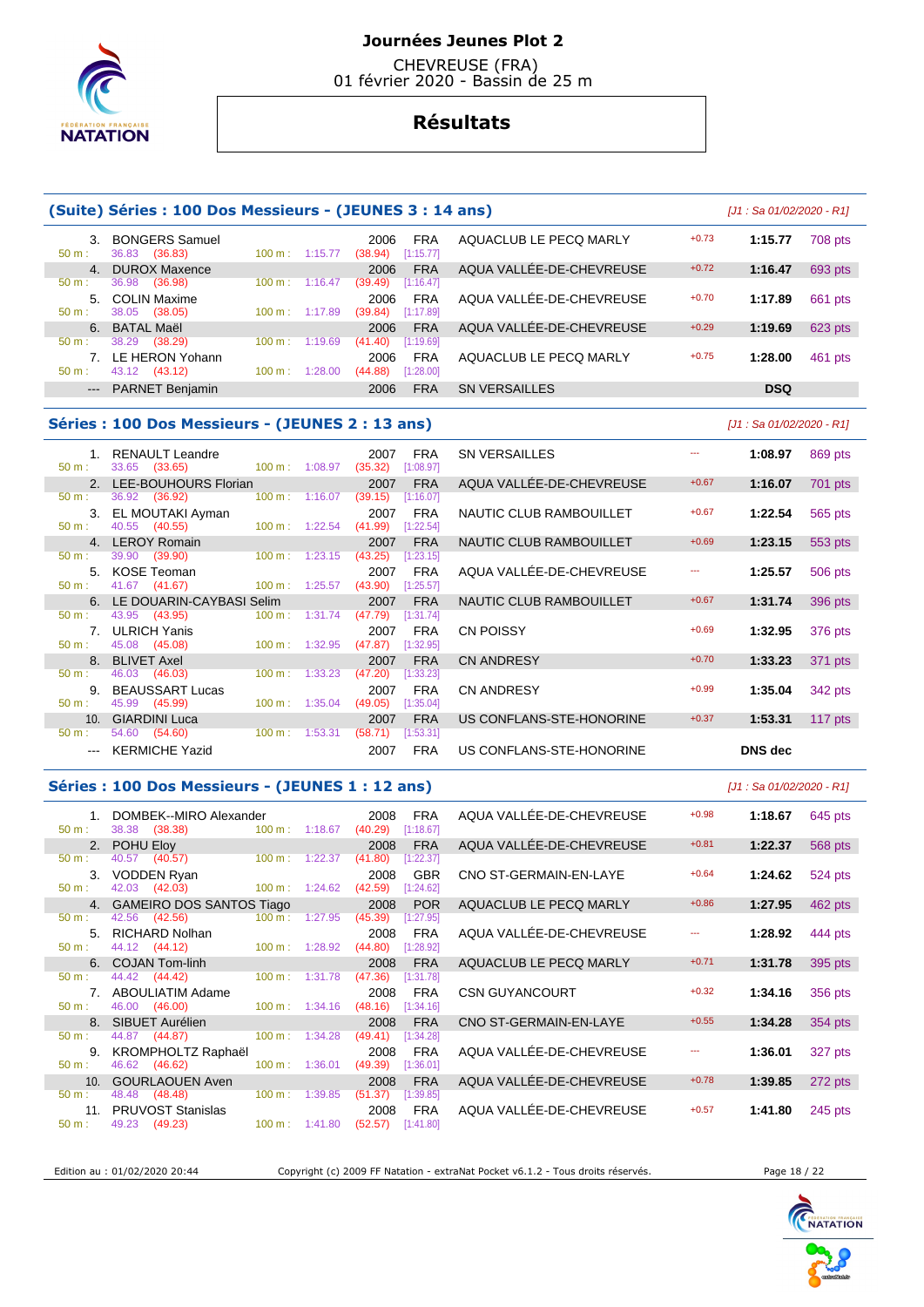

 CHEVREUSE (FRA) 01 février 2020 - Bassin de 25 m

# **Résultats**

| 12.                      | PINTO Estéban                                                | 2008            | <b>FRA</b>              | <b>CN POISSY</b>              | $+0.73$  | 1:46.25                    | 190 pts |
|--------------------------|--------------------------------------------------------------|-----------------|-------------------------|-------------------------------|----------|----------------------------|---------|
| 50 m:<br>$\sim$ $\sim$   | 52.36 (52.36)<br>$100 m$ : 1:46.25<br><b>ID-HASSI Soheil</b> | (53.89)<br>2008 | [1:46.25]<br><b>FRA</b> | US CONFLANS-STE-HONORINE      |          | <b>DNS</b> dec             |         |
|                          |                                                              |                 |                         |                               |          |                            |         |
|                          | Séries : 50 Brasse Messieurs - (JEUNES 3 : 14 ans)           |                 |                         |                               |          | $[J1: Sa 01/02/2020 - R1]$ |         |
|                          | 1. TOUR Mylan                                                | 2006            | <b>FRA</b>              | <b>CN POISSY</b>              | $+0.74$  | 34.41                      | 923 pts |
| 2.                       | <b>KLEIN Yanis</b>                                           | 2006            | <b>FRA</b>              | US CONFLANS-STE-HONORINE      | $+0.86$  | 38.85                      | 723 pts |
|                          | 3. DUROX Maxence                                             | 2006            | <b>FRA</b>              | AQUA VALLÉE-DE-CHEVREUSE      | $+0.67$  | 39.72                      | 686 pts |
|                          | 4. VINATIER Eliott                                           | 2006            | <b>FRA</b>              | AQUACLUB LE PECQ MARLY        | $+0.72$  | 39.85                      | 681 pts |
|                          | 5. OULDCHIKH Aylan                                           | 2006            | <b>FRA</b>              | US CONFLANS-STE-HONORINE      | $+0.74$  | 41.14                      | 629 pts |
|                          | 6. ARHAB Alister                                             | 2006            | <b>FRA</b>              | ASSO NATATION DE SARTROUVILLE | $+0.67$  | 41.22                      | 626 pts |
| 7.                       | RIBEIRO Enzo                                                 | 2006            | <b>FRA</b>              | ASSO NATATION DE SARTROUVILLE | $+0.68$  | 42.68                      | 570 pts |
| 8.                       | <b>CABIOCH Arthur</b>                                        | 2006            | <b>FRA</b>              | <b>CSN GUYANCOURT</b>         | $+0.72$  | 43.41                      | 543 pts |
|                          | 9. LE HERON Yohann                                           | 2006            | <b>FRA</b>              | AQUACLUB LE PECQ MARLY        | $+0.79$  | 44.10                      | 518 pts |
| 10.                      | <b>BATTATA Mohamed-Lokman</b>                                | 2006            | <b>FRA</b>              | ASSO NATATION DE SARTROUVILLE | $+0.63$  | 45.19                      | 479 pts |
|                          | 11. BATAL Maël                                               | 2006            | <b>FRA</b>              | AQUA VALLEE-DE-CHEVREUSE      | $+0.70$  | 45.29                      | 476 pts |
|                          | 11. CANEL Antoine                                            | 2006            | <b>FRA</b>              | <b>SN VERSAILLES</b>          | $+0.64$  | 45.29                      | 476 pts |
|                          |                                                              |                 | <b>FRA</b>              | ASSO NATATION DE SARTROUVILLE | $+0.85$  |                            |         |
|                          | 13. TESSON Célian                                            | 2006            |                         |                               |          | 47.19                      | 413 pts |
|                          | 14. VIOLETTE Gabriel                                         | 2006            | <b>FRA</b>              | <b>CN HOUILLES-CARRIERES</b>  | $+0.71$  | 47.65                      | 398 pts |
| $\overline{\phantom{a}}$ | DAYDOU Victor                                                | 2006            | <b>FRA</b>              | <b>CN POISSY</b>              |          | <b>DNS</b> dec             |         |
|                          | Séries : 50 Brasse Messieurs - (JEUNES 2 : 13 ans)           |                 |                         |                               |          | [J1 : Sa 01/02/2020 - R1]  |         |
|                          | 1. NOTTRELET-MARIE Paul-Victor                               | 2007            | <b>FRA</b>              | <b>SN VERSAILLES</b>          | $+0.70$  | 36.48                      | 826 pts |
|                          | 2. HUDE Raphael                                              | 2007            | <b>FRA</b>              | <b>SN VERSAILLES</b>          | $+0.63$  | 37.91                      | 763 pts |
|                          | 3. LE BARS Paul                                              | 2007            | <b>FRA</b>              | ESPADON VÉLIZY-VILLACOUBLAY   | $+0.74$  | 40.09                      | 671 pts |
| 4.                       | DE MOURA Tiago                                               | 2007            | <b>FRA</b>              | CNO ST-GERMAIN-EN-LAYE        | $+0.83$  | 42.42                      | 580 pts |
|                          |                                                              |                 |                         |                               | $+0.78$  |                            |         |
| 5.                       | <b>GENDRIER Esteban</b>                                      | 2007            | <b>FRA</b>              | <b>CSN GUYANCOURT</b>         |          | 43.64                      | 534 pts |
|                          | 6. HERVE llyes                                               | 2007            | <b>FRA</b>              | <b>CSN GUYANCOURT</b>         | $+0.74$  | 45.30                      | 476 pts |
|                          | 7. LE DOUARIN-CAYBASI Selim                                  | 2007            | <b>FRA</b>              | NAUTIC CLUB RAMBOUILLET       | $+0.74$  | 45.72                      | 461 pts |
| 8.                       | EL MOUTAKI Ayman                                             | 2007            | <b>FRA</b>              | NAUTIC CLUB RAMBOUILLET       | $+0.76$  | 45.85                      | 457 pts |
| 9.                       | <b>FONTEYNE Wilfried</b>                                     | 2007            | <b>FRA</b>              | LE CHESNAY NATATION           | $+0.73$  | 47.06                      | 417 pts |
| 10.                      | <b>LEROY Romain</b>                                          | 2007            | <b>FRA</b>              | NAUTIC CLUB RAMBOUILLET       | $+0.81$  | 47.61                      | 400 pts |
|                          | 11. ULRICH Yanis                                             | 2007            | <b>FRA</b>              | <b>CN POISSY</b>              | $+0.76$  | 49.55                      | 341 pts |
|                          | 12. FLENDER-EMERY Aaron                                      | 2007            | <b>FRA</b>              | AQUA VALLÉE-DE-CHEVREUSE      | $+0.80$  | 49.57                      | 340 pts |
|                          | 13. KOSE Teoman                                              | 2007            | <b>FRA</b>              | AQUA VALLÉE-DE-CHEVREUSE      | $+0.78$  | 49.69                      | 337 pts |
|                          | 14. JULIENNE Arsène                                          | 2007            | <b>FRA</b>              | AQUA VALLEE-DE-CHEVREUSE      | $+0.58$  | 52.91                      | 250 pts |
|                          | 15. GIARDINI Luca                                            | 2007            | <b>FRA</b>              | US CONFLANS-STE-HONORINE      | <u>.</u> | 55.70                      | 186 pts |
|                          | 16. AUBERT Quentin                                           | 2007            | <b>FRA</b>              | CN HOUILLES-CARRIERES         | $+0.78$  | 55.94                      | 180 pts |
| $\overline{\phantom{a}}$ | <b>GAC Clement</b>                                           | 2007            | <b>FRA</b>              | NAUTIC CLUB RAMBOUILLET       |          | <b>DNS</b> dec             |         |
|                          | Séries : 50 Brasse Messieurs - (JEUNES 1 : 12 ans)           |                 |                         |                               |          | [J1 : Sa 01/02/2020 - R1]  |         |
|                          | 1. MANUELLI Pierre-ange                                      | 2008            | <b>FRA</b>              | SN VERSAILLES                 | $+0.67$  | 39.79                      | 683 pts |
| 2.                       | <b>LORTET Ambroise</b>                                       | 2008            | <b>FRA</b>              | LE CHESNAY NATATION           | $+0.61$  | 40.11                      | 670 pts |
|                          |                                                              |                 |                         | ESPADON VĚLIZY-VILLACOUBLAY   | $+0.78$  |                            |         |
|                          | 3. ALEXANDRE Maxime                                          | 2008            | <b>FRA</b>              |                               |          | 43.30                      | 547 pts |
| 4.                       | <b>SOURDOU Nicolas</b>                                       | 2008            | <b>FRA</b>              | <b>CSN GUYANCOURT</b>         | $+0.65$  | 44.62                      | 499 pts |
| 5.                       | SAKKA Jérémy                                                 | 2008            | <b>FRA</b>              | ASSO NATATION DE SARTROUVILLE | $+0.86$  | 46.26                      | 443 pts |
| 6.                       | <b>PRUVOST Stanislas</b>                                     | 2008            | <b>FRA</b>              | AQUA VALLÉE-DE-CHEVREUSE      | $+0.62$  | 47.50                      | 403 pts |
|                          | 7. KROMPHOLTZ Raphaël                                        | 2008            | <b>FRA</b>              | AQUA VALLÉE-DE-CHEVREUSE      | $+0.67$  | 47.61                      | 400 pts |
| 8.                       | <b>ALBEROLA Peyo</b>                                         | 2008            | <b>FRA</b>              | <b>CSN GUYANCOURT</b>         | $+0.82$  | 47.65                      | 398 pts |
|                          | 9. CHAPELIER Owen                                            | 2008            | <b>FRA</b>              | <b>SN VERSAILLES</b>          | $+0.71$  | 48.81                      | 363 pts |
|                          | 10. FIEVET Gaspard                                           | 2008            | <b>FRA</b>              | LE CHESNAY NATATION           | ₩.       | 51.17                      | 295 pts |
|                          | 11. ABOULIATIM Adame                                         | 2008            | <b>FRA</b>              | <b>CSN GUYANCOURT</b>         | $+0.84$  | 51.81                      | 278 pts |
|                          | 12. VALENTIN Hugues                                          | 2008            | <b>FRA</b>              | LE CHESNAY NATATION           | $+0.86$  | 52.01                      | 273 pts |
|                          | 13. MILCENDEAU Côme                                          | 2008            | <b>FRA</b>              | AQUA VALLÉE-DE-CHEVREUSE      | $+0.62$  | 52.74                      | 254 pts |
|                          | 14. LEITE Timothée                                           | 2008            | <b>FRA</b>              | AQUA VALLÉE-DE-CHEVREUSE      | $+0.91$  | 53.31                      | 240 pts |
|                          |                                                              |                 |                         |                               |          |                            |         |

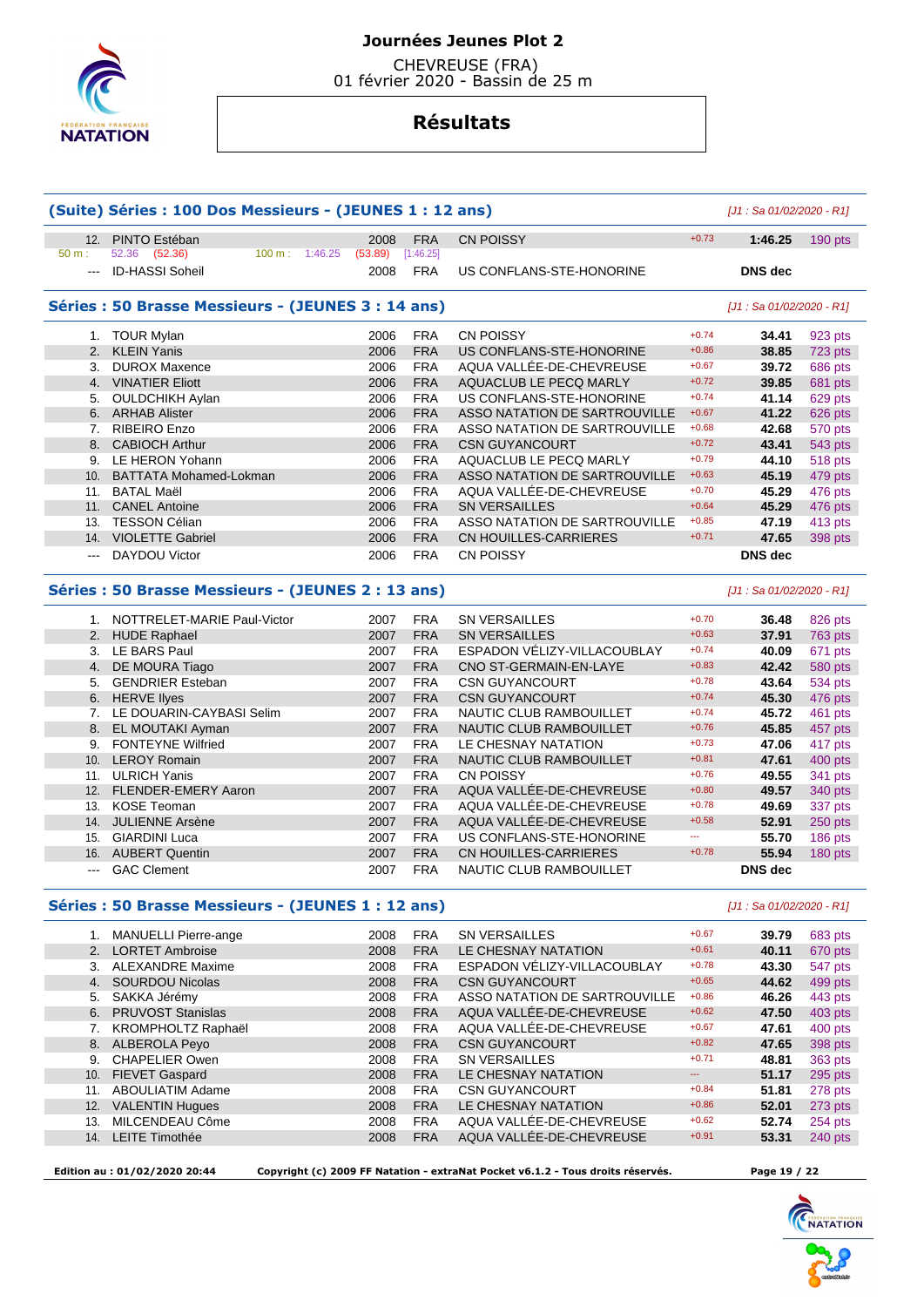

## **Journées Jeunes Plot 2 CHEVREUSE (FRA) 01 février 2020 - Bassin de 25 m**

# **Résultats**

|                                                    | (Suite) Séries : 50 Brasse Messieurs - (JEUNES 1 : 12 ans) | [J1: Sa 01/02/2020 - R1]         |                           |                     |                          |                                                              |                                   |                           |                             |
|----------------------------------------------------|------------------------------------------------------------|----------------------------------|---------------------------|---------------------|--------------------------|--------------------------------------------------------------|-----------------------------------|---------------------------|-----------------------------|
| $\overline{a}$                                     | 15. BOISSY Raphael<br><b>GOURLAOUEN Aven</b>               |                                  |                           | 2008<br>2008        | <b>FRA</b><br><b>FRA</b> | CNO ST-GERMAIN-EN-LAYE<br>AQUA VALLÉE-DE-CHEVREUSE           | $+0.87$                           | 55.37<br><b>DSQ</b>       | 193 pts                     |
|                                                    | Séries : 200 Brasse Messieurs - (JEUNES 3 : 14 ans)        |                                  | [J1 : Sa 01/02/2020 - R1] |                     |                          |                                                              |                                   |                           |                             |
| $50 m$ :                                           | 1. AISSIOU Ilyan                                           |                                  |                           | 2006                | <b>FRA</b>               | <b>CN ANDRESY</b>                                            | $+0.76$                           | 3:13.00                   | 573 pts                     |
|                                                    | 42.40 (42.40)<br>2. CANEL Antoine                          | 100 m: 1:31.94                   |                           | (49.54)<br>2006     | [1:31.94]<br><b>FRA</b>  | 150 m: 2:22.91<br>(50.97)<br><b>SN VERSAILLES</b>            | 200 m: 3:13.00 (50.09)<br>$+0.62$ | 3:21.97                   | [1:41.06]<br>492 pts        |
| 50 m:                                              | 47.15<br>(47.15)                                           | $100 \text{ m}$ : 1:39.24        |                           | (52.09)             | [1:39.24]                | $150 \text{ m}: 2:31.47$ (52.23)                             | 200 m: 3:21.97 (50.50)            |                           | [1:42.73]                   |
| Séries: 200 Brasse Messieurs - (JEUNES 2 : 13 ans) |                                                            |                                  |                           |                     |                          |                                                              |                                   | [J1 : Sa 01/02/2020 - R1] |                             |
|                                                    | 1. TAN Lisandre                                            |                                  |                           | 2007                | <b>FRA</b>               | A.O. TRAPPES NATATION                                        | $+0.66$                           | 2:47.98                   | 830 pts                     |
| $50 m$ :                                           | 37.37 (37.37)                                              | $100 m$ : 1:20.75                |                           | (43.38)             | [1:20.75]                | 150 m: 2:04.69 (43.94)                                       | 200 m: 2:47.98                    | (43.29)                   | [1:27.23]                   |
| 2.<br>50 m:                                        | <b>HUDE Raphael</b><br>38.55<br>(38.55)                    | 100 m:                           | 1:23.00                   | 2007<br>(44.45)     | <b>FRA</b><br>[1:23.00]  | <b>SN VERSAILLES</b><br>150 m: 2:07.36<br>(44.36)            | $+0.61$<br>200 m: 2:51.34         | 2:51.34<br>(43.98)        | <b>793 pts</b><br>[1:28.34] |
| 3.                                                 | <b>BORDIER Ethan</b>                                       |                                  |                           | 2007                | <b>FRA</b>               | ASSO NATATION DE SARTROUVILLE                                | $+0.76$                           | 3:31.62                   | 413 pts                     |
| $50 m$ :                                           | 48.20 (48.20)                                              | $100 \text{ m}: 1:43.83$         |                           | (55.63)             | [1:43.83]                | 150 m: 2:38.65 (54.82)                                       | 200 m: 3:31.62                    | (52.97)                   | [1:47.79]                   |
|                                                    | <b>FREITAS Luka</b>                                        |                                  |                           | 2007                | <b>FRA</b>               | AQUACLUB LE PECQ MARLY                                       |                                   | <b>DSQ</b>                |                             |
| $\qquad \qquad \cdots$                             | <b>HERVE lives</b>                                         |                                  |                           | 2007                | <b>FRA</b>               | <b>CSN GUYANCOURT</b>                                        |                                   | <b>DSQ</b>                |                             |
| $\qquad \qquad - -$                                | <b>GAC Clement</b>                                         |                                  |                           | 2007                | <b>FRA</b>               | NAUTIC CLUB RAMBOUILLET                                      |                                   | <b>DNS</b> dec            |                             |
|                                                    |                                                            |                                  |                           |                     |                          |                                                              |                                   |                           |                             |
|                                                    | Séries: 200 Brasse Messieurs - (JEUNES 1 : 12 ans)         |                                  |                           |                     |                          |                                                              |                                   | [J1 : Sa 01/02/2020 - R1] |                             |
|                                                    | 1. DEMAY Lucas                                             |                                  |                           | 2008                | <b>FRA</b>               | A.O. TRAPPES NATATION                                        | $+0.72$                           | 3:34.21                   | 392 pts                     |
| $50 m$ :                                           | 49.10 (49.10)                                              | $100 \text{ m}: 1:44.66$         |                           | (55.56)             | [1:44.66]                | $150 \text{ m}: 2:40.65$ (55.99)                             | 200 m: 3:34.21 (53.56)            |                           | [1:49.55]                   |
| 2.                                                 | <b>DESMAISON Tom</b>                                       |                                  |                           | 2008                | <b>FRA</b>               | <b>SN VERSAILLES</b>                                         | $+0.54$                           | 3:38.81                   | 358 pts                     |
| $50 m$ :                                           | 50.28<br>(50.28)                                           | $100 \text{ m}$ :                | 1:47.00                   | (56.72)             | [1:47.00]                | 150 m : 2:44.37 (57.37)                                      | 200 m: 3:38.81<br>$+0.80$         | (54.44)                   | [1:51.81]                   |
| 3.<br>50 m:                                        | <b>GHAOUI Gabriel</b><br>50.28 (50.28)                     | $100 \text{ m}$ : 1:49.34        |                           | 2008<br>(59.06)     | <b>FRA</b><br>[1:49.34]  | US CONFLANS-STE-HONORINE<br>$150 \text{ m}: 2:46.58$ (57.24) | 3:42.37<br>200 m:                 | 3:42.37<br>(55.79)        | 332 pts<br>[1:53.03]        |
| $\frac{1}{2}$                                      | SALLAM Ismaël                                              |                                  |                           | 2008                | <b>FRA</b>               | US CONFLANS-STE-HONORINE                                     |                                   | <b>DNS</b> dec            |                             |
|                                                    | Séries : 100 Papillon Messieurs - (JEUNES 3 : 14 ans)      |                                  |                           |                     |                          |                                                              |                                   | [J1 : Sa 01/02/2020 - R1] |                             |
|                                                    | 1. RAULT Aris                                              |                                  |                           | 2006                | <b>FRA</b>               | CNO ST-GERMAIN-EN-LAYE                                       | $+0.81$                           | 1:09.02                   | 855 pts                     |
| $50 m$ :                                           | 31.83 (31.83)                                              | 100 m: 1:09.02                   |                           | (37.19)             | [1:09.02]                |                                                              |                                   |                           |                             |
| 2.                                                 | PORTAL Kylian                                              |                                  |                           | 2006                | <b>FRA</b>               | CNO ST-GERMAIN-EN-LAYE                                       | $+0.67$                           | 1:17.10                   | 664 pts                     |
| 50 m:                                              | 35.11<br>(35.11)                                           | 100 m:                           | 1:17.10                   | (41.99)             | [1:17.10]                |                                                              |                                   |                           |                             |
| 50 m:                                              | 3. SNEP Damien<br>35.86<br>(35.86)                         | $100 \text{ m}: 1:19.16$         |                           | 2006<br>(43.30)     | <b>FRA</b><br>[1:19.16]  | <b>SN VERSAILLES</b>                                         | $+0.67$                           | 1:19.16                   | 619 pts                     |
|                                                    | 4. MARENGHI Alban                                          |                                  |                           | 2006                | <b>FRA</b>               | NAUTIC CLUB RAMBOUILLET                                      | $+0.75$                           | 1:33.51                   | 350 pts                     |
| 50 m :                                             | 42.60 (42.60)                                              | 100 m: 1:33.51 (50.91) [1:33.51] |                           |                     |                          |                                                              |                                   |                           |                             |
|                                                    | 5. PLAMBECK Talu                                           |                                  |                           | 2006                | <b>FRA</b>               | SN VERSAILLES                                                | $+0.84$                           | 1:39.38                   | 262 pts                     |
| 50 m:                                              | 45.79 (45.79)                                              | 100 m: 1:39.38 (53.59) [1:39.38] |                           |                     |                          |                                                              |                                   |                           |                             |
| $---$                                              | MVELLE-FOTSO Augustin                                      |                                  |                           | 2006                | <b>FRA</b>               | ASSO NATATION DE SARTROUVILLE                                |                                   | <b>DNS</b> dec            |                             |
|                                                    | Séries : 100 Papillon Messieurs - (JEUNES 2 : 13 ans)      |                                  |                           |                     |                          |                                                              |                                   | [J1 : Sa 01/02/2020 - R1] |                             |
|                                                    | 1. MOUSSA Adam-Samy                                        |                                  |                           | 2007                | <b>FRA</b>               | CNO ST-GERMAIN-EN-LAYE                                       | $+0.61$                           | 1:07.53                   | 893 pts                     |
|                                                    | 31.65 (31.65)                                              | 100 m: 1:07.53                   |                           | $(35.88)$ [1:07.53] |                          |                                                              |                                   |                           |                             |
| $50 m$ :                                           |                                                            |                                  |                           | 2007                | <b>FRA</b>               | ASSO NATATION DE SARTROUVILLE                                | $+0.66$                           | 1:16.55                   | 676 pts                     |
|                                                    | 2. TRABELSI Nour                                           |                                  |                           |                     |                          |                                                              |                                   |                           |                             |
| 50 m:                                              | 34.92 (34.92)                                              | $100 \text{ m}: 1:16.55$         |                           | $(41.63)$ [1:16.55] |                          |                                                              |                                   |                           |                             |
|                                                    | 3. HUET Mathis                                             |                                  |                           | 2007                | FRA                      | ASSO NATATION DE SARTROUVILLE                                | $+0.68$                           | 1:17.70                   | 650 pts                     |
|                                                    | 36.33 (36.33)                                              | $100 \text{ m}: 1:17.70$         |                           | (41.37)             | $[1:17.70]$              |                                                              |                                   |                           |                             |
| 50 m:<br>50 m:                                     | 4. COUNY Alexis<br>43.79 (43.79)                           | 100 m: 1:37.10                   |                           | 2007<br>(53.31)     | <b>FRA</b><br>[1:37.10]  | <b>CN POISSY</b>                                             | $+0.84$                           | 1:37.10                   | 294 pts                     |

50 m : 45.68 (45.68) 100 m : 1:38.68 (53.00) [1:38.68]

Edition au : 01/02/2020 20:44 Copyright (c) 2009 FF Natation - extraNat Pocket v6.1.2 - Tous droits réservés. Page 20 / 22

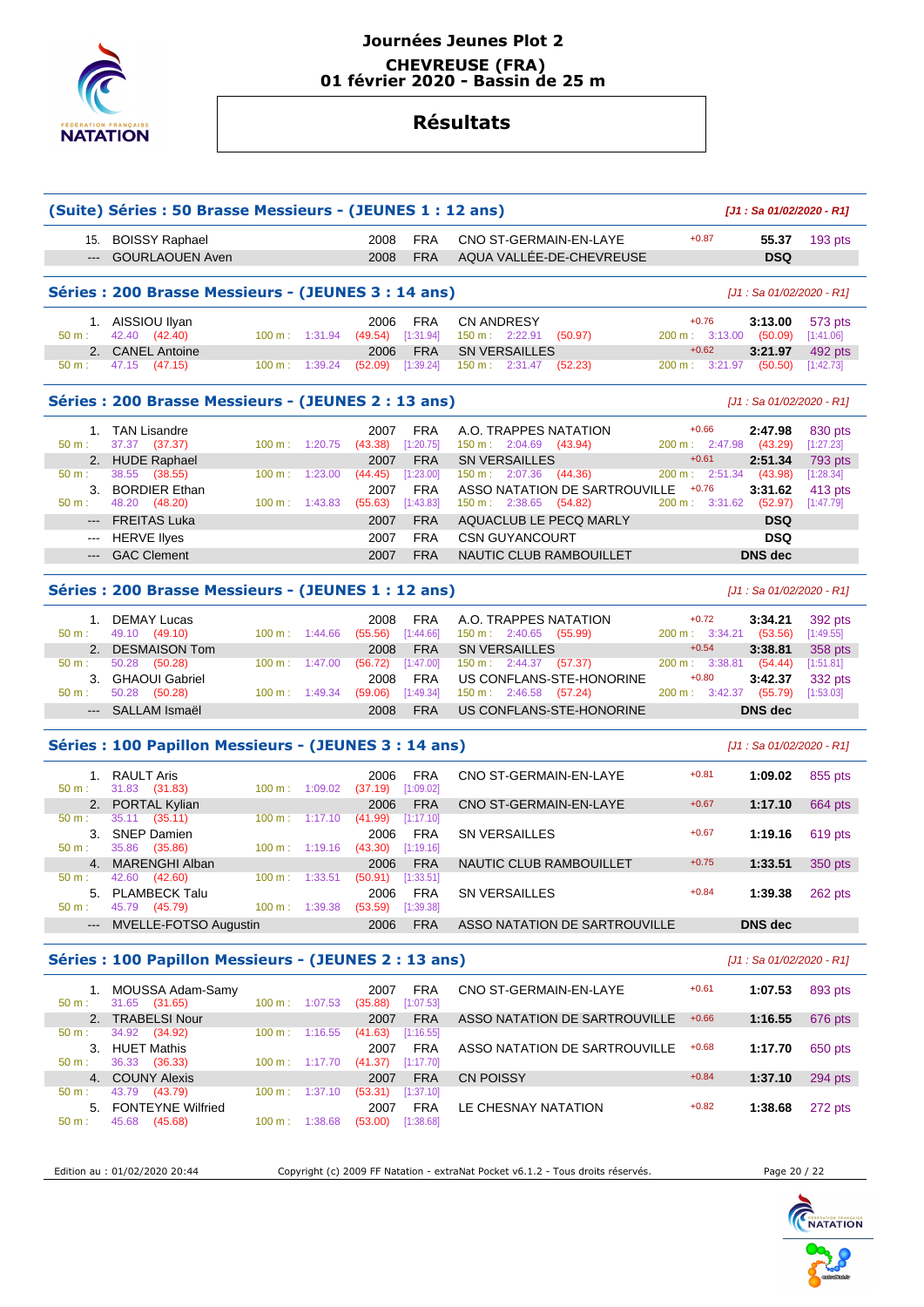

 CHEVREUSE (FRA) 01 février 2020 - Bassin de 25 m

# **Résultats**

| (Suite) Séries : 100 Papillon Messieurs - (JEUNES 2 : 13 ans)                      | [J1 : Sa 01/02/2020 - R1]              |                           |         |                 |                         |                               |         |                |           |  |
|------------------------------------------------------------------------------------|----------------------------------------|---------------------------|---------|-----------------|-------------------------|-------------------------------|---------|----------------|-----------|--|
| $50 m$ :                                                                           | 6. LANGLET Mathys<br>46.14 (46.14)     | 100 m: 1:42.07            |         | 2007<br>(55.93) | <b>FRA</b><br>[1:42.07] | LE CHESNAY NATATION           | $+0.84$ | 1:42.07        | $226$ pts |  |
| $--$                                                                               | <b>CONDETTE Amaury</b>                 |                           |         | 2007            | <b>FRA</b>              | <b>SN VERSAILLES</b>          |         | DNS dec        |           |  |
| $---$                                                                              | ESCUDERO-LOPEZ Adrian                  |                           |         | 2007            | <b>FRA</b>              | ASSO NATATION DE SARTROUVILLE |         | <b>DNS</b> dec |           |  |
| Séries : 100 Papillon Messieurs - (JEUNES 1 : 12 ans)<br>[J1 : Sa 01/02/2020 - R1] |                                        |                           |         |                 |                         |                               |         |                |           |  |
| 1 <sup>1</sup><br>$50 m$ :                                                         | JENVRIN Leo<br>36.46 (36.46)           | $100 \text{ m}: 1:19.53$  |         | 2008<br>(43.07) | <b>FRA</b><br>[1:19.53] | <b>CSN GUYANCOURT</b>         | $+0.70$ | 1:19.53        | 611 pts   |  |
|                                                                                    | 2. DEGHMOUS Mathias                    |                           |         | 2008            | <b>FRA</b>              | CNO ST-GERMAIN-EN-LAYE        | $+0.70$ | 1:28.45        | 436 pts   |  |
| $50 m$ :                                                                           | 39.50 (39.50)                          | $100 \text{ m}$ :         | 1:28.45 | (48.95)         | [1:28.45]               |                               |         |                |           |  |
|                                                                                    | 3. LORTET Ambroise                     |                           |         | 2008            | <b>FRA</b>              | LE CHESNAY NATATION           | $+0.65$ | 1:30.73        | 396 pts   |  |
| $50 m$ :                                                                           | 42.89 (42.89)                          | $100 \text{ m}$ : 1:30.73 |         | (47.84)         | [1:30.73]               |                               |         |                |           |  |
| $\overline{4}$<br>$50 m$ :                                                         | <b>DEMAY Lucas</b>                     | $100 \text{ m}$ : 1:38.51 |         | 2008            | <b>FRA</b>              | A.O. TRAPPES NATATION         | $+0.71$ | 1:38.51        | 274 pts   |  |
| 5 <sub>1</sub>                                                                     | 47.80 (47.80)<br><b>PASTOR Bastien</b> |                           |         | (50.71)<br>2008 | [1:38.51]<br><b>FRA</b> | LE CHESNAY NATATION           | $+0.69$ | 1:39.89        | $255$ pts |  |
| $50 m$ :                                                                           | 46.51 (46.51)                          | $100 \text{ m}$ : 1:39.89 |         | (53.38)         | [1:39.89]               |                               |         |                |           |  |
|                                                                                    | 6. LAURENCE Mathieu                    |                           |         | 2008            | <b>FRA</b>              | LE CHESNAY NATATION           | $+0.78$ | 1:40.80        | 242 pts   |  |
| $50 \text{ m}$ :                                                                   | 47.18 (47.18)                          | 100 m:                    | 1:40.80 | (53.62)         | [1:40.80]               |                               |         |                |           |  |
| 7 <sup>1</sup>                                                                     | <b>MAMOURI Youssef</b>                 |                           |         | 2008            | <b>FRA</b>              | A.O. TRAPPES NATATION         | $+0.75$ | 1:51.66        | $119$ pts |  |
| $50 m$ :                                                                           | 49.42 (49.42)                          | $100 \text{ m}$ : 1:51.66 |         | (1:02.24)       | [1:51.66]               |                               |         |                |           |  |
| 8 <sub>1</sub>                                                                     | DUMOUCHY Adam                          |                           |         | 2008            | <b>FRA</b>              | A.O. TRAPPES NATATION         | $+0.94$ | 1:52.37        | 112 $pts$ |  |
| $50 m$ :                                                                           | 51.02 (51.02)                          | $100 \text{ m}$ :         | 1:52.37 | (1:01.35)       | [1:52.37]               |                               |         |                |           |  |
|                                                                                    | <b>LAHJAILY Ryad</b>                   |                           |         | 2008            | <b>FRA</b>              | A.O. TRAPPES NATATION         |         | <b>DNS</b> dec |           |  |

#### **Séries : 200 4 Nages Messieurs - (JEUNES 3 : 14 ans)** [J1 : Sa 01/02/2020 - R1]

|                 | <b>DHAENENS Jules</b>   |                           | 2006               | <b>FRA</b> | CN POISSY                               | $+0.77$                      | 2:26.99 | 895 pts   |
|-----------------|-------------------------|---------------------------|--------------------|------------|-----------------------------------------|------------------------------|---------|-----------|
| 50 m:           | 30.38 (30.38)           | $100 \text{ m}$ : 1:08.11 | (37.73)            | [1:08.11]  | 150 m: 1:52.79<br>(44.68)               | 200 m: 2:26.99               | (34.20) | [1:18.88] |
|                 | 2. SNEP Damien          |                           | 2006               | <b>FRA</b> | <b>SN VERSAILLES</b>                    | $+0.66$                      | 2:35.75 | 783 pts   |
| 50 m:           | 35.85 (35.85)           | $100 \text{ m}: 1:15.80$  | (39.95)            | [1:15.80]  | 150 m: 2:01.61<br>(45.81)               | 200 m: 2:35.75               | (34.14) | [1:19.95] |
| 3.              | <b>TOUR Mylan</b>       |                           | 2006               | <b>FRA</b> | <b>CN POISSY</b>                        | $+0.85$                      | 2:38.56 | 748 pts   |
| 50 m:           | 34.53 (34.53)           | 100 m:                    | (41.42)<br>1:15.95 | [1:15.95]  | $150 \text{ m}: 2:00.00$<br>(44.05)     | 200 m: 2:38.56               | (38.56) | [1:22.61] |
|                 | <b>LOUNIS Yanis</b>     |                           | 2006               | <b>FRA</b> | <b>CN POISSY</b>                        | $+0.72$                      | 2:47.09 | 649 pts   |
| 50 m:           | 35.68<br>(35.68)        | $100 \text{ m}$ :         | 1:19.16<br>(43.48) | [1:19.16]  | 150 m: 2:11.02<br>(51.86)               | 200 m: 2:47.09               | (36.07) | [1:27.93] |
| 5 <sub>1</sub>  | <b>WAMSTER Maxime</b>   |                           | 2006               | <b>FRA</b> | <b>SN VERSAILLES</b>                    | $+0.85$                      | 2:47.59 | 643 pts   |
| $50 m$ :        | 37.28 (37.28)           | $100 \text{ m}$ :         | 1:19.28<br>(42.00) | [1:19.28]  | $150 \text{ m}: 2:11.34$<br>(52.06)     | 200 m: 2:47.59               | (36.25) | [1:28.31] |
|                 | 6. PORTAL Kylian        |                           | 2006               | <b>FRA</b> | CNO ST-GERMAIN-EN-LAYE                  | $+0.69$                      | 2:50.48 | 611 pts   |
| $50 m$ :        | 35.69<br>(35.69)        | 100 m:                    | 1:22.87<br>(47.18) | [1:22.87]  | 150 m : 2:13.32<br>(50.45)              | 200 m: 2:50.48               | (37.16) | [1:27.61] |
|                 | <b>MAUDUIT Florian</b>  |                           | 2006               | <b>FRA</b> | <b>SN VERSAILLES</b>                    | $+0.81$                      | 2:51.37 | 601 pts   |
| $50 m$ :        | 37.19 (37.19)           | $100 \text{ m}$ :         | 1:24.12<br>(46.93) | [1:24.12]  | $150 \text{ m}: 2:12.61$ (48.49)        | 200 m: 2:51.37               | (38.76) | [1:27.25] |
|                 | 8. CANEL Antoine        |                           | 2006               | <b>FRA</b> | <b>SN VERSAILLES</b>                    | $+0.68$                      | 3:10.46 | 412 pts   |
| $50 m$ :        | 45.11 (45.11)           | 100 m:                    | 1:36.16<br>(51.05) | [1:36.16]  | $150 \text{ m}: 2:29.14$<br>(52.98)     | 200 m: 3:10.46               | (41.32) | [1:34.30] |
| 9.              | <b>PLAMBECK Talu</b>    |                           | 2006               | <b>FRA</b> | <b>SN VERSAILLES</b>                    | $+0.80$                      | 3:21.92 | 315 pts   |
| $50 m$ :        | 45.62 (45.62)           | 100 m:                    | (55.59)<br>1:41.21 | [1:41.21]  | 150 m : 2:38.52<br>(57.31)              | 200 m: 3:21.92               | (43.40) | [1:40.71] |
| 10 <sub>1</sub> | <b>VIOLETTE Gabriel</b> |                           | 2006               | <b>FRA</b> | CN HOUILLES-CARRIERES                   | $+0.76$                      | 3:34.52 | 224 pts   |
| $50 m$ :        | (50.45)<br>50.45        | 100 m:                    | (58.84)<br>1:49.29 | 1:49.29    | $150 \text{ m}$ :<br>2:47.74<br>(58.45) | $200 \text{ m}$ :<br>3:34.52 | (46.78) | [1:45.23] |

#### **Séries : 200 4 Nages Messieurs - (JEUNES 2 : 13 ans)** [J1 : Sa 01/02/2020 - R1]

1. COUNY Alexis 2007 FRA CN POISSY +0.81 **3:20.50** 326 pts<br>
50 m: 41.29 (44.92) 100 m: 1:35.95 (54.66) [1:35.95] 150 m: 2:35.58 (59.63) 200 m: 3:20.50 (44.92) [1:44.55] 4.66 [1:35.95] 150 m : 2:35.58 (59.63) 200 m : 3:20.50 (44.92)<br>2007 FRA AQUA VALLÉE-DE-CHEVREUSE +0.75 3:21.76 2. FLENDER-EMERY Aaron 2007 FRA AQUA VALLÉE-DE-CHEVREUSE +0.75 **3:21.76** 316 pts<br>2. 49.82 (49.82) 100 m : 1:39.06 (49.24) [1:39.06] 150 m : 2:37.62 (58.56) 200 m : 3:21.76 (44.14) [1:42.70] 50 m : 49.82 (49.82) 100 m : 1:39.06 (49.24) [1:39.06] 150 m : 2:37.62 (58.56) 200 m : 3:21.76 (44.14) [1:42.7 3. TAUPIN-DESBOIS Raphaël 2007 FRA CN POISSY +0.82 **3:23.42** 303 pts 150 m : 2:39.72 (1:02.53) 200 m : 3:23.4<br>AQUA VALLÉE-DE-CHEVRFUSE + 10.40 4. JULIENNE Arsène 2007 FRA AQUA VALLÉE-DE-CHEVREUSE +0.40 **3:25.02** 291 pts 50 m : 45.65 (45.65) 100 m : 1:38.73 (53.08) [1:38.73] 150 m : 2:37.15 (58.42) 200 m : 3:25.02 (47.87) 5. ESTEVES Ruven 2007 FRA AQUACI URI F PFCO MARI Y +0.75 3 -51 23 5. ESTEVES Ruven 2007 FRA AQUACLUB LE PECQ MARLY +0.75 **3:51.23** 127 pts<br>50 m : 48.07 (48.07) 100 m : 1:56.04 (1:07.97) [1:56.04] 150 m : 2:57.23 (1:01.19) 200 m : 3:51.23 (54.00) [1:55.19] 100 m : 1:56.04 (1:07.97) [1:56.04]

Edition au : 01/02/2020 20:44 Copyright (c) 2009 FF Natation - extraNat Pocket v6.1.2 - Tous droits réservés. Page 21 / 22